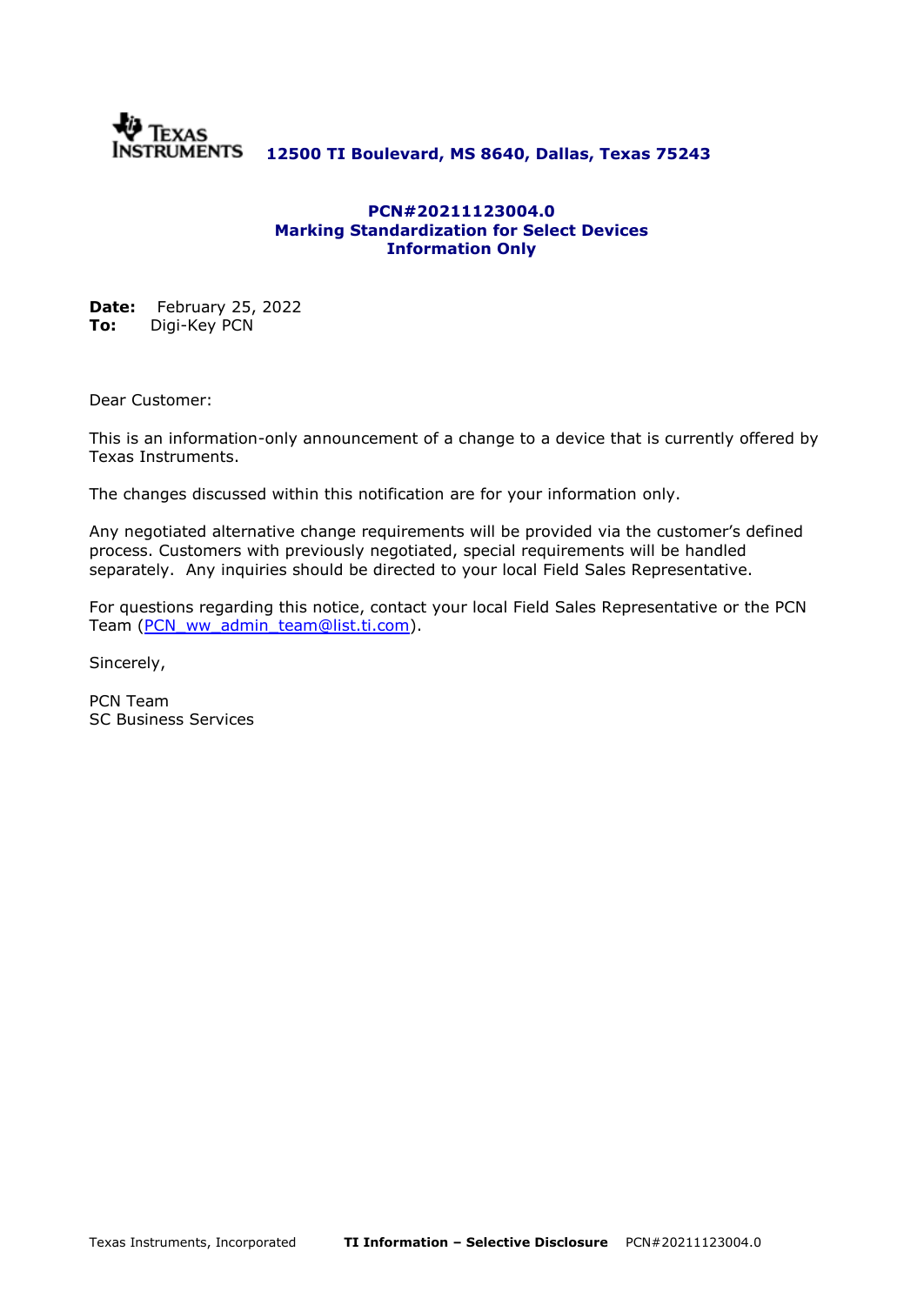#### **20211123004.0 Attachment: 1**

### **Products Affected:**

The devices listed on this page are a subset of the complete list of affected devices. According to our records, these are the devices that you have purchased within the past twenty-four (24) months (60 months for Automotive devices). The corresponding customer part number is also listed, if available.

| <b>DEVICE</b>      | <b>CUSTOMER PART NUMBER</b> |
|--------------------|-----------------------------|
| PCA9539DWR         | null                        |
| OPA37GU/2K5        | null                        |
| CD74HC194M         | null                        |
| SN65HVD08D         | null                        |
| TL074CDRG4         | null                        |
| LT1013DD           | null                        |
| TMP175AID          | null                        |
| CY74FCT157CTSOCT   | null                        |
| THS7316D           | null                        |
| CDCVF2505DR        | null                        |
| <b>TLV271ID</b>    | null                        |
| SN74HC151QDRQ1     | null                        |
| SN74LV74AQDRG4Q1   | null                        |
| <b>TPS71025DR</b>  | null                        |
| SN74CBTD3384DWR    | null                        |
| SN75110ADR         | null                        |
| REF5040AQDRQ1      | null                        |
| <b>TPS2044D</b>    | null                        |
| SN75C189DR         | null                        |
| <b>TLV2620IDR</b>  | null                        |
| <b>THS4504D</b>    | null                        |
| SN74ALVC08DR       | null                        |
| LM236DR-2-5        | null                        |
| TL317CDR           | null                        |
| SN74AC11IDRG4Q1    | null                        |
| SN65C3232EDR       | null                        |
| SN74ACT32D         | null                        |
| OPA2377AIDR        | null                        |
| MAX211IDWR         | null                        |
| SN74LS670D         | null                        |
| SN75ALS174ADW      | null                        |
| CD74HC86M          | null                        |
| OPA875ID           | null                        |
| UA78L05CD          | null                        |
| TLE2074CDWR        | null                        |
| <b>TLV2422CD</b>   | null                        |
| TLV2553IDWRQ1      | null                        |
| <b>UCC28634DR</b>  | null                        |
| CD74HC163MT        | null                        |
| CY74FCT821ATSOC    | null                        |
| OPA4137UA          | null                        |
| CD4503BM           | null                        |
| SN74LVC74AD        | null                        |
| SN74LVC543ADW      | null                        |
| ADS1201U           | null                        |
| LMV339ID           | null                        |
| <b>THS4001IDG4</b> | null                        |
| TLC27M2ACDR        | null                        |
| 74ACT11032D        | null                        |
| INA143UA/2K5       | null                        |
| CD4518BM96         | null                        |
| CD74HC4060M96      | null                        |
| <b>LF347D</b>      | null                        |
| UCC28C44QDRQ1      | null                        |
| SN74ALS08DR        | null                        |
| <b>UCC27524ADR</b> | null                        |
| SN65HVD235DR       | null                        |
|                    |                             |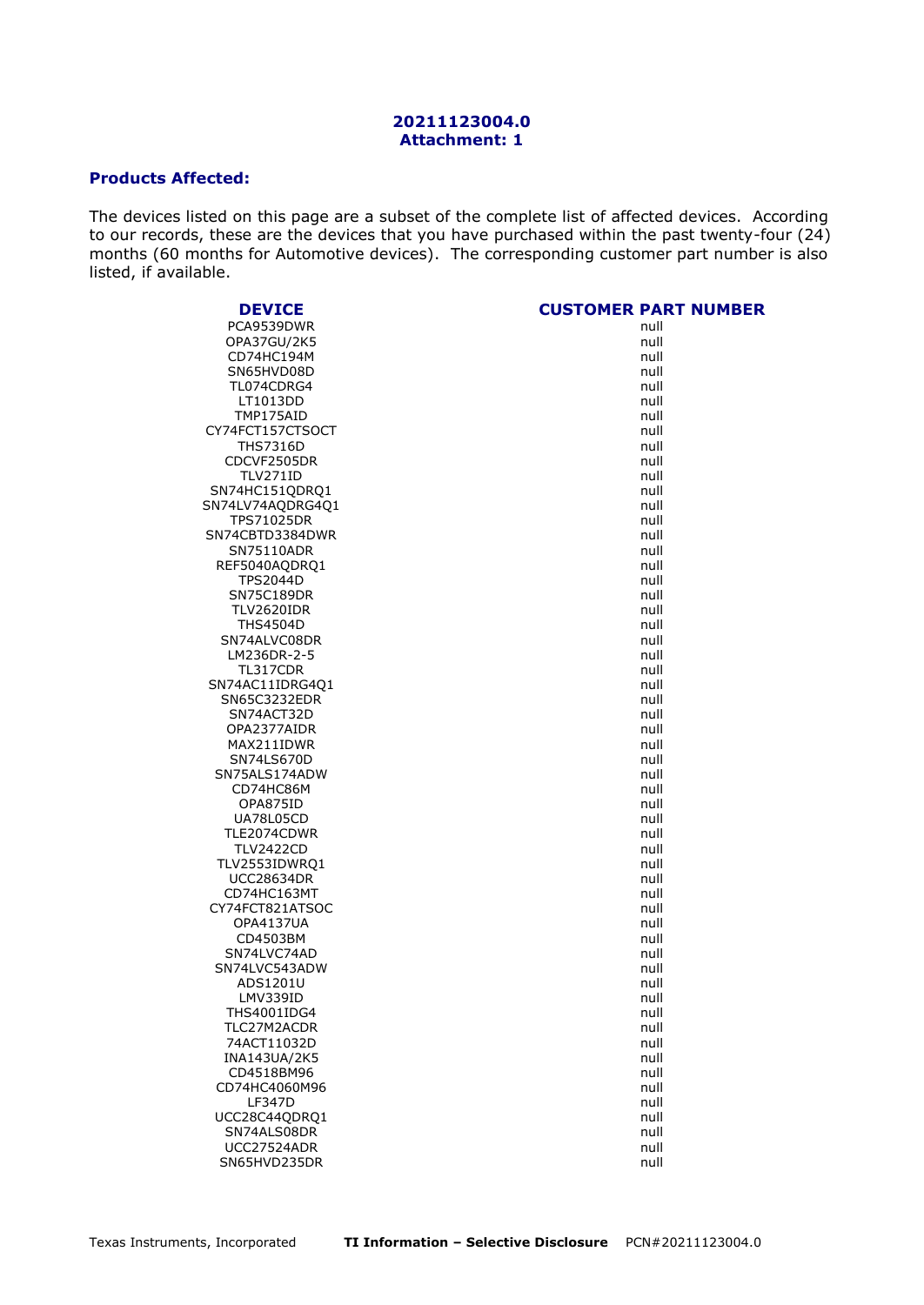SN7406DRG4 null null and the state of the state of the state of the state of the state of the state of the state of the state of the state of the state of the state of the state of the state of the state of the state of th TL071ACD null SN74AHC08QDRG4Q1 null null TLE2024ACDW null null and the state of the state of the state of the state of the state of the state of the st<br>CD74HC390M96 state of the state of the state of the state of the state of the state of the state of the state CD74HC390M96 TLC7528CDW null OPA4134UA/2K5 null TLE2141CDR null ULN2003ADRG4 null CD74HC4024M null and the contract of the contract of the contract of the contract of the contract of the contract of the contract of the contract of the contract of the contract of the contract of the contract of the contr OPA684IDR null<br>TS5L100D null null null null null null **TS5L100D** SN74HC10DT null null and the state of the state of the state of the state of the state of the state of the state of the state of the state of the state of the state of the state of the state of the state of the state of th TLC556MD TLC556CD null SN74HC00DT null and the state of the state of the state of the state of the state of the state of the state of the state of the state of the state of the state of the state of the state of the state of the state of the sta UC2844AQDR null UC2844AQD8 null SN74LV05AD null SN74LV8151DW null TLE2027CD null SN74F00DR null<br>TLV27L1ID null null null null TLV27L1ID TLV333IDR null and the state of the state of the state of the state of the state of the state of the state of the state of the state of the state of the state of the state of the state of the state of the state of the stat NE555D null OPA1662AIDR null TPA731D null TLC555QDRG4 null LM2904AVQDR null TLE2021AID SN74ALVC32DR null<br>SN74S04DR null and the state of the state of the state of the state of the state of the state of the state of SN74S04DR TPA311D null SN75452BD null and the state of the state of the state of the state of the state of the state of the state of the state of the state of the state of the state of the state of the state of the state of the state of the stat SN74LV174ADR null TPIC6B596DWR null SN74HC595D CD74HCT02MT null SN74LS266D null and the state of the state of the state of the state of the state of the state of the state of the state of the state of the state of the state of the state of the state of the state of the state of the sta TLV2252QDRQ1 null SN74CBT3257DR null OPA344UA null TL5580AIDR null null and the state of the state of the state of the state of the state of the state of the state of the state of the state of the state of the state of the state of the state of the state of the state of th **TPS5420DR** UCC27423QDRQ1 null TS3V330DR null LM336BD-2-5 null SN65HVD22DR null TLV2254AQD null LM393D null TLC252CDR null TPS2080DR null and the state of the state of the state of the state of the state of the state of the state of the state of the state of the state of the state of the state of the state of the state of the state of the stat TRS232DWR null<br>TPIC1021D null null null null  $TPIC1021D$ CD74HC193MT and the control of the control of the control of the control of the control of the control of the c<br>CD4027BM96 and the control of the control of the control of the control of the control of the control of the c CD4027BM96 TL3116CD null UC2842AQDR null SN74LV20ADR null CD74HCT14M null 74AC11138D null SN74AC10DR null null and the state of the state of the state of the state of the state of the state of the state of the state of the state of the state of the state of the state of the state of the state of the state of th SN74AHCT14QDRQ1 null CD74HC4050M null TLC14ID null OPA172IDR null TPS76528D null TPS40200MDREP null and the control of the control of the control of the control of the control of the control of the control of the control of the control of the control of the control of the control of the control of the SN65LVDS34DR null null and the state of the state of the state of the state of the state of the state of the state of the state of the state of the state of the state of the state of the state of the state of the state of TLV3402IDR null SN74LS42D null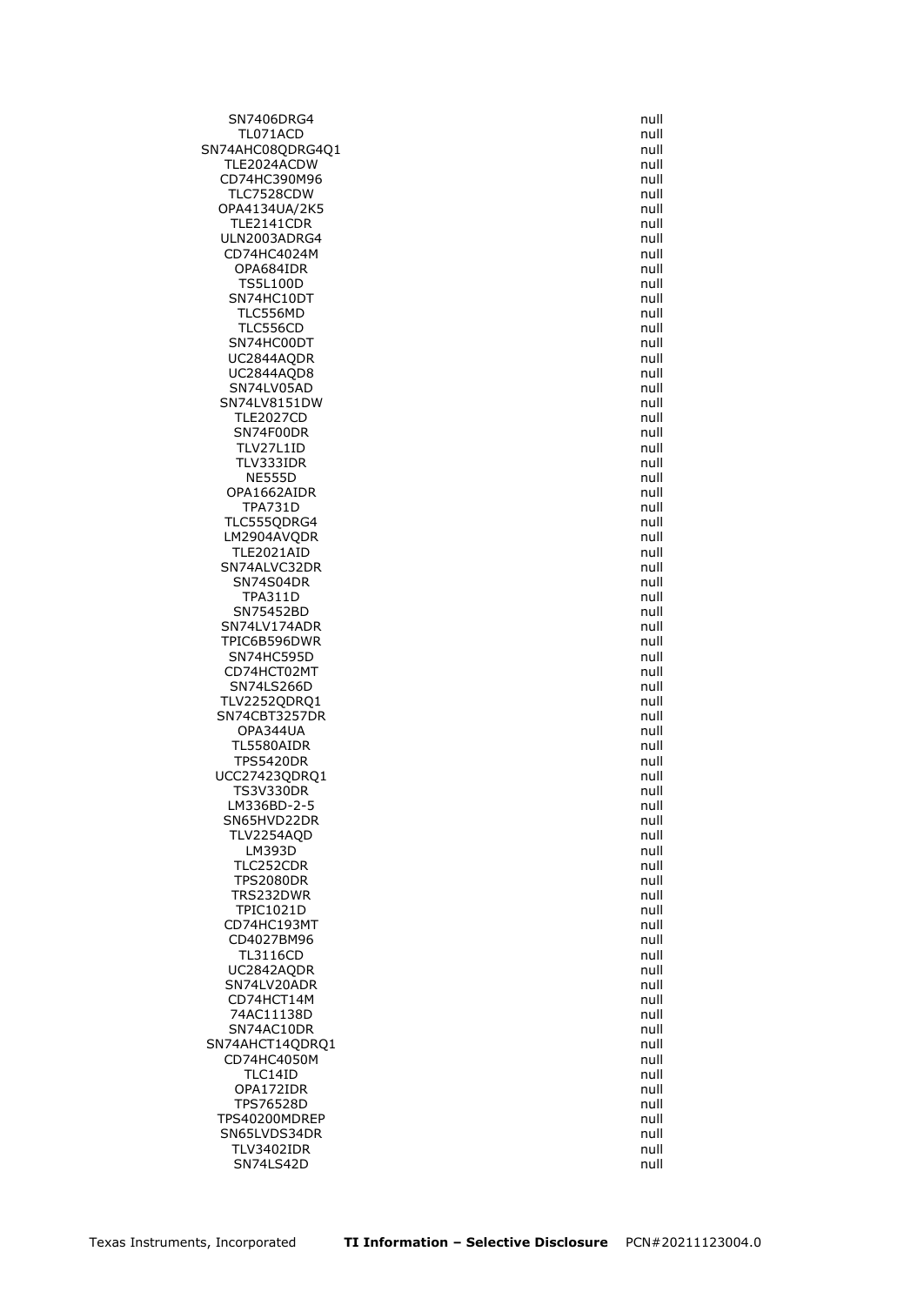SN74AHC125DR null TLV2771AIDR null TLC274BCDR null SN74LVC06AQDRG4Q1 null<br>CD74ACT257M96 null null CD74ACT257M96 TLE2061ID null CD74HCT253MT null TPIC6B273DWG4 null TLE2141MDREP null TLV2474CD null and the contract of the contract of the contract of the contract of the contract of the contract of the contract of the contract of the contract of the contract of the contract of the contract of the contrac TPS77625DG4<br>CD74HC4514M96 null CD74HC4514M96 TLE2141AID null<br>TLC081CDR null null null null null null TLC081CDR TLV2771IDR null SN74LVC08AMDREP null and the state of the state of the state of the state of the state of the state of the state of the state of the state of the state of the state of the state of the state of the state of the state of th SN10502D null and the state of the state of the state of the state of the state of the state of the state of the state of the state of the state of the state of the state of the state of the state of the state of the state TPS54232D null OPA846ID null UA733CDR null TL074IDR null UA78L15ACDR<br>TLV2402CDR null null null null null null **TLV2402CDR** TPIC8101DW null OPA694IDG4 null TLC084AIDG4 null SN74HC161DT null TL7726QDR null TL3842BD null<br>I74LVC04ADR null and the state of the state of the state of the state of the state of the state of the state o SN74LVC04ADR MAX3243ECDWR null and the matrix of the matrix of the matrix of the matrix of the matrix of the matrix of the<br>Null and the matrix of the matrix of the matrix of the matrix of the matrix of the matrix of the matrix of the SN74HC590ADWR TPS92410D null TPA152DR null REF02AU null and the contract of the contract of the contract of the contract of the contract of the contract of the contract of the contract of the contract of the contract of the contract of the contract of the contract UA9636ACD null TLC2252AID SN65MLVD206D null null and the state of the state of the state of the state of the state of the state of the state of the state of the state of the state of the state of the state of the state of the state of the state of OPA131UA/2K5 null MPC506AU null and the control of the control of the control of the control of the control of the control of the control of the control of the control of the control of the control of the control of the control of the contr CD74HCT161M null THS6182DWP null CD74HC4049M96 null<br>TLE2061MD null null null null null null **TLE2061MD** TLV2304IDR null and the contract of the contract of the contract of the contract of the contract of the contract of the contract of the contract of the contract of the contract of the contract of the contract of the contra SN74HCT14D null SN74LS166ADR null TCA9534ADWR null and the matrix of the matrix of the matrix of the matrix of the matrix of the matrix of the matrix of the matrix of the matrix of the matrix of the matrix of the matrix of the matrix of the matrix of the m CD74HC175M null TL431ACD null SN74AC86D null and the state of the state of the state of the state of the state of the state of the state of the state of the state of the state of the state of the state of the state of the state of the state of the stat TLC2272CD null OPA2171AIDR null OP07CDRG4 LP2901DR null REF5045AIDR TPS2832D null TL7757CDR null OPA277UG4 null TLV2542ID null AM26LS32ACDR null SN74BCT8244ADW null TL084ID null CD74HC151M null MAX3232ECDWR null SN10KHT5541DW null and the state of the state of the state of the state of the state of the state of the state of the state of the state of the state of the state of the state of the state of the state of the state of the REF200AU/2K5 null MAX3232ECD null and the state of the state of the state of the state of the state of the state of the state of the state of the state of the state of the state of the state of the state of the state of the state of the sta TLC27M4BID null TLC2254CD null OPA337UA null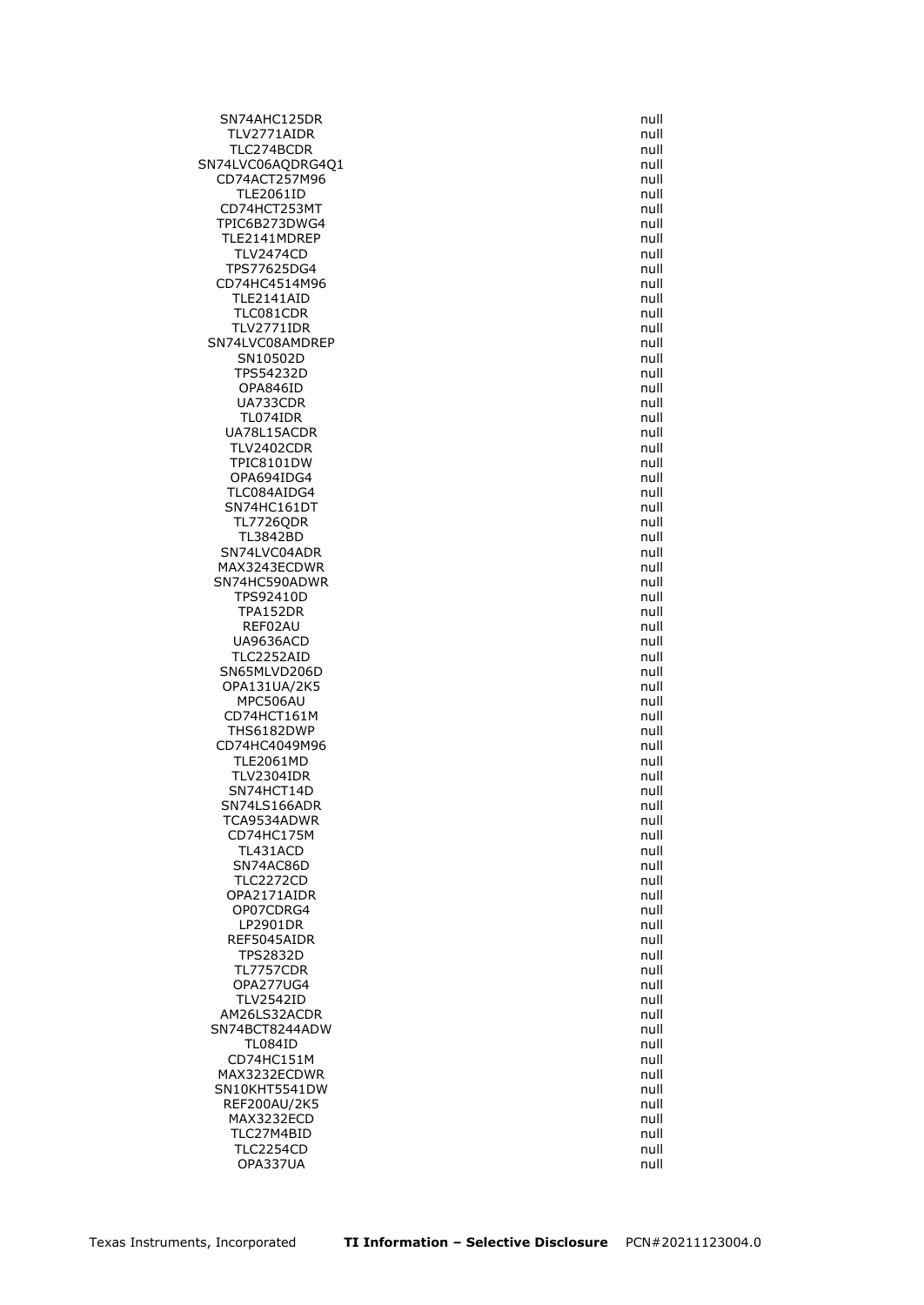TLC2274ACDG4 null TLE2081ID null CD74HCT390M96 null REF5050ID null UCC2801QDRQ1 SN74AHCT00D null and the state of the state of the state of the state of the state of the state of the state of the state of the state of the state of the state of the state of the state of the state of the state of the st SN75LBC175DR null SN74HC158D null TPS77633D null SN74HCT652DWR null TPS7250QD null  $OPA2353UA$ CD74HCT11M null<br>OPA1612AIDR null null null null null null null OPA1612AIDR SN75LBC175D null SN74AHCT126QDREP null CD4025BM96 **null** HVDA542QDRQ1 null OPA388IDR null DAC716UK null SN74S1051D null TLV2381ID null<br>TLV0832ID null null null null null null **TLV0832ID** TL1431OD null and the contract of the contract of the contract of the contract of the contract of the contract of the contract of the contract of the contract of the contract of the contract of the contract of the contract OPA1692IDR null TLC556ID null LM2902DR null UCC28730D null MAX232EIDR null TCAN1042HGVDR OPA2342UA null<br>TL751L12CD null null null null null TL751L12CD MAX3232CDW null SN74HC259D null and the state of the state of the state of the state of the state of the state of the state of the state of the state of the state of the state of the state of the state of the state of the state of the sta TL431BIDR null SN74ALS156DR<br>N65LBC179ODRG4 null SN65LBC179QDRG4 REF5020AQDRQ1 null OPA657UB null TL431CD null and the contract of the contract of the contract of the contract of the contract of the contract of the contract of the contract of the contract of the contract of the contract of the contract of the contract SN74LVC08ADT and the state of the state of the state of the state of the state of the state of the state of the TLC7225CDW null MAX232DE4 null<br>INA219BID null null null null INA219BID TLC7733QDR null SN74HCT138D null SN74HC138DRG4 null SN65LVDT3486BDR null OPA2830ID null SN74CBT3306DR null TPS1101D null LM385BD-2-5 null CD4049UBDT null null and the control of the control of the control of the control of the control of the control of the control of the control of the control of the control of the control of the control of the control of th TLC25L2CD UCC3918DP null<br>TL7660IDR null null null null null null **TL7660IDR** MAX232IDR null SN74F175D null TLC2274CDR null REF5020ID null TLV2401CDR null OPA2210IDR null CD4023BMT null TLC27M7CDR null TLV2452AID null TL071CD null null and the matter of the matter of the matter of the matter of the matter of the matter of the matter of the matter of the matter of the matter of the matter of the matter of the matter of the matter of the BQ2014SN-D120 null INA284AID null OPA2228U null MAX232ID null AM26LV32CD null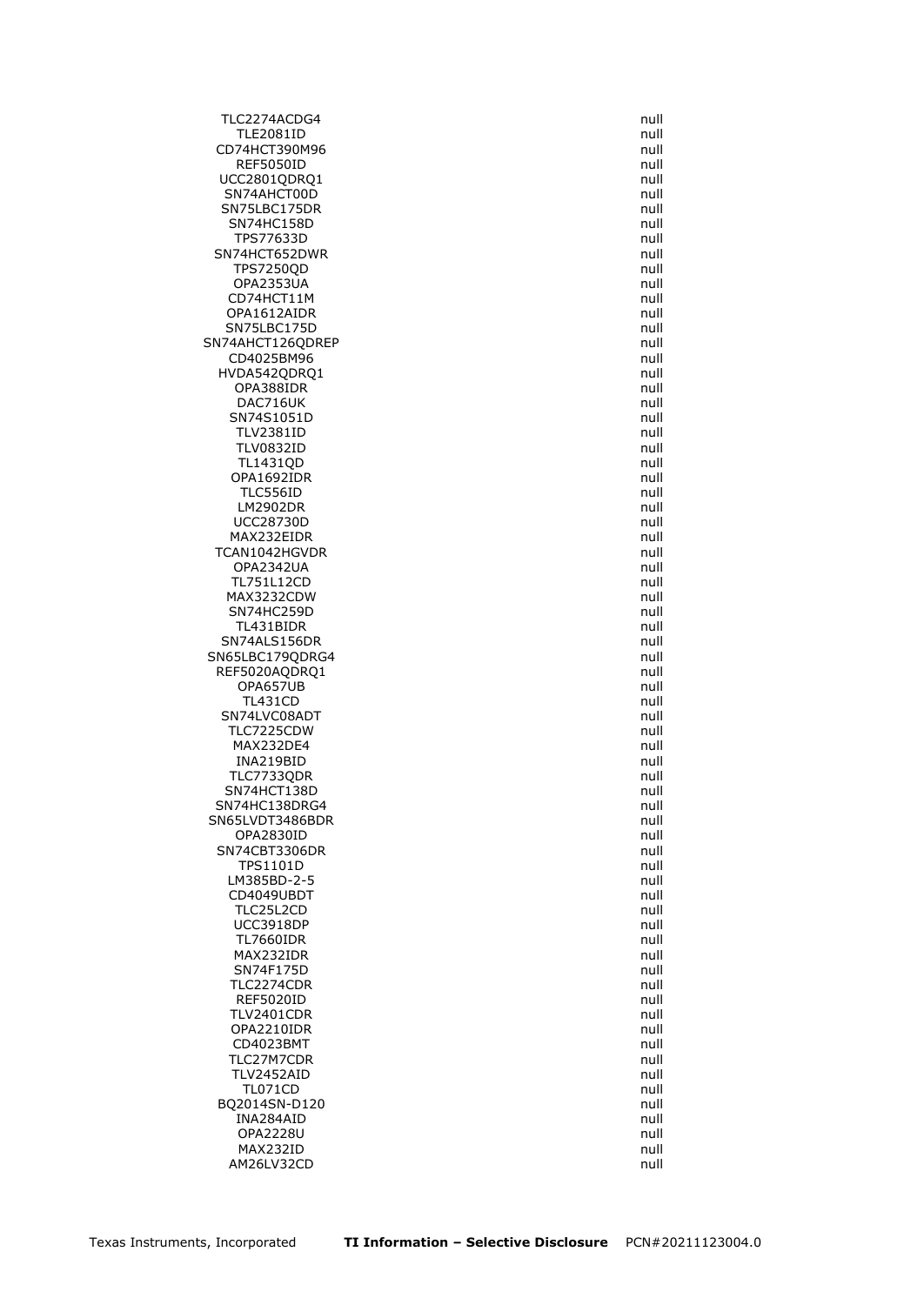CD74HC125MT null OPA196ID null TLV271CDR null TLV2473AIDR null BUF634U/2K5 SN74HC157DR null TL497ACD null CD74HC20M null SN74ACT04D null and the state of the state of the state of the state of the state of the state of the state of the state of the state of the state of the state of the state of the state of the state of the state of the sta TLC274ID null ULN2004AD null<br>TLC374ID null null null null null null TLC374ID TLV274CD null<br>N74F161ADR null null null null null SN74F161ADR CD74HCT4520M null LM2904QDR null TLV2774IDR null OPA4170AID null and the contract of the contract of the contract of the contract of the contract of the contract of the contract of the contract of the contract of the contract of the contract of the contract of the contra PCA9536DR null OPA335AID null SN74HC05DR null and the state of the state of the state of the state of the state of the state of the state of the state of the state of the state of the state of the state of the state of the state of the state of the sta LM324ADE4 null  $INA163UA$ SN65HVD235QDRQ1 null LM393ADRG4 null null and the state of the state of the state of the state of the state of the state of the state of the state of the state of the state of the state of the state of the state of the state of the state of th TPS92010DR null SN65HVD51DR null CD74AC251M96 null CD74ACT05M null and the control of the control of the control of the control of the control of the control of the control of the control of the control of the control of the control of the control of the control of the con SN74HC04DR SN65HVD1787D null CY74FCT646CTSOC OPA228UG4 null CD74HCT4067M null LM2902KAVQDRG4 null TPS2062CD null CD74HC366M96 SN65HVD1791DR null ULQ2003ATDRG4Q1 null SN74ALS09D null and the state of the state of the state of the state of the state of the state of the state of the state of the state of the state of the state of the state of the state of the state of the state of the sta SN75ALS161DWR null TLC2252AIDR null CD74ACT174M96 null **TLC2554ID** SN65HVD230QD null SN74AC04D null and the state of the state of the state of the state of the state of the state of the state of the state of the state of the state of the state of the state of the state of the state of the state of the stat LM336DR-2-5 null CY74FCT821CTSOCT null TLC5615ID null SN74HC157DT null TPS77825D null SN65HVD33D null CD74HC107M null<br>E2024AODWREP contract the contract of the contract of the contract of the contract of the contract of the contr<br>Contract of the contract of the contract of the contract of the contract of the contract of th TLE2024AODWREP REF1004I-1.2 null TLC2252CDR UCC2813QDR-4Q1 null DRV1100U null TLC2274AIDR null SN74LS21D null SN7417DR null MAX232ECDW and the contract of the contract of the contract of the contract of the contract of the contract of the contract of the contract of the contract of the contract of the contract of the contract of the contract of ADS1131ID null OPA237UA/2K5 null TLE2062IDR null SN74HC32DRG4 null TL103WIDR null OPA1678IDR null SN74AC04DRE4 null OPA373AID null SN65HVD06D null null and the state of the state of the state of the state of the state of the state of the state of the state of the state of the state of the state of the state of the state of the state of the state of th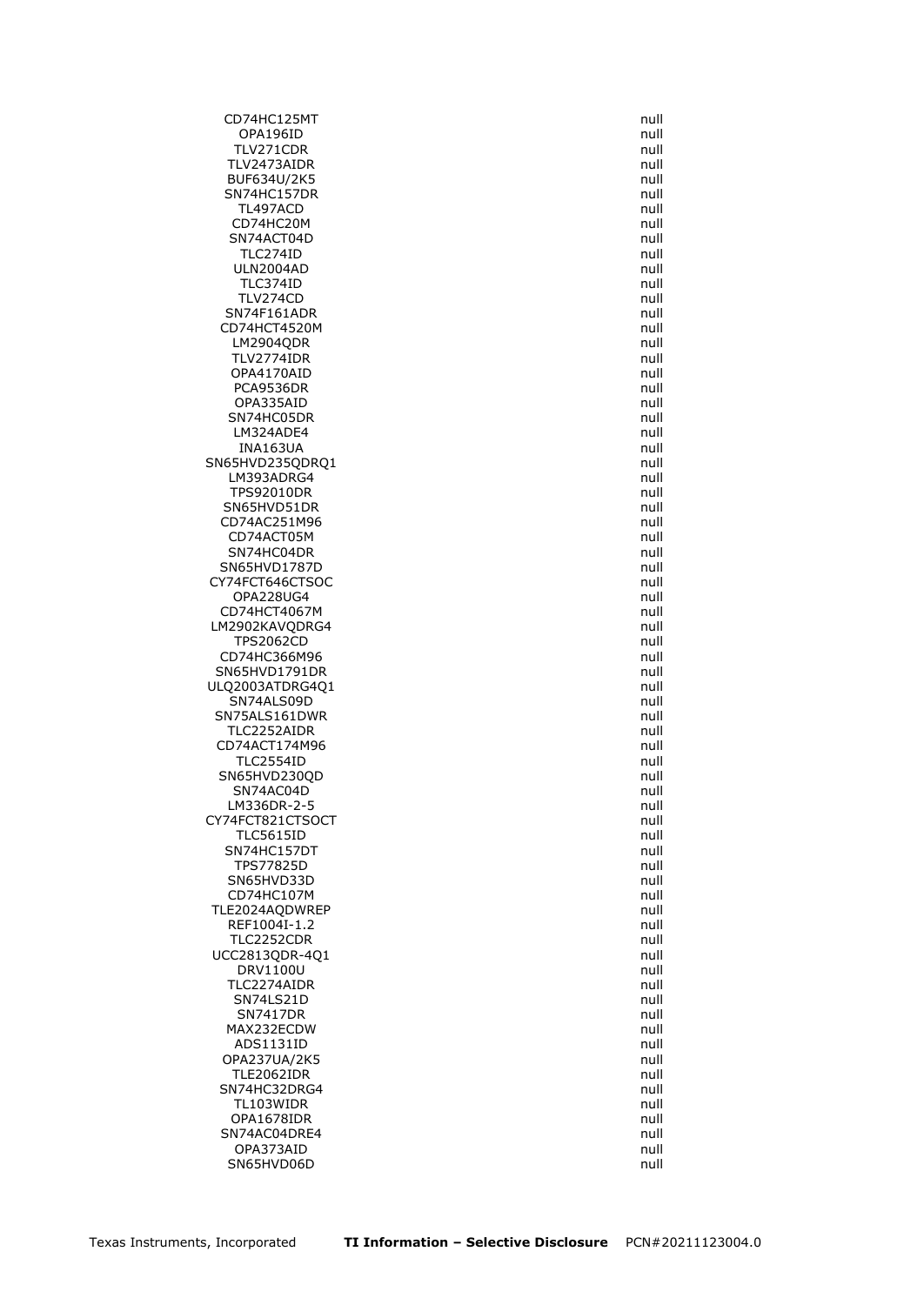TLC25L4CD null SN74LS11DR null TPS3307-25DR null TCAN1043DRQ1 null<br>TLE2081ACD null null null null TLE2081ACD TL3844DR null TLV571IDW null CD74HCT4052M96 null TLC339IDR null SN74HCU04DR null TLV2432AID null<br>SE555DR null null null null null null SE555DR TLV342IDR null SN74HC165DRG4 INA121U null TLC254CD null OPA188AIDR null MC1458D null UCC28600TDRO1 null SN75LBC182DR null OPA2835ID null CD4013BM null OP07CD CD74HCT4051QM96Q1 null CD74HC7046AMT null SN65HVD256DR null SN74ACT74DR null and the state of the state of the state of the state of the state of the state of the state of the state of the state of the state of the state of the state of the state of the state of the state of the st UCC27525DR null SN74LVU04AD null null that the state of the state of the state of the state of the state of the state of the s<br>TL851CDR null that the state of the state of the state of the state of the state of the state of the state of TL851CDR CD74HC165M96 null TLV2422AID OPA1656ID null TLE2037ID null UCC2818MDREP null CD74HCT283M null<br>ADS8504IBDW null and the control of the control of the control of the control of the control of the control of ADS8504IBDW REF1004C-1.2/2K5 null CD40174BM null OPA4130UA/2K5 null TL084ACD null SN75154DR null TLV342ID null TPS76550D SN65MLVD202ADR null TLE2024IDW and the contract of the contract of the contract of the contract of the contract of the contract of the contract of the contract of the contract of the contract of the contract of the contract of the contract of LMV324IDR null SN65HVD82D null CD4075BM null LM2901VQDRG4Q1 null TLC272BCD null SN75182D null TL5001QDRG4 null<br>74LVCC3245ADWR null SN74LVCC3245ADWR SN65C3232DWR null<br>CD74HC03MT null null null null CD74HC03MT THS4022CD null SN74AHC74D null and the state of the state of the state of the state of the state of the state of the state of the state of the state of the state of the state of the state of the state of the state of the state of the sta TLE2037AMD null TPS77833D null SN75ALS164DW null LM211D null P82B715D null OPA2335AIDR null TL3844D null CD74HCT390M null SN75189DR null SN74LV14ADR null TLC2202CD null SN74LS592D null TRS3232EID null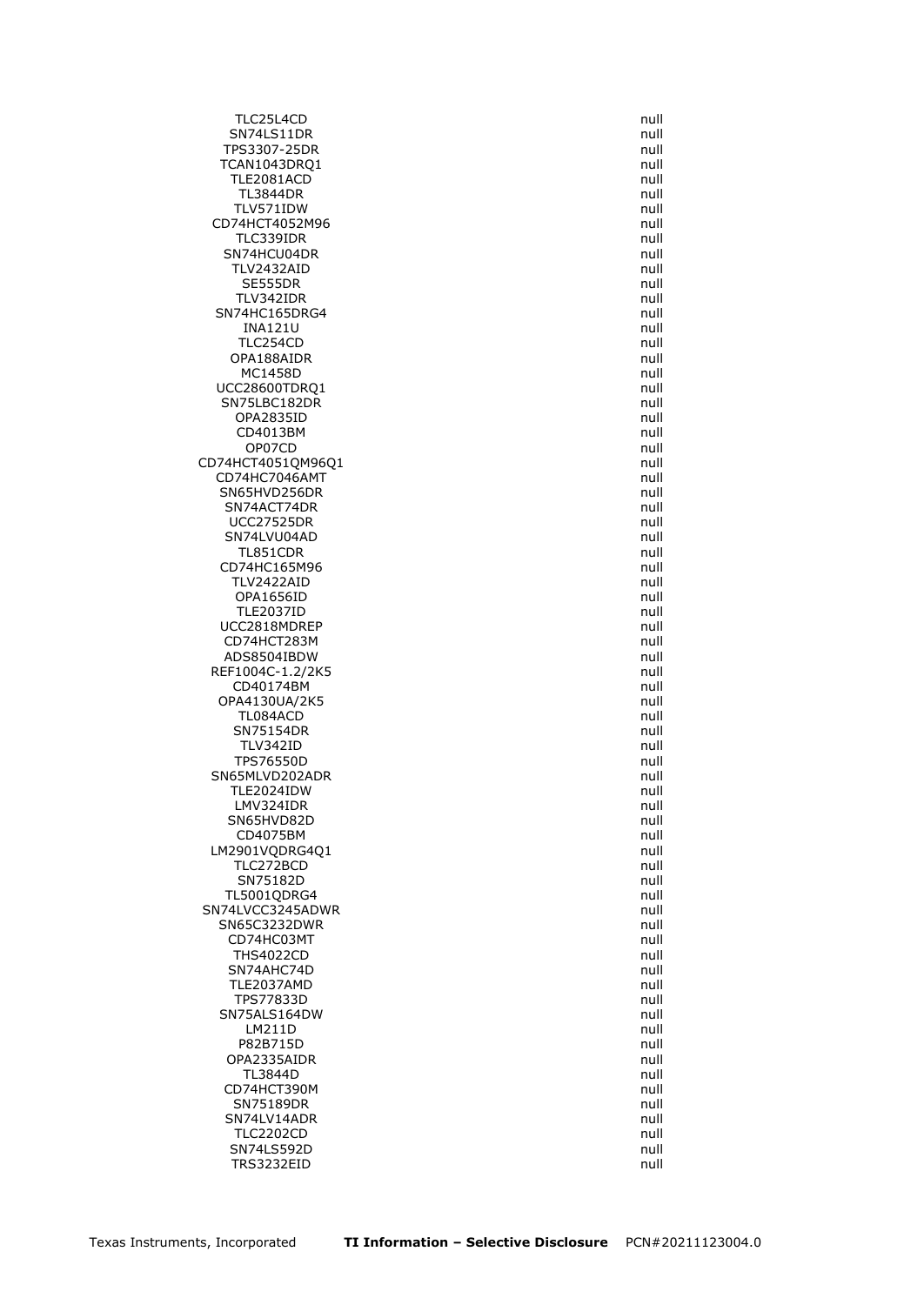SN74HC11DT null CD4018BM96 null and the contract of the contract of the contract of the contract of the contract of the contract of the contract of the contract of the contract of the contract of the contract of the contract of the contra SN74ALS11AD null CY74FCT827CTSOC null<br>SN74HC4851D sn74HC4851D SN74HC4851D TLC2264AID null OPA3355UA null TLC074AID null SN74HC148D null TL2843D-8 null SN74LV123AD null<br>174AVCH4T245DR 177AVCH4T245DR SN74AVCH4T245DR OPA4251UA null SN65HVD1780QDRQ1 CD4060BMT null OPA140AID null OPA2356AIDR null SN65HVD10D null SN65HVD231QDRG4Q1 null SN75ALS171DWR null SN74ABT125D null MC34063ADR null TPS92210DR CD74HC4024M96 null SN74ALVC14DR null null and the state of the state of the state of the state of the state of the state of the state of the state of the state of the state of the state of the state of the state of the state of the state of SN65HVD231QDR null SN75468D null and the state of the state of the state of the state of the state of the state of the state of the state of the state of the state of the state of the state of the state of the state of the state of the state LM2903BODRO1 null and the contract of the contract of the contract of the contract of the contract of the contract of the contract of the contract of the contract of the contract of the contract of the contract of the cont SN74AHC08QDRQ1 null null null hadden and the source of the state of the state of the state of the state of the<br>SN65LVDS179DR SN65LVDS179DR CD74HC11M null<br>REF5040AID null null null null null null null REF5040AID THS4031ID null TLV2772IDR null SN74LS47DR null SN75C1406DWR null<br>OPA336UA null opassus and the contract of the contract of the contract of the contract of the contract of the c OPA336UA OPA188AID null and the contract of the contract of the contract of the contract of the contract of the contract of the contract of the contract of the contract of the contract of the contract of the contract of the contrac CD74ACT646M null SN74LS02DR null TLE2141IDR null TLC083CDR null TLV2252AID null<br>SN74F253DR null null null null null SN74F253DR SN65HVD266D null and the state of the state of the state of the state of the state of the state of the state o LM2900D null and the contract of the contract of the contract of the contract of the contract of the contract of the contract of the contract of the contract of the contract of the contract of the contract of the contract TLE2082IDR null CD74HCT175MT null TPS54331QDRQ1 null THVD1500D null TLC082AIDR null UCC24610DR null SN65LVDS34D null LM2903DG4 TLV2252ID null<br>CD74AC138M null and the contract of the contract of the contract of the contract of the contract of the contra CD74AC138M SN74AHCT08DR null CD74HC151MT null INA141U/2K5 null OPA2196ID null SN65HVD256D null TPS92020DR null TL062BCD null TCAN332GD null MAX232EID null TPS3307-33DR null TPS2049DR null TLV2442CD null SN65LBC173D null TLC2654AC-8D null LM285D-1-2 null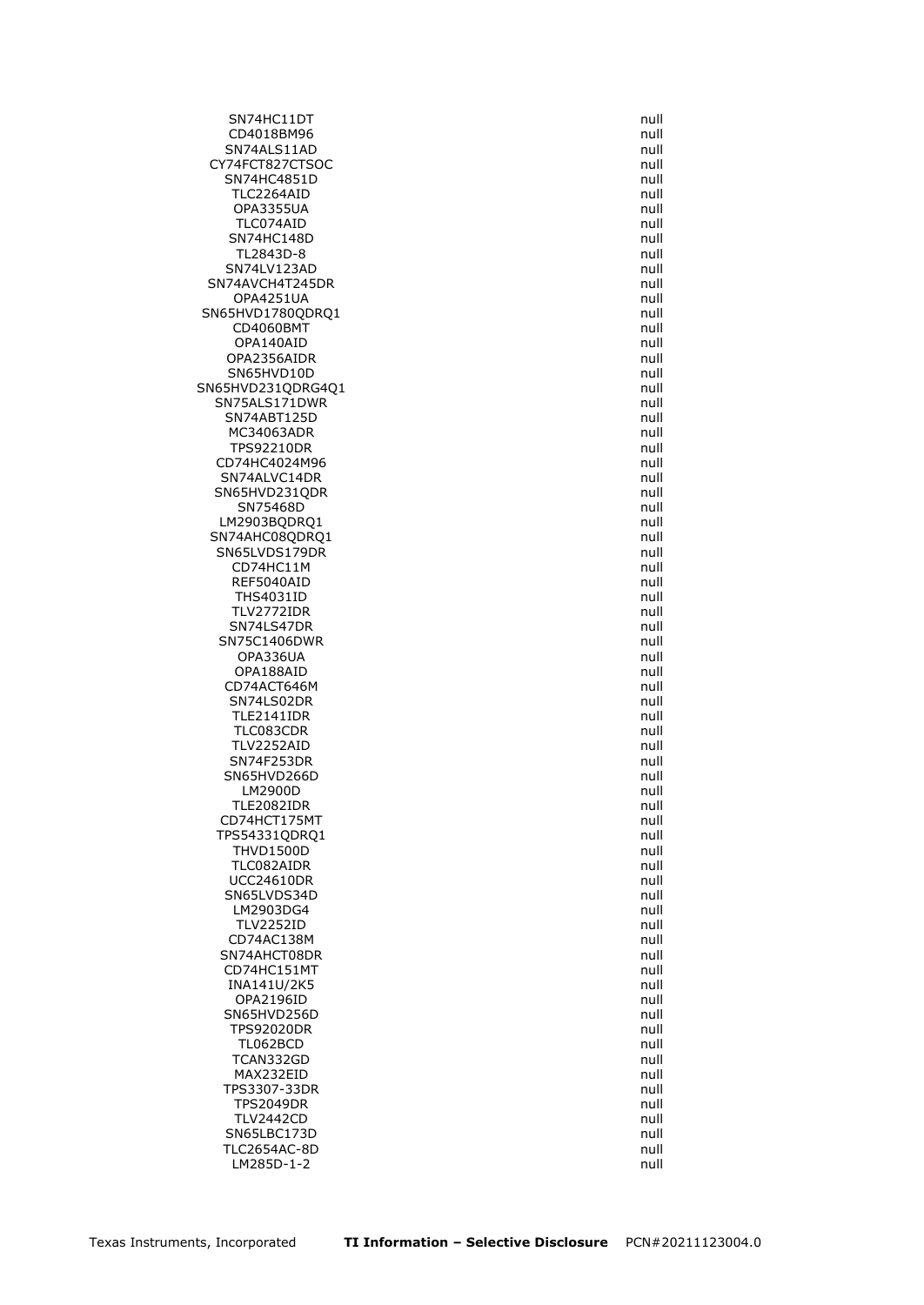SN74HC590AD null and the state of the state of the state of the state of the state of the state of the state of the state of the state of the state of the state of the state of the state of the state of the state of the st UCC28610D null SN65HVD23D null and the state of the state of the state of the state of the state of the state of the state of the state of the state of the state of the state of the state of the state of the state of the state of the sta OPA4180ID null AM26LV32CDRG4 TLV2455AIDR null OPA209AID null and the contract of the contract of the contract of the contract of the contract of the contract of the contract of the contract of the contract of the contract of the contract of the contract of the contrac TLV27L2QDRQ1 null THS4012ID null MAX202IDW null and the contract of the contract of the contract of the contract of the contract of the contract of the contract of the contract of the contract of the contract of the contract of the contract of the contrac SN65LVDT390D null SN65HVD253D CD74HC123M96 null<br>CD74HC123M96 share and the state of the state of the state of the state of the state of the state of the state SN74LS86AD SN74HC14DG4 null MAX213IDWR null LM324DR null and the control of the control of the control of the control of the control of the control of the control of the control of the control of the control of the control of the control of the control of the contro TPS2082D null CD74ACT32M96 null OPA1652AIDR null CD4077BM null OPA2345UA null<br>CD74HC75M null and the contract of the contract of the contract of the contract of the contract of the contract o CD74HC75M OPA2703UA/2K5 null SN75C3243DWR null TLC2552ID null REG101UA-A null THS3111ID null TLC556MDR<br>N74HC04DRG4 null SN74HC04DRG4 TLC2201AMDG4 null TLV2634ID TPS2811DR null TCA9546ADR null null and the state of the state of the state of the state of the state of the state of the state of the state of the state of the state of the state of the state of the state of the state of the state of th TPS7225QD null opa2180ID null and the control of the control of the control of the control of the control of the control of t<br>TLC27L2ACD null and the control of the control of the control of the control of the control of the control of TLC27L2ACD OPA2137UA/2K5 null SN65LVDS9637D null SN74LS85DR null SN74HC139DR null TLV2455CD null SN65LBC173DR null<br>SN65HVD08DR null sn65HVD08DR null SN65HVD08DR TL064CD null and the state of the state of the state of the state of the state of the state of the state of the state of the state of the state of the state of the state of the state of the state of the state of the state SN74HC112DR null TLC25M2ACD null PCA9534ADWR null and the contract of the contract of the contract of the contract of the contract of the contract of the contract of the contract of the contract of the contract of the contract of the contract of the contr TLE2064IDR null TL081ACDR null CD4010BM96 null TLE2062ID null and the state of the state of the state of the state of the state of the state of the state of the state of the state of the state of the state of the state of the state of the state of the state of the stat CD4072BMT null SN74ABT651DWR TL034ACDR null SN74HC151DR INA122UA/2K5 null TLV2543CDW null TLE2084IDW null TRS213IDWR null SN65MLVD204BDR null SN10KHT5543DW null TRSF3232EID null null and the matrix of the matrix of the matrix of the matrix of the matrix of the matrix of the matrix of the matrix of the matrix of the matrix of the matrix of the matrix of the matrix of the matrix of SN75C3243DW null SN74AHC158DR null TPS2024IDRG4Q1 null TLV5623CDR null SN74AS11D null TLC4501IDR null SN74LS221DR null BQ2004ESNTR null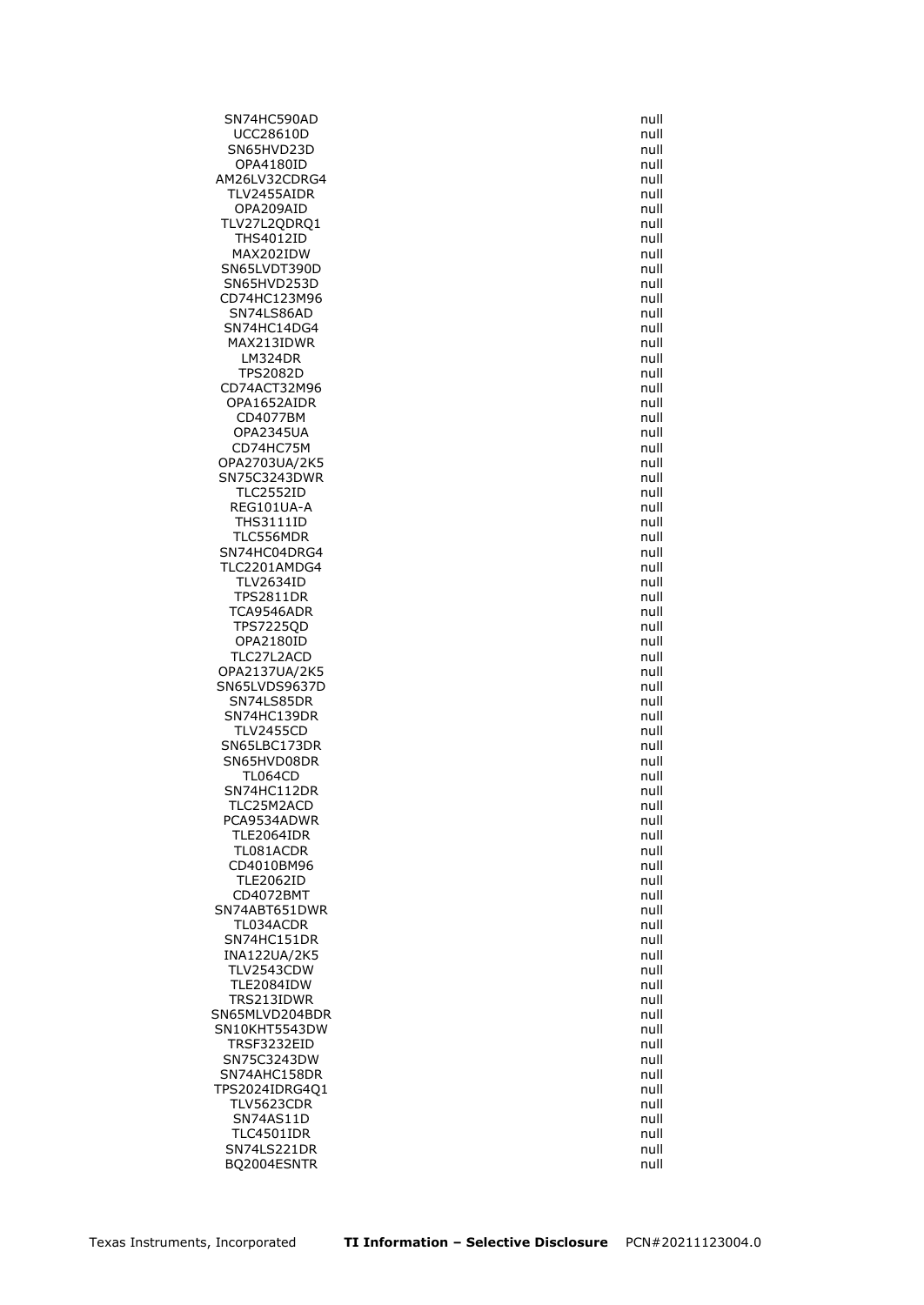SN74HC05D null and the state of the state of the state of the state of the state of the state of the state of the state of the state of the state of the state of the state of the state of the state of the state of the stat UCC27710DR null OPA2316ID null and the contract of the contract of the contract of the contract of the contract of the contract of the contract of the contract of the contract of the contract of the contract of the contract of the contrac TLC27L4AIDR null SN74ALVC125DR SN74AS1000ADR null XTR112U null TCAN1042HDR null SN74HC02QDRQ1 null TL074BCD null LM239D null and the control of the control of the control of the control of the control of the control of the c<br>DP07DDR OP07DDR SN74LS08D null SN74LVC112AD TL5001QDG4 null TL062ACD null and the contract of the contract of the contract of the contract of the contract of the contract of the contract of the contract of the contract of the contract of the contract of the contract of the contract TLC372CD null and the state of the state of the state of the state of the state of the state of the state of the state of the state of the state of the state of the state of the state of the state of the state of the state SN74LS04DR null and the state of the state of the state of the state of the state of the state of the state of the state of the state of the state of the state of the state of the state of the state of the state of the sta TLE2161AID null LF412CDR null CD74HC153M96 null MAX202ID null UCC28632D SN65LVDS3486BDR null null and the state of the state of the state of the state of the state of the state of the state of the state of the state of the state of the state of the state of the state of the state of the state TLC2262AIDR null TPS2812D null TPS54231D null TL751L12CDR null CD74ACT112M96 null<br>MUX36D08IDWR null null null null null null null MUX36D08IDWR ADS1211U null TL431QDR TL061CDR null SN74F253D null REF5010AIDR null and the contract of the contract of the contract of the contract of the contract of the contract of the contract of the contract of the contract of the contract of the contract of the contract of the contr TPA701DR null SN74AS646DW TLC7703QD null CD74HC670M96 **null** SN65LVDS9637DR null TRS3243ECDWR null MPC507AU/1K null SN74LS00D null null to the state of the state of the state of the state of the state of the state of the state of the state of the state of the state of the state of the state of the state of the state of the state of the CD4067BM CD74ACT151M96 **null** CD4508BM96 null and the contract of the contract of the contract of the contract of the contract of the contract of the contract of the contract of the contract of the contract of the contract of the contract of the contra CD74HCT4051M96 null TLV2242IDR null TLV2422ID null TPS2061D null SN74HC251D null TLE2027CDR null and the state of the state of the state of the state of the state of the state of the state of INA286AIDR null SN74LV595ADR LM248DR null<br>C2844AQD8R null and the control of the control of the control of the control of the control of the control of UC2844AQD8R TLE2072AID null TPIC2810DR null INA125UA/2K5 null LM392DR null CD74HC423M96 null TPS5410DR null SN65HVD1782DR null CD40107BM96 null OPA2365AIDG4 null CD74HCT423MT null and the contract of the contract of the contract of the contract of the contract of the contract of the contract of the contract of the contract of the contract of the contract of the contract of the cont SN74CBT6800ADWR null and the state of the state of the state of the state of the state of the state of the state of the state of the state of the state of the state of the state of the state of the state of the state of th MUX506IDWR null SA555D null null and the set of the set of the set of the set of the set of the set of the set of the set of the set of the set of the set of the set of the set of the set of the set of the set of the set of the set of the LM239AD null UCC284DP-5 null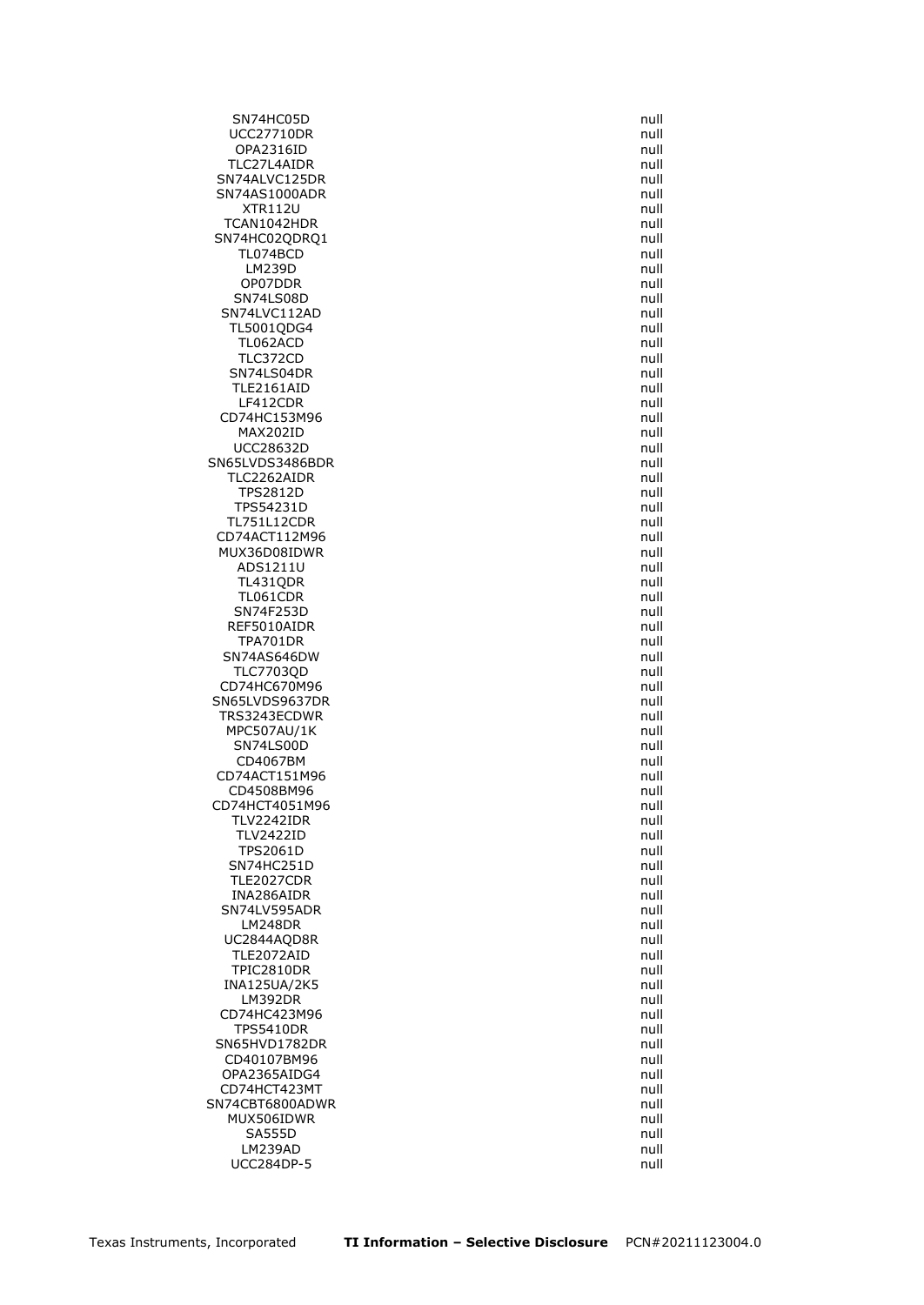CD74HCT163M null CD74HC595DW null CD74ACT139M null OPA1662AIDRQ1 null<br>TLC556CDR null null null null null null TLC556CDR SN74ALS09DR null and the state of the state of the state of the state of the state of the state of the state of the state of the state of the state of the state of the state of the state of the state of the state of the st BQ2000SN-B5TR null UCC27710D null TL062IDR null SN74LV14AD null CD4050BDW null<br>TL3842BDR null null null null null null **TL3842BDR** SN74HC14DT null SN65C3232EDWR LM285D-2-5 null TPS3307-18QDRG4Q1 null SN74AC74DR null and the state of the state of the state of the state of the state of the state of the state of the state of the state of the state of the state of the state of the state of the state of the state of the sta SN75ALS160DWR null INA200AID null CD74HC138QM96Q1 null SN74AS1034ADR null null and the state of the state of the state of the state of the state of the state of the state of the state of the state of the state of the state of the state of the state of the state of the state of SN74ALS165DR null<br>TLC2274CD null null null null null null TLC2274CD SN74LS174DR null SN74HC393D null SN74F02DR null CD74AC139M null TRS202EIDR null TL3843BD-8 null TLC080IDR CD74AC86M null<br>174AHCT139DR null and the state of the state of the state of the state of the state of the state of the state SN74AHCT139DR OPA1644AID null OPA2244UA null TCA9534DWT and the contract of the contract of the contract of the contract of the contract of the contract of the contract of the contract of the contract of the contract of the contract of the contract of the contract of OPA356AID null<br>TLC071AID null null null null null TLC071AID INA121U/2K5 null SN65HVD07D null and the state of the state of the state of the state of the state of the state of the state of the state of the state of the state of the state of the state of the state of the state of the state of the sta SN74HC08DR null CD4052BMT null TLE2062ACDR null null and the matrix of the matrix of the matrix of the matrix of the matrix of the matrix of the matrix of the matrix of the matrix of the matrix of the matrix of the matrix of the matrix of the matrix of MAX3237ECDWR null TPS54331GDR CD4007UBM96 **null** TL062ID null TLE2071ACD null CD74HC109M96 null UCC28911DR null LM293AD null UCC28711DR null CD4047BM null and the contract of the contract of the contract of the contract of the contract of the contract of the contract of the contract of the contract of the contract of the contract of the contract of the contract TLV4170IDR null SN74ALVC08IDREP SN74HCT125DT null LM2904VQDRG4Q1 OPA2684ID null SN75ALS191D null null and the state of the state of the state of the state of the state of the state of the state of the state of the state of the state of the state of the state of the state of the state of the state of t TLC7225IDWR null SN75C3232EDW null SN65HVD1780DRG4 null LT1014DMDWG4 null SN74LV367AD null TB3R1D null TL3414AIDR null SN65LBC180ADR null null and the state of the state of the state of the state of the state of the state of the state of the state of the state of the state of the state of the state of the state of the state of the state of SN74LVC125AD null MPC508AU null SN75185DWR null TLC071CD null PCA9534ADW null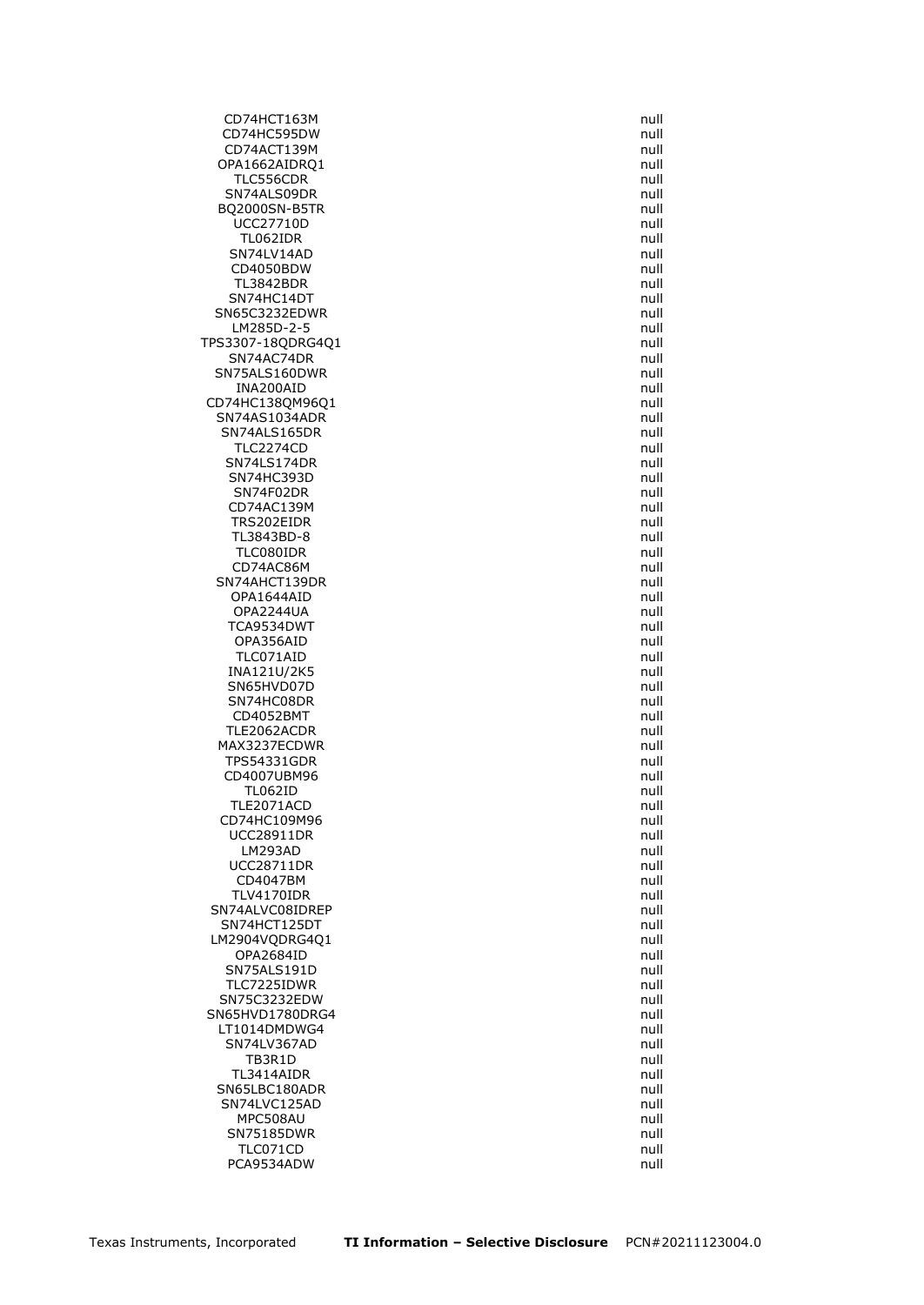SN74HC86DR null and the state of the state of the state of the state of the state of the state of the state of the state of the state of the state of the state of the state of the state of the state of the state of the sta TLE2142AID null INA125UA null TLC274BCD<br>TLC274BCD null and the state of the state of the state of the state of the state of the state of the state of <br>TLC274BCD null and the state of the state of the state of the state of the state of the state of the CD74ACT112M SN74LV08AD null and the state of the state of the state of the state of the state of the state of the state of the state of the state of the state of the state of the state of the state of the state of the state of the sta CD74HC86MT null SN65MLVD047ADR null null and the state of the state of the state of the state of the state of the state of the state of the state of the state of the state of the state of the state of the state of the state of the state o SN74LS155AD null null and the state of the state of the state of the state of the state of the state of the state of the state of the state of the state of the state of the state of the state of the state of the state of t SN65MLVD206DR null CD74HCT646M96 null OPA4316IDR SN74ALS156D null null and the state of the state of the state of the state of the state of the state of the state of the state of the state of the state of the state of the state of the state of the state of the state of t TLV2772ID CD74HCT32M null SN74ABT843DW null TLC075AID null TLC2274ACD null and the state of the state of the state of the state of the state of the state of the state of the state of the state of the state of the state of the state of the state of the state of the state of the sta TLC2274AID null TLE2022AIDR null SN74HC4060DR null TLC3702QDRQ1 null SN74AHC08DR SN74CBT3125CDR null SN74HC367D null null and the state of the state of the state of the state of the state of the state of the state of the state of the state of the state of the state of the state of the state of the state of the state of th TLV0838IDW null CD74HC4015M null OPA2338UA null SN74LVT8980AIDWREP null SN65HVD1793D TLV5618AQDR null SN75155D TL494CD null TPS2837D null DRV103U/2K5 null SN74LS595DR null PCA9534DW TLC27L1CD null and the state of the state of the state of the state of the state of the state of the state of the state of the state of the state of the state of the state of the state of the state of the state of the stat SN7438DR null CD74HC40103M null TLC27L2ID null CY74FCT138CTSOC null and the control of the control of the control of the control of the control of the control of the control of the control of the control of the control of the control of the control of the control of th TPS2020D null null and the matrix of the matrix of the matrix of the matrix of the matrix of the matrix of the<br>CD40106BM null and the matrix of the matrix of the matrix of the matrix of the matrix of the matrix of the mat CD40106BM AM26C31CDR null LM385D-1-2 null TMP411CD null TLC2272AMD null TPS5410QDRQ1 null SN65HVD75D null MSP430G2230ID null TPS2055D null TLC272BID null UCC28634D TLV8544DT null CD74HCT174MT TLV3544IDR null NA556DR null and the contract of the contract of the contract of the contract of the contract of the contract of the contract of the contract of the contract of the contract of the contract of the contract of the contract TL2842BDR-8 null AM26C31QDRG4 null TLV5628IDWG4 null SN74HCT02DT null CD74HCT423M96 null SN74LVC06AD null and the state of the state of the state of the state of the state of the state of the state of the state of the state of the state of the state of the state of the state of the state of the state of the st OPA694ID null TLV2452CDR null CD74HCT11MT null TLV7211ID null TLE2426MD null TL072CD null CD74ACT163M96 null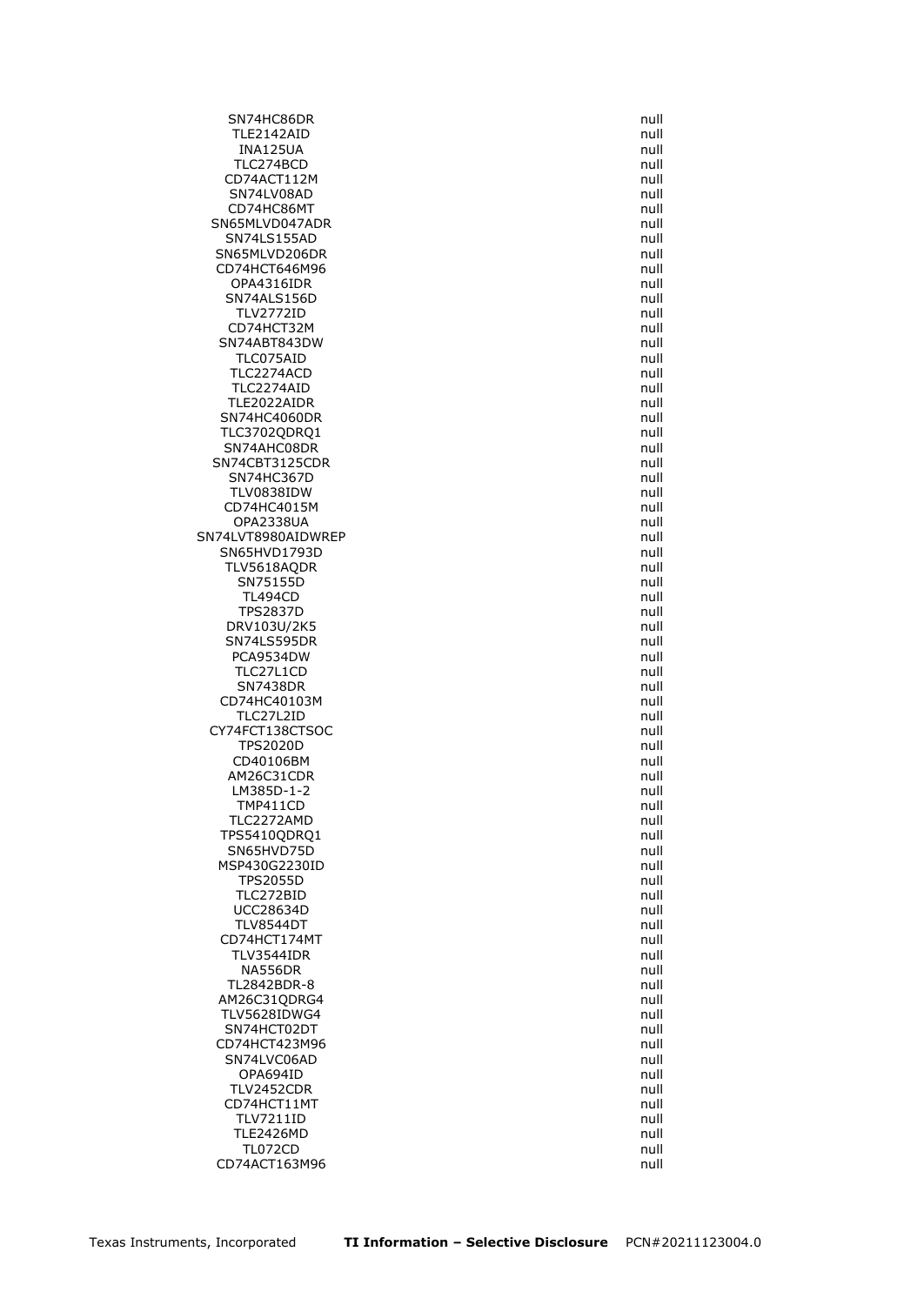LP339D null and the contract of the contract of the contract of the contract of the contract of the contract of the contract of the contract of the contract of the contract of the contract of the contract of the contract o OPA2251UAG4 null SN74ALS00ADR null and the state of the state of the state of the state of the state of the state of the state o CD74ACT258M null<br>SN65HVD52D sname and the state of the state of the state of the state of the state of the state of the state o SN65HVD52D TLE2144CDWR null TPIC6C595DR null PCA9535DW null LM324DRG4 null UA9638CDR null TPS3513DR null  $TPS3511DR$ TLC271IDR null SN74ALVC32D TL972ID null TPS2051D null TLC7225IDW null SN75HVD07D null SN74HC165DR null TPA112DR null TLV2471CDR null TL594CD null null and the control of the control of the control of the control of the control of the control of the control of the control of the control of the control of the control of the control of the control of the c CD4035BM DAC908U null and the contract of the contract of the contract of the contract of the contract of the contract of the contract of the contract of the contract of the contract of the contract of the contract of the contract TLC2652AI-8D null SN65HVD1470D null SN65LBC173ADR null OPA690ID null SN75161BDWR null BQ4802LYDWR CD74HC4046AM null<br>TL103WAIDR null and the control of the control of the control of the control of the control of the control of TL103WAIDR TPIC2810DG4 null TLC2272ACDR null NE555DG4 null TLC393IDR null TLC2274ACDR SN74LVTH2952DW null SN74HC373DWR null SN74HC74DRG4 null TLC1079ID null CD4052BM null TLV2454AID null<br>TLC271AID null null null null null TLC271AID OPA131UA null SN64BCT126AD null SN74ALVC10DR null TLE2142IDR null TLV2462IDR null TLV5639IDW **null** TPS77518D null CD4012BM null THS4131CD null MAX3232IDR TPS2066ADR null null and the state of the state of the state of the state of the state of the state of the state of the state of the state of the state of the state of the state of the state of the state of the state of th **TPS2814DR** SN75C188D null TLV2452AIDR null TLV2470CDR null TLE2141MD null 74ACT11244DWR null UC2843AQD8R null SN75173DR null TPS62100D null ULQ2003AQDRQ1 null TLC27M2CDR null null and the state of the state of the state of the state of the state of the state of the state of the state of the state of the state of the state of the state of the state of the state of the state of th LP339DRG4 null ULQ2003AD null TPS76515D null LMV342ID null AM26S10CD null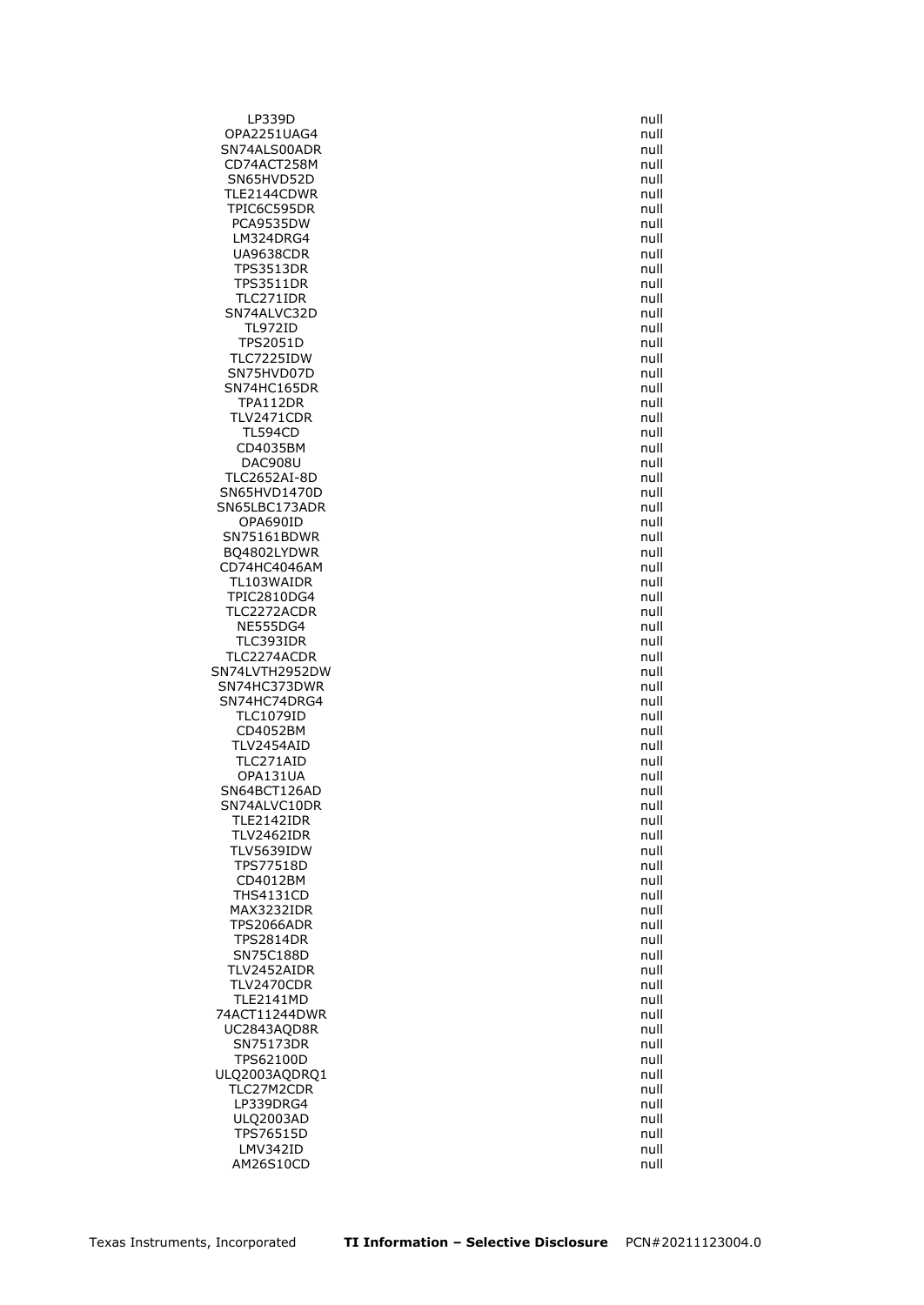TLV2781IDR null TL031CD null TLC27M4ACD null and the state of the state of the state of the state of the state of the state of the state of the state of the state of the state of the state of the state of the state of the state of the state of the sta CD74HC191M96 null<br>TLV1549CD null and the matrix of the matrix of the matrix of the matrix of the matrix of the matrix of the matrix of the matrix of the matrix of the matrix of the matrix of the matrix of the matrix of the **TLV1549CD** OPA2140AIDR null CD74HCT251MT null CD74HC00MT null AM26C31ID null TLE2426CD null SN75176BD null CD4042BDT UCC3807D-1 null<br>TLC2262ID null null null null **TLC2262ID** TB3R2D null and the state of the state of the state of the state of the state of the state of the state of the TL072HIDR null TL082HIDR null SN74CBTLV3126DR null SN74HCS251DR null SN74HCS4075QDRQ1 null null TLV9152IDR null SN74CBT3126DR null<br>CD74HC10M96 cD74HC10M96 CD74HC10M96 CD74HC11M96 **null** SN74HCS10QDRQ1 null TS12A44513DR null SN74HCS174QDRQ1 null SN74CBTLV3125D null SN74HC27DR null CD74HC126M96 SN74HCS08QDRQ1 null SN74HCS139DR TLV9102IDR null CD74HCT4066M null TLV9022DR null CD74HCT32M96 null CD74HC4075M96 SN74HC86IDRG4Q1 null LM258DR null CD74HC21M96 null CD74HC86M96 **null** SN74HCT04DR null and the state of the state of the state of the state of the state of the state of the state of the state of the state of the state of the state of the state of the state of the state of the state of the st SN74HCT125DR null SN74HC74QDRQ1 null OPA2277UA/2K5 null OPA2336UA/2K5 null CD74HC132M96 null SN74HC08QDRQ1 null LM293DR null OPA2343UA null CD74HCT11M96 null LM293ADRG4 null null and the state of the state of the state of the state of the state of the state of the state of the state of the state of the state of the state of the state of the state of the state of the state of th OPA227UA/2K5 null SN74HC125DR null SN74HC86QDRG4Q1 null  $MC1458DR$ SN74HC00DR null null and the state of the state of the state of the state of the state of the state of the state of the state of the state of the state of the state of the state of the state of the state of the state of th XTR115UA/2K5 null ADS1251U null TLV5638ID null BO32000DR null SN65ELT21D null TLV5630IDW null TLC254ACD null SN65LVDT32BDR null OPA363AID null and the contract of the contract of the contract of the contract of the contract of the contract of the contract of the contract of the contract of the contract of the contract of the contract of the contrac CD74ACT05M96 null UA78L09ACD null null and the state of the state of the state of the state of the state of the state of the state of the state of the state of the state of the state of the state of the state of the state of the state of th TL054ID null SN75C1406DR null CD74HCT597M96 null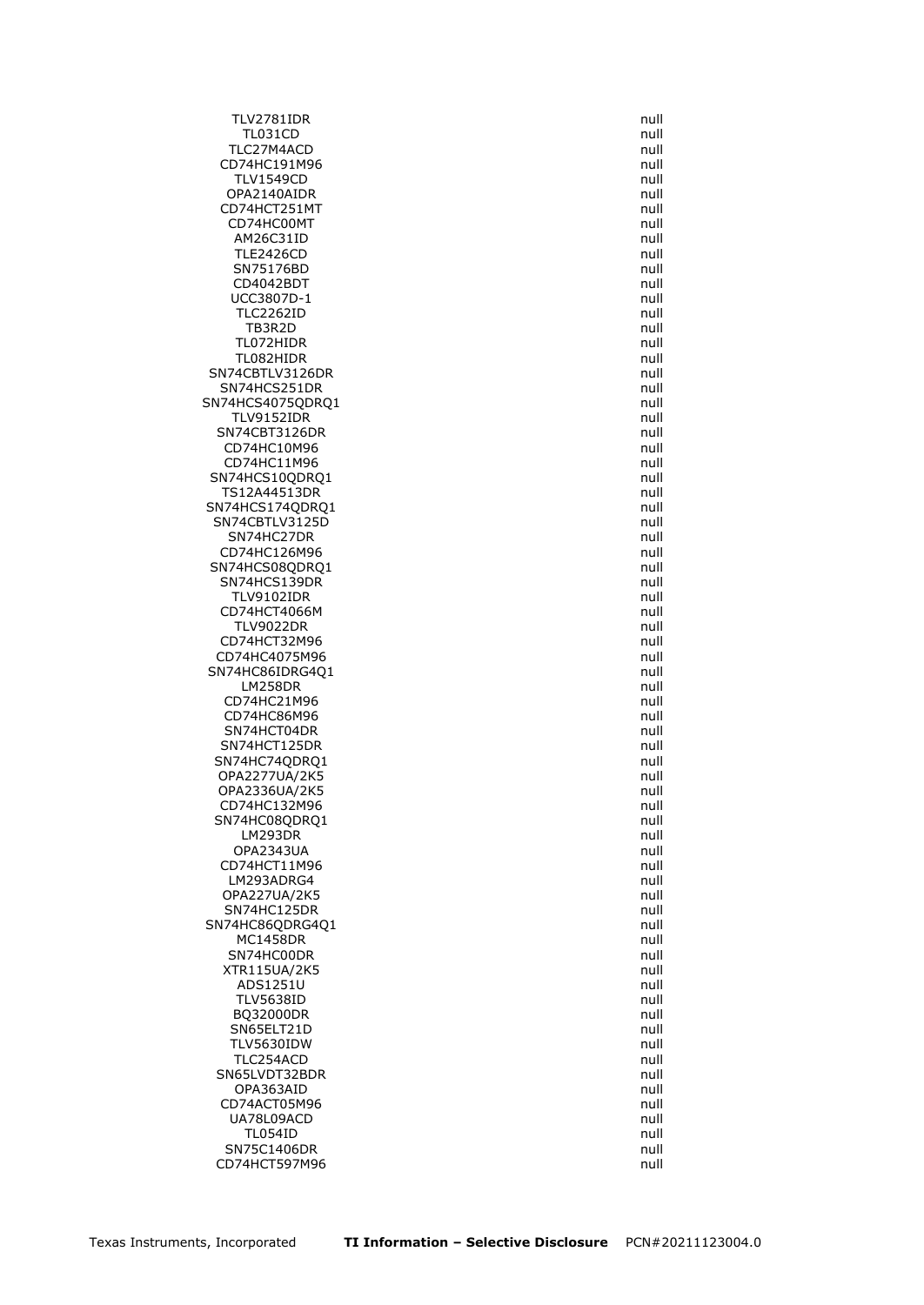TPS2051BQDRQ1 null SN75ALS170DWR null CD74HC365M null REF102CU null  $INA115BU$ TLV2453CDR null REF5020IDR null INA155UA null SN65LBC172ADW null TLC7524CD null and the contract of the contract of the contract of the contract of the contract of the contract of the contract of the contract of the contract of the contract of the contract of the contract of the contrac TPS2082DR null<br>TLE2064ID null null null null null **TLE2064ID** SN74LV4053AD null and the state of the state of the state of the state of the state of the state of the state o<br>SN75176BDRG4 state of the state of the state of the state of the state of the state of the state of the state SN75176BDRG4 TL7705BQD null SN65HVD30D null and the state of the state of the state of the state of the state of the state of the state of the state of the state of the state of the state of the state of the state of the state of the state of the sta TLC27M2BID null and the state of the state of the state of the state of the state of the state of the state of the state of the state of the state of the state of the state of the state of the state of the state of the sta SN74AHCU04D null and the state of the state of the state of the state of the state of the state of the state of the state of the state of the state of the state of the state of the state of the state of the state of the st TL026CD null TPS62101D null TPS2377D-1 null OPA657U null TLC082IDR SN74LVC138ADT null LM348DR null TLE2022CDR null TLC372QD null SN74ABT823DW null HVDA5425QDRQ1 null SN74AHCT174D TCAN337GDR null SN74LS47D CY74FCT399ATSOC null null and the contract of the contract of the contract of the contract of the contract of the contract of the contract of the contract of the contract of the contract of the contract of the contract of OPA4364AID null and the contract of the contract of the contract of the contract of the contract of the contract of the contract of the contract of the contract of the contract of the contract of the contract of the contra TLC3702MDREP null CD74HC85MT null and the control of the control of the control of the control of the control of the control of the control of the control of the control of the control of the control of the control of the control of the con TPS77515D SN65MLVD202AD null and the state of the state of the state of the state of the state of the state of the state of the state of the state of the state of the state of the state of the state of the state of the state of the SN7438D null TCAN337DR null OPA2677U null SN65LBC180DR null TLV271IDR null CD74HC164MT SN65MLVD047D null MAX211CDW null SN65HVD78DR null CD74HC7046AM null 74ACT11244DW null TLV2450AIDR null TLV2464CDR null SN74ALS259DR null and the state of the state of the state of the state of the state of the state of the state o TLE2142CD null TLV2543IDW TPA6120A2DWPR null AM26LS31CD MC33078MDREP null TLC7733IDR null SN65HVD11D null PCA9548ADWR null and the contract of the contract of the contract of the contract of the contract of the contract of the contract of the contract of the contract of the contract of the contract of the contract of the contr SN75107BD null TPS3705-50D null OPA348AQDRQ1 null UCC28180D null SN75107AD null CD74HC367M null CD74ACT00M96 null TB5T1DW null and the state of the state of the state of the state of the state of the state of the state of the state of the state of the state of the state of the state of the state of the state of the state of the state TLC25L4BCD null OPA832ID null SN74CBTD3306DR null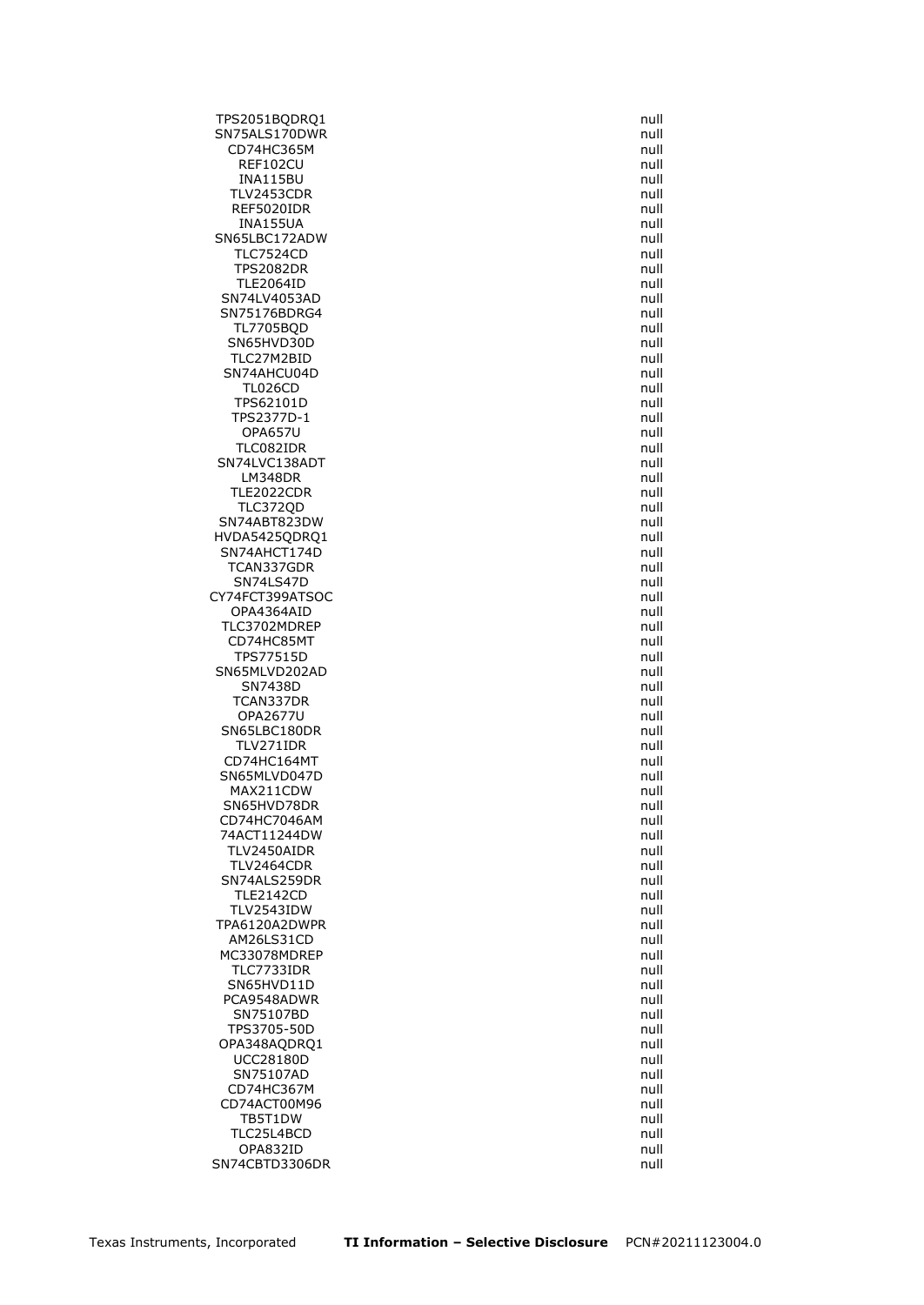SN74LV4052AD null SN74ABT543ADWR null null and the state of the state of the state of the state of the state of the state of the TLE2426CDR null and the contract of the contract of the contract of the contract of the contract of the contract of the contract of the contract of the contract of the contract of the contract of the contract of the contra operation of the control of the control of the control of the control of the control of the control of the control of the control of the control of the control of the control of the control of the control of the control of SN65LBC174DW SN74HC161D null TLC1543QDWR null OPA4170AIDR null CD4047BM96 null and the contract of the contract of the contract of the contract of the contract of the contract of the contract of the contract of the contract of the contract of the contract of the contract of the contra OPA656U null TLV2770CDR null CD4069UBM TL7759CD null<br>SN74LS09D null and the state of the state of the state of the state of the state of the state of the state of SN74LS09D TLC070CDR null SN65HVD379DR null and the state of the state of the state of the state of the state of the state of the state of the state of the state of the state of the state of the state of the state of the state of the state of the s MC3403DR null and the state of the state of the state of the state of the state of the state of the state of the state of the state of the state of the state of the state of the state of the state of the state of the state TPS40200D null SN65LVDS391DR null TLC5618AQD null UAF42AU null TPS2020IDRQ1 null  $SN74HC14D$ TLV2544ID null and the state of the state of the state of the state of the state of the state of the state of the state of the state of the state of the state of the state of the state of the state of the state of the stat CY74FCT823CTSOC null SN74LV123ADRG4 null TPPM0115DG4 null SN74ALVC00D null and the state of the state of the state of the state of the state of the state of the state of the state of the state of the state of the state of the state of the state of the state of the state of the st TLV272QDRG4Q1 null OPA4171AIDR LM285DR-2-5 null TL052IDR OPA2365AIDR null TLC2543IDWR null ULQ2003ADR null CD74HCT86M null<br>TLC252CD null null null null null null TLC252CD OPA2228UA null NE5534AD null and the state of the state of the state of the state of the state of the state of the state of the state of the state of the state of the state of the state of the state of the state of the state of the state TLC2272AIDR null and the state of the state of the state of the state of the state of the state of the state of the state of the state of the state of the state of the state of the state of the state of the state of the st INA2143UA null SN74ABT652ADW null null and the state of the state of the state of the state of the state of the state of the state of the state of the state of the state of the state of the state of the state of the state of the state of TLV2785AID null SN74ALS35AD TLV2471AIDR null INA826AIDR null and the state of the state of the state of the state of the state of the state of the state of the state of the state of the state of the state of the state of the state of the state of the state of the sta SN65LVDT2D null SN65LBC184DR null and the state of the state of the state of the state of the state of the state of the state of the state of the state of the state of the state of the state of the state of the state of the state of the s TLV2254AID null TLV2474AID null CD74AC153M null TPS3306-33D null INA137UA/2K5 null<br>SN74LS624D null null null null null null  $SN74LS624D$ OPA177GS/2K5 null TL032IDR TCAN1042VDRQ1 null SN75189AD null INA146UA null CD74ACT20M96 null TPS2814D null TLV5638QD null TLC27M2BCDR null TLC0838CDW null REG101UA-5 null TPS62103D null and the contract of the contract of the contract of the contract of the contract of the contract of the contract of the contract of the contract of the contract of the contract of the contract of the contrac INA118UB/2K5 null TLV3702ID null SN74LVC06AQDRQ1 null LT1009CD null TLV2264QD null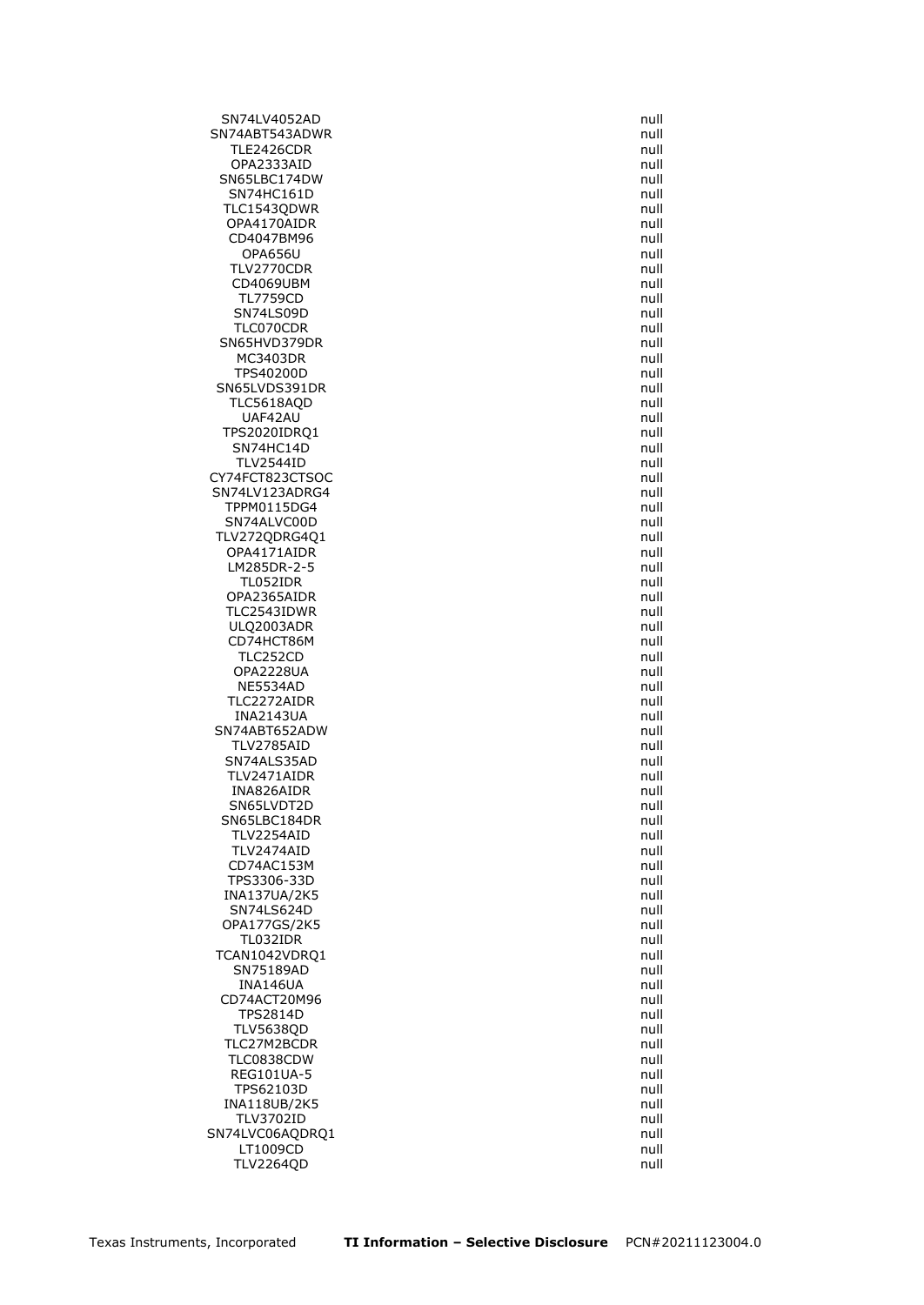TL431AIDRG4 null SN74AHCT125QDRG4Q1 null null REG102UA-5/2K5 null CD4011BME4 null<br>TB5R1D null null null null TB5R1D TPS7230QD null SN74HC10D null LM258D null LM211MDREP null SN65HVD37D null SN74S00D null INA128U/2K5 SN74ALS259D<br>SN74CB3T3253D null and the state of the state of the state of the state of the state of the state of the state SN74CB3T3253D TMP411AD null TL2844DR-8 null TPS92001DR null CD74HC151M96 null TL751L10CD null SN74LS175DR null INA819ID null TPS2836D null<br>PS7348QDR null and the state of the state of the state of the state of the state of the state of the state of TPS7348QDR SN65LBC176QDRQ1 null CD74HCT4520M96 null OPA2132UA null SN65LVDS33DR null TPS2101D null TLC27L4CDR null SN74HC08D SN74LV74ADR null<br>CD4093BM96 cD4093BM96 null CD4093BM96 TPS76601D null CD74HC4538MT null SN75ALS192DR null LM3900D null null and the control of the control of the control of the control of the control of the control of the control of the control of the control of the control of the control of the control of the control of the c **OPA277U** TPS76518D null and the state of the state of the state of the state of the state of the state of the state of the state of the state of the state of the state of the state of the state of the state of the state of the stat TPS2048ADR null and the contract of the contract of the contract of the contract of the contract of the contract of the contract of the contract of the contract of the contract of the contract of the contract of the contra SN74BCT8374ADW null TLC2201AID null SN74CBTLV3253DR null UCC2800QDRQ1 null<br>TPS2013D null null null **TPS2013D** TPPM0110DWPR null SN74ACT08D null and the state of the state of the state of the state of the state of the state of the state of the state of the state of the state of the state of the state of the state of the state of the state of the sta TLC27M4BIDR null TLC25L2BCD null SN65LVDS9637BDR null SN74LS139AD null SN74AHC04D null and the state of the state of the state of the state of the state of the state of the state of the state of the state of the state of the state of the state of the state of the state of the state of the sta TPS54331DRG4 null CD40107BM null SN74ALS996DW OPA227UA null OPA827AID SN74ACT04DR null and the state of the state of the state of the state of the state of the state of the state of the state of the state of the state of the state of the state of the state of the state of the state of the st TL032AIDR null THS4141ID null CD4532BM96 **null** UCC2804ODRO1 null null and the control of the control of the control of the control of the control of the control of the control of the control of the control of the control of the control of the control of the control of TPS76501D null VCA810ID null TL7712AIDR null CY74FCT652ATSOCT null MAX207CDW null and the state of the state of the state of the state of the state of the state of the state of the state of the state of the state of the state of the state of the state of the state of the state of the stat SN65LVDM051QDRQ1 null CD74ACT08M96 null MC3487DR null LP2902D null SN74AHCT138DR null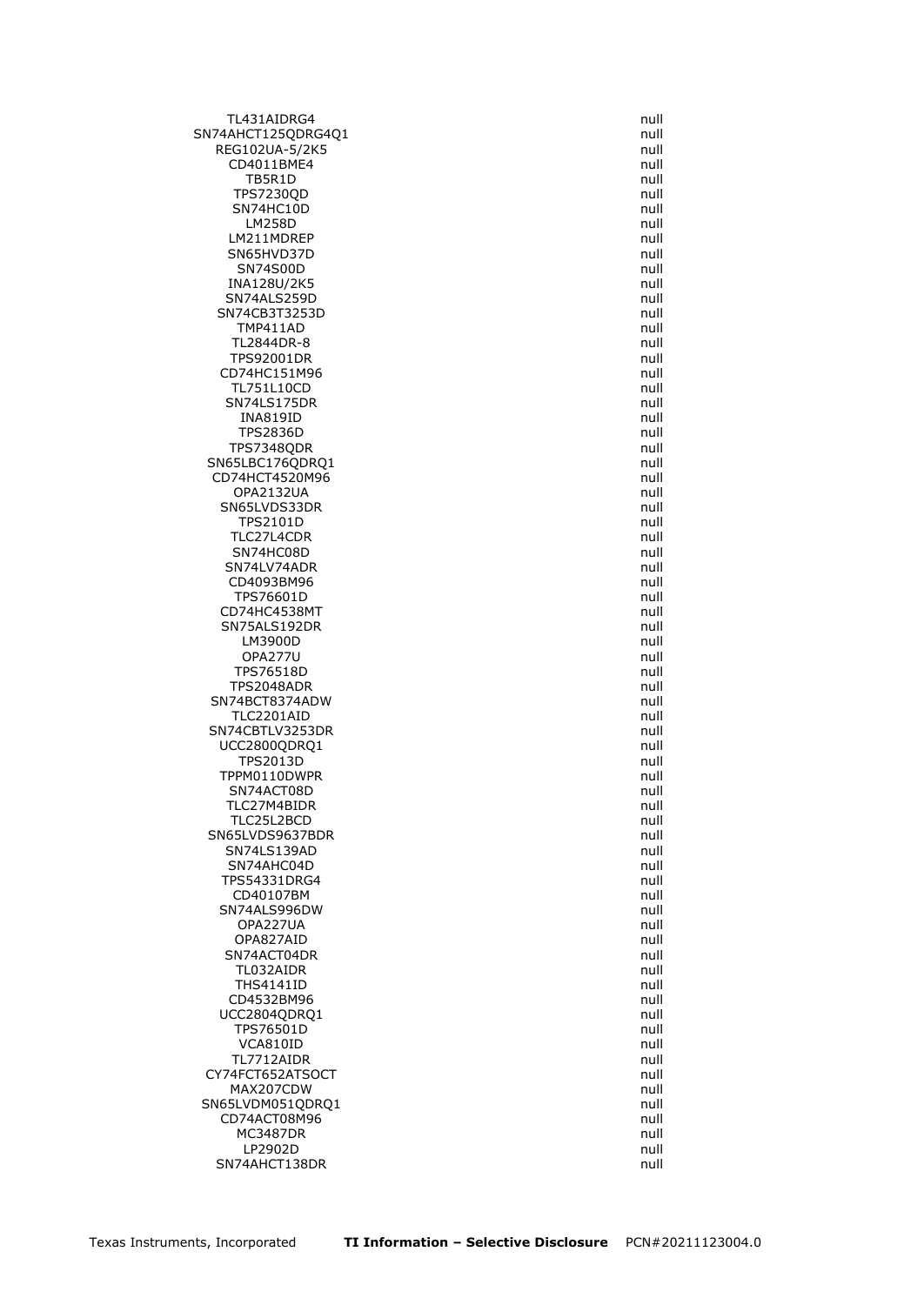SN74CBTD3384CDWR null null and the state of the state of the state of the state of the state of the state of the state of the state of the state of the state of the state of the state of the state of the state of the state INA118UB null SN75477DR null and the state of the state of the state of the state of the state of the state of the state of the state of the state of the state of the state of the state of the state of the state of the state of the stat SN74LVC32ADR null<br>LM293ADR null null null LM293ADR SN74HCT08D null and the state of the state of the state of the state of the state of the state of the state of the state of the state of the state of the state of the state of the state of the state of the state of the sta CD74HC74MT null TLV4316IDR null SN65LBC173AD null TLV2548QDWRG4 null REF5010AID null TMP411CDR SA5534ADR null TL072IDR SN74LV125AD null UC2843AQD8RQ1 null SN75HVD05D null and the state of the state of the state of the state of the state of the state of the state of the state of the state of the state of the state of the state of the state of the state of the state of the sta OPA227U/2K5 null SN65LVDS348D null CY74FCT841CTSOC null LP311DR null SN65LVDT122D null null and the state of the state of the state of the state of the state of the state of the s<br>SN74HC03DT state of the state of the state of the state of the state of the state of the state of the state of SN74HC03DT UCC384DP-12 null TLC2202ACD null TPS2833D null and the contract of the contract of the contract of the contract of the contract of the contract of the contract of the contract of the contract of the contract of the contract of the contract of the contract SN65HVD21MDREP null TL3845D null TPA6120A2DWP null null and the matrix of the matrix of the matrix of the matrix of the matrix of the matrix of<br>TLC59731D null and the matrix of the matrix of the matrix of the matrix of the matrix of the matrix of the matr TLC59731D CD74HC4075MT null SN65MLVD206BD TLC27M9ID null SN65LVDS1D null CD4093BQM96G4Q1 null SN74HC163DR null<br>CD74AC32M null null null null null null CD74AC32M TPS76727QD null MAX232DR null SN74F20DR null SN75LBC176AD null UCC28060D null SN74ALS153DR<br>SN74F244DWR null sn74F244DWR SN74F244DWR 74ACT11286D null SN74F21D null SN75176ADR null TSM102AIDR null THS6062CD null and the contract of the contract of the contract of the contract of the contract of the contract of the contract of the contract of the contract of the contract of the contract of the contract of the contrac SN74CB3T3383DWR null THS4062ID null TL071ACDR null UCC25600DR null<br>TLV2772AID null null null null null TLV2772AID THVD2410DR null<br>INA157U/2K5 null null null null null null null INA157U/2K5 TPA321DR null CD40174BM96 null OPA2251UA/2K5 null TCAN1043GDRQ1 null OPA1602AID null TPS3306-15QDRG4Q1 null TLC27L2AID null SN65HVD379D null and the state of the state of the state of the state of the state of the state of the state of the state of the state of the state of the state of the state of the state of the state of the state of the st SN74LS03D null TL3695D null and the contract of the contract of the contract of the contract of the contract of the contract of the contract of the contract of the contract of the contract of the contract of the contract of the contract CD74HC4514M null UCC29002D null TLV3492AMDREP null TB5R1DW null and the contract of the contract of the contract of the contract of the contract of the contract of the contract of the contract of the contract of the contract of the contract of the contract of the contract OPA379AID null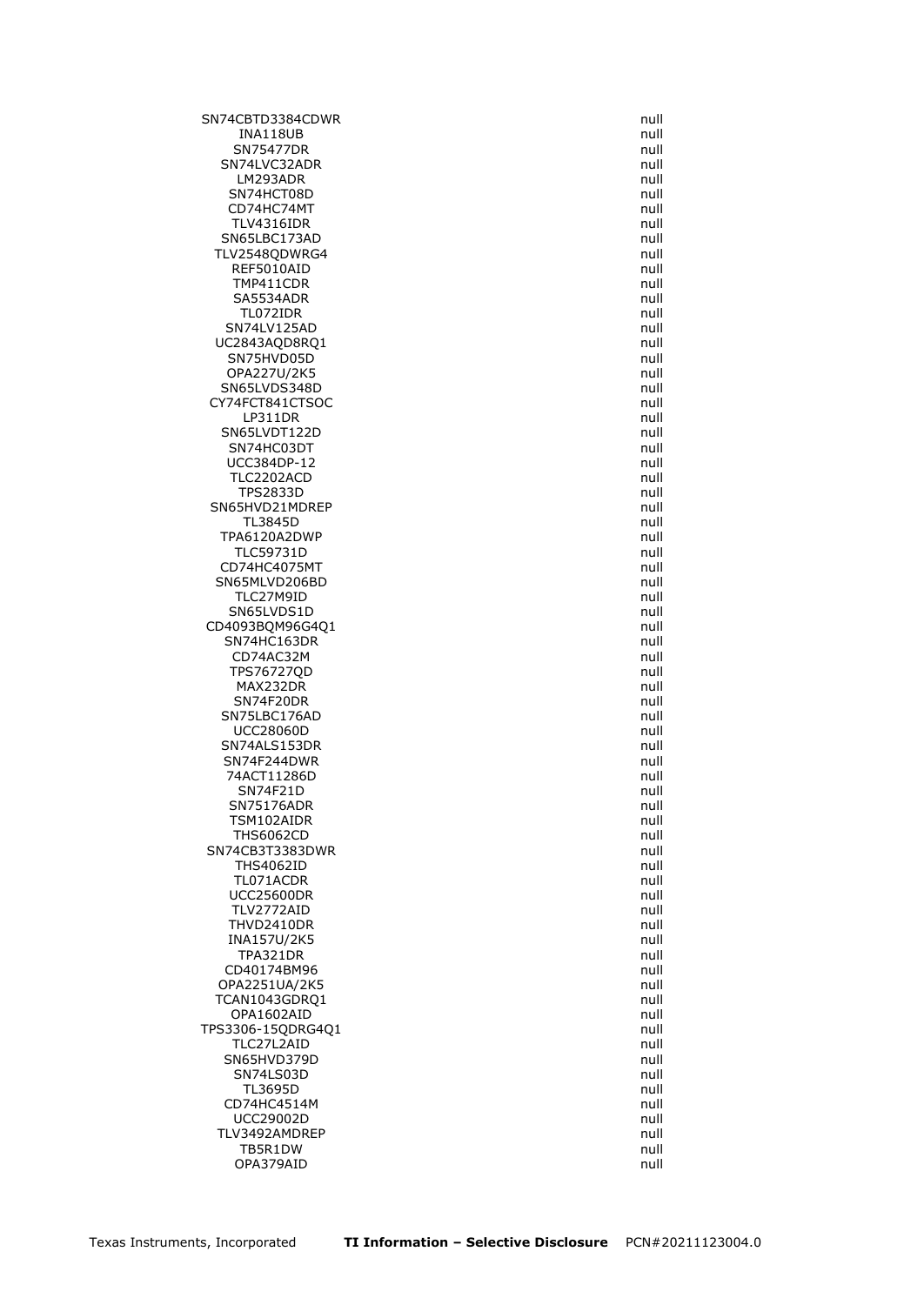TLV2775IDR null TLV2432ID null TPS2041BDR null CD74HC112M96 null<br>TLV2434CD null null null null null null **TLV2434CD** TL712CDR null TLE2081CD null SN65HVD70DR null SN74ALS38BDR null TLV2454AIDR null TLC1514ID null CD74ACT161M96 THS5661AIDW null null and the state of the state of the state of the state of the state of the state of the state of the state of the state of the state of the state of the state of the state of the state of the state of t SN74F02D SN65HVD234QDRQ1 null SN65HVD1792DR null SN74HC4040D null and the state of the state of the state of the state of the state of the state of the state of the state of the state of the state of the state of the state of the state of the state of the state of the st UCC29002DR null TLC2254IDR null LM336D-2-5 null TMP75AIDR null TLE2142AIDR null AM26LV31CDR LM224ADR null and the contract of the contract of the contract of the contract of the contract of the contract of the contract of the contract of the contract of the contract of the contract of the contract of the contract THS3096D null and the contract of the contract of the contract of the contract of the contract of the contract of the contract of the contract of the contract of the contract of the contract of the contract of the contract INA163UAE4 null NE5532DR null SN65HVD21AD null SN74LV164AD null SN74ABT8245DW THS6072ID null<br>LP2904D null null null null null null LP2904D TLE2062CD null CD4002BM null UCC28780DR null SN75162BDW null null and the state of the state of the state of the state of the state of the state of the state of the state of the state of the state of the state of the state of the state of the state of the state of th UCC381DP-3 CD74HCT166MT null OPA171AID null TL2845BD-8 null TLV2461AIDR null TRS3232IDR null TLE2071AID null<br>LT1009CDR null null null null null null  $LT1009CDR$ TLE2141AIDR null NE5534ADR null and the state of the state of the state of the state of the state of the state of the state of the state of the state of the state of the state of the state of the state of the state of the state of the stat SN74HC00D null TSM104WIDR null OPA4317ID null SN74HC259DR null SN74LVC863ADW null null and the state of the state of the state of the state of the state of the state of the state of the state of the state of the state of the state of the state of the state of the state of the state of SN64BCT757DWR null SN74LV04ADR null CD74HCT153MT TLE2062AMD null TLE2082AID TL431AID null PCF8575CDWR null TLC272ACDR null 74AC11074DR null SN74LS20DR null TPS2022D null RC4559D null and the contract of the contract of the contract of the contract of the contract of the contract of the contract of the contract of the contract of the contract of the contract of the contract of the contract TPA122D null SN74ACT14DR null CD74AC20M96 **null** TPS2044BD null TCA9554DWR null TL4581D null TL7757IDR null CD74HCT253M96 null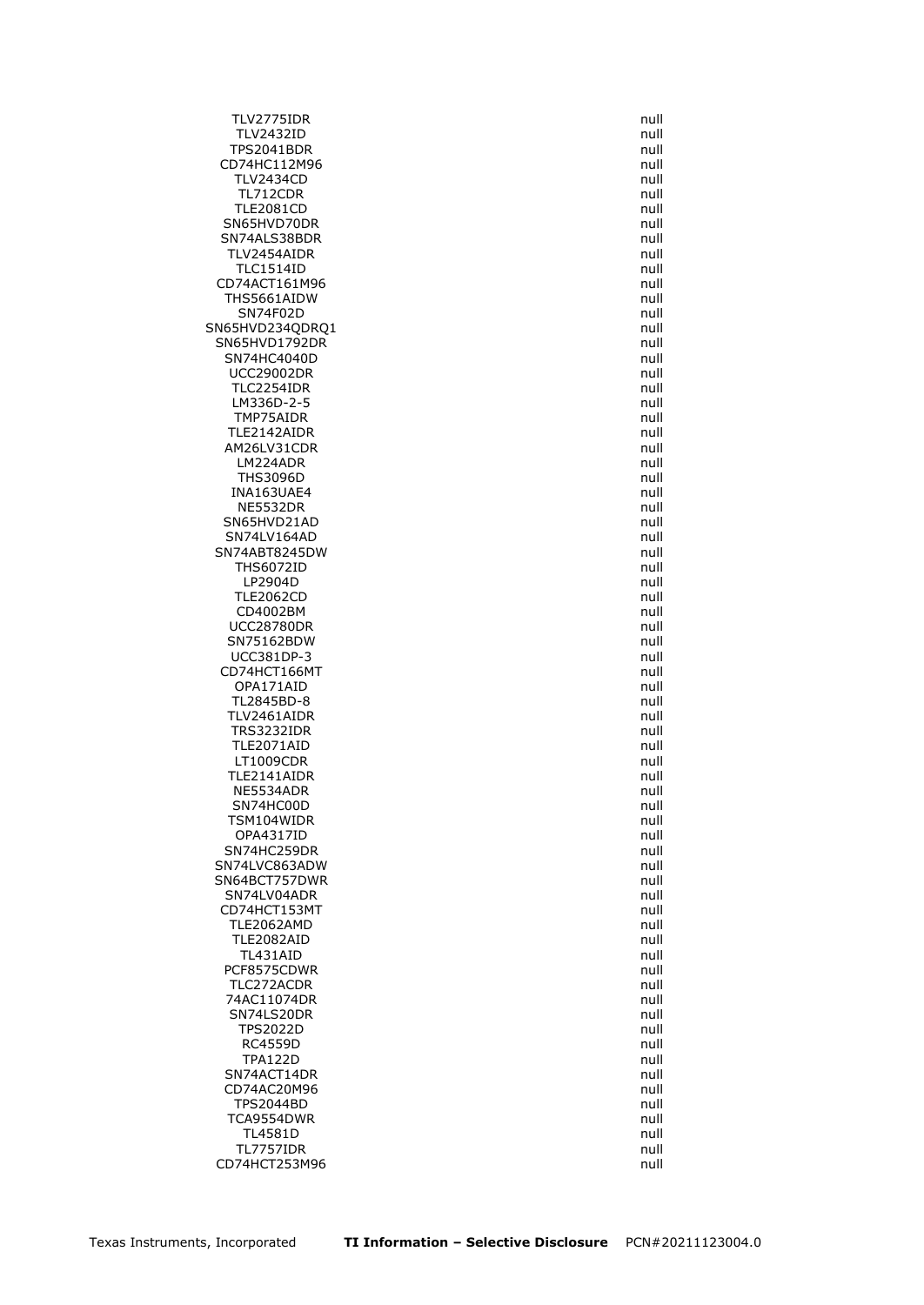SN74CB3T3384DWR null CD74HCT85MT null CD74HCT164M null SN75ALS176D null null and the state of the state of the state of the state of the state of the state of the state of the state of the state of the state of the state of the state of the state of the state of the state of t CD4070BM OPA404KU null ULQ2004ADR null TLV2404IDR null TLE2024BMDWG4 null CD74ACT157M null TLC271BCDR null<br>REF102CUG4 null null null null null null null REF102CUG4 RC4580ID null null and the set of the set of the set of the set of the set of the set of the set of the set of<br>TLV2432QD null and the set of the set of the set of the set of the set of the set of the set of the set of the **TLV2432QD** LP2951-50DR null TLE2022ACDR null INA2132U/2K5 null CD74HC221M96 **null** LM236D-2-5 null TL082ACDR null and the contract of the contract of the contract of the contract of the contract of the contract of the contract of the contract of the contract of the contract of the contract of the contract of the contrac CD4078BMT null SN74LS10D null SN65LVDS32BD OPA2348AIDR null and the contract of the contract of the contract of the contract of the contract of the contract of the contract of the contract of the contract of the contract of the contract of the contract of the contr SN74ABT652ADWR null and the state of the state of the state of the state of the state of the state of the state of the state of the state of the state of the state of the state of the state of the state of the state of the SA5532D null and the state of the state of the state of the state of the state of the state of the state of the state of the state of the state of the state of the state of the state of the state of the state of the state TPS77625D null MAX232IDWRG4 null TLC7725ID null<br>TPIC6C595D null and the state of the state of the state of the state of the state of the state of the state of TPIC6C595D TL2845DR null SN74LV02ADR SN74ALS191ADR null TLC1078CD null HVDA5415QDRQ1 null TLE2161CD null<br>TLC0831CD null null null null null null **TLC0831CD** SN65LVDS051D null and the state of the state of the state of the state of the state of the state of the state of the state of the state of the state of the state of the state of the state of the state of the state of the s SN74HC14DE4 null SN74F08DR null TPS3306-25D null SN74AHC04QDRQ1 null SN65HVD230QDRG4Q1 null<br>SN65LBC179QD null null SN65LBC179QD SN74LV126ADR null TLE2072CDR null 74ACT11030DR null TPS2041ADR null TPS2020DR null SN74AHC86DR null and the state of the state of the state of the state of the state of the state of the state of the state of the state of the state of the state of the state of the state of the state of the state of the st SN74ALS164AD null null and the state of the state of the state of the state of the state of the state of the state of the state of the state of the state of the state of the state of the state of the state of the state of TL3843BDR null SN65LVDM050QDG4Q1 null<br>LT1014DMDW null null  $LT1014$ DMDW TLC5602CDW null<br>PS28225TDRQ1 null null null null null null TPS28225TDRQ1 null SA555DRG4 null null and the state of the state of the state of the state of the state of the state of the state of the state of the state of the state of the state of the state of the state of the state of the state of the TLC0820ACDW null LM211DRG4 null LM2904DRG4 null null and the state of the state of the state of the state of the state of the state of the state of the state of the state of the state of the state of the state of the state of the state of the state of th SN74LVC841ADW null LM385DR-2-5 null CD4056BM null OPA355UA null THS4531AID null INA145UA/2K5 null SN65HVD1781DG4 null TL074MDRFP null and the state of the state of the state of the state of the state of the state of the state of the state of the state of the state of the state of the state of the state of the state of the state of the sta MSP430G2210IDR null SN74LVC04AD null and the state of the state of the state of the state of the state of the state of the state of the state of the state of the state of the state of the state of the state of the state of the state of the st SN75LBC174A16DW null and the state of the state of the state of the state of the state of the state of the state of the state of the state of the state of the state of the state of the state of the state of the state of th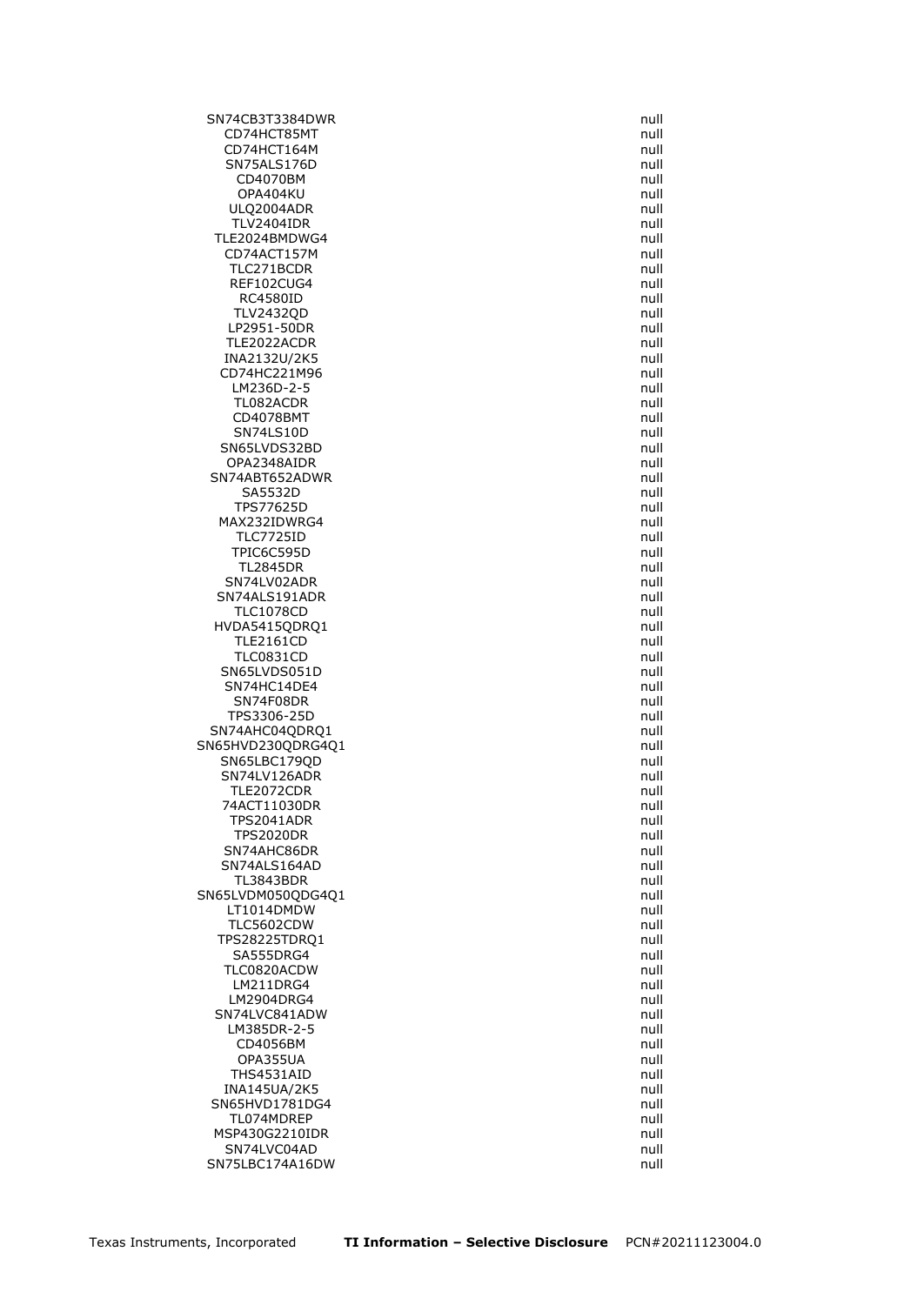SN74LS126ADR null OPA2320AIDR null ULN2003ADE4 null SN65HVD234D null<br>TPS2030D null null null null null **TPS2030D** REG103UA-A null LM358AD null and the contract of the contract of the contract of the contract of the contract of the contract of the contract of the contract of the contract of the contract of the contract of the contract of the contract TLV2432IDR null OPA569AIDWP null and the contract of the contract of the contract of the contract of the contract of the contract of the contract of the contract of the contract of the contract of the contract of the contract of the contr INA137UA null AM26C32QD null<br>SN74HCU04D null show that the state of the state of the state of the state of the state of the state of the st  $SN74$ HCU04D TSM104WAIDR null **TPS2066DR** TLC080AIDR null and the contract of the contract of the contract of the contract of the contract of the contract of the contract of the contract of the contract of the contract of the contract of the contract of the contra TLC27L4AID null TL082IDRQ1 null TL1431QDRQ1 null CD74HCT123MT null TLC3574IDWR null TL082CDRG4 null CD4053BM96 null<br>TLC271CDR null null null null null TLC271CDR TPIC6B595DW null and the state of the state of the state of the state of the state of the state of the state of the state of the state of the state of the state of the state of the state of the state of the state of the st TPIC6A595DW null TLV2472IDR null TS3L110D null SN65LVDS3486BD null null and the state of the state of the state of the state of the state of the state of the TLC3545ID null<br>TLC4502CD null and the state of the state of the state of the state of the state of the state of the state of **TLC4502CD** OPA2335AID null<br>TL031ID null null null null null null  $TL031ID$ OPA348AID null and the contract of the contract of the contract of the contract of the contract of the contract of the contract of the contract of the contract of the contract of the contract of the contract of the contrac OPA4197IDR null CD74HC4515M96 null SN74LVT543DW null null to the state of the state of the state of the state of the state of the state of the state of the state of the state of the state of the state of the state of the state of the state of the state of t CD74FCT843AM OPA202IDR null and the contract of the contract of the contract of the contract of the contract of the contract of the contract of the contract of the contract of the contract of the contract of the contract of the contrac CD40175BM96 **null** TMP75BQDQ1 null INA157U null TL052AID null XTR115U/2K5 null ULN2003ADR TLV172IDR null SN74LS365ADR null null and the state of the state of the state of the state of the state of the state of the state of the state of the state of the state of the state of the state of the state of the state of the state of SN10503D null and the state of the state of the state of the state of the state of the state of the state of the state of the state of the state of the state of the state of the state of the state of the state of the state THS4032ID null SN74AHCT132DR null TMP107BID null OPA349UA/2K5 null SN65HVD265DR null PCA9554DWR null SN74S38DR TSS521D null THVD1552DR LM2901AVQDR null SN74LS378DR null CD74HCT257M96 null SN74CBTS3306D null OPA2364ID null BQ2050SN-D119 null SN74LS112ADR null TPS40200DR null TLV2241IDR null TLC354CD null and the state of the state of the state of the state of the state of the state of the state of the state of the state of the state of the state of the state of the state of the state of the state of the state LM2904AVQDRG4Q1 null TLC27L7CD null OPA347UA null TLC251CD null TL7705AIDR null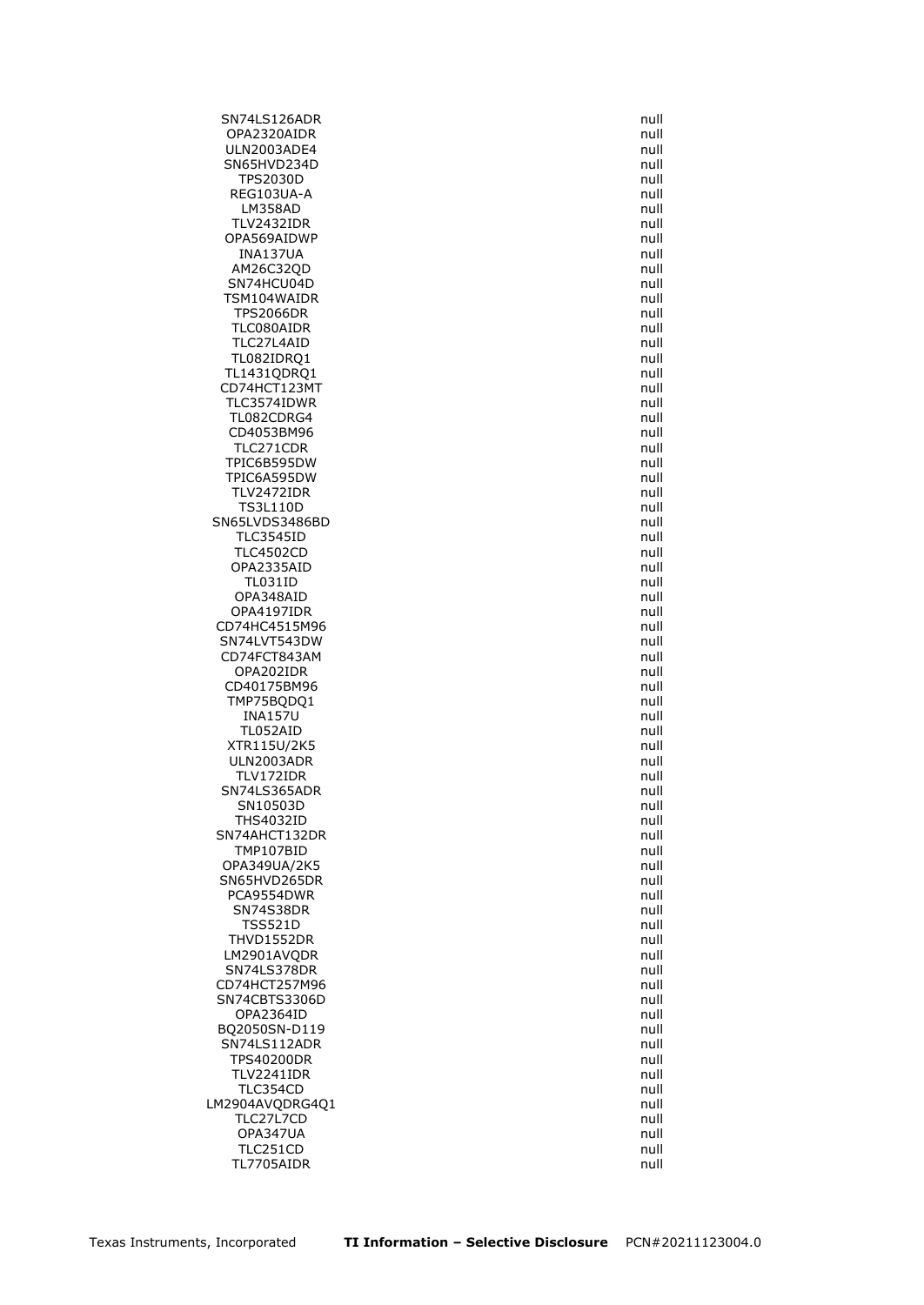SN74HCT02D null OPA2187IDR null SN75C3232DW null CD74HC237M null<br>CD74HCT126M null control and the control of the control of the control of the control of the control of the co CD74HCT126M CDCVF2505D null SN74LS156D null SN65HVD72D null LM2902D null TLC252ACD null CD4076BM null<br>TLC2264CDR null null null null null null TLC2264CDR OPA828IDR null TL7726ID TLC072CDR null TLC072AID null SN74F151BD null TPS2811D null TLE2071ID null SN74ALS653DW null SN74ALS05AD null and the state of the state of the state of the state of the state of the state of the state of the state of the state of the state of the state of the state of the state of the state of the state of the st CD74HC40103M96 null<br>TS321IDR null null null null null null **TS321IDR** LM3302DR null TPIC6A596DW null SN65LBC174A16DW null TPIC6B595DWRG4 null TPS76650D null SN65HVD230QDR null TL026CDR TLV2474CDR null TLV2171IDR SN74HCT00DT null SN74HC368DR null and the state of the state of the state of the state of the state of the state of the state of the state of the state of the state of the state of the state of the state of the state of the state of the st SN74HC266DT null SN74AHC139DR null BQ4802LYDW TL431BID null SN65HVD251D null SN65LVDS047D null null and the state of the state of the state of the state of the state of the state of the state of the state of the state of the state of the state of the state of the state of the state of the state of TLV2474AQDRG4Q1 null SN74LS393D null CD74HCT238M96 null<br>TL7702AID null null null null null null TL7702AID SN74AS74ADR null and the state of the state of the state of the state of the state of the state of the state of the state of the state of the state of the state of the state of the state of the state of the state of the st TLC7226IDWR null TL7709ACD null SN74AHC139D null and the state of the state of the state of the state of the state of the state of the state of the state of the state of the state of the state of the state of the state of the state of the state of the st THS6062ID null LM124DRG4 null SN74HC10QDREP null null and the state of the state of the state of the state of the state of the state of the state of the state of the state of the state of the state of the state of the state of the state of the state of UC39432BD null UCC2802QDRQ1 null<br>CD74AC20M null null null null null  $CD74AC20M$ ULN2003AD null null and the set of the set of the set of the set of the set of the set of the set of the set o<br>TLC27L2CDR null and the set of the set of the set of the set of the set of the set of the set of the set of th TLC27L2CDR OPA4330AIDR null and the contract of the contract of the contract of the contract of the contract of the contract of the contract of the contract of the contract of the contract of the contract of the contract of the contr TPS3305-33D null TPA741D null and the contract of the contract of the contract of the contract of the contract of the contract of the contract of the contract of the contract of the contract of the contract of the contract of the contract TLV2474AIDR null TL7757ID null THS3122CD null CD74AC151M96 null THS4062CDG4 null OPA177GSE4 null MAX3232EIDR null and the matrix of the matrix of the matrix of the matrix of the matrix of the matrix of the m SN65LBC180IDRQ1 null TPS3305-18D null TPS2061DR null XTR115UA null TLV2772AIDR null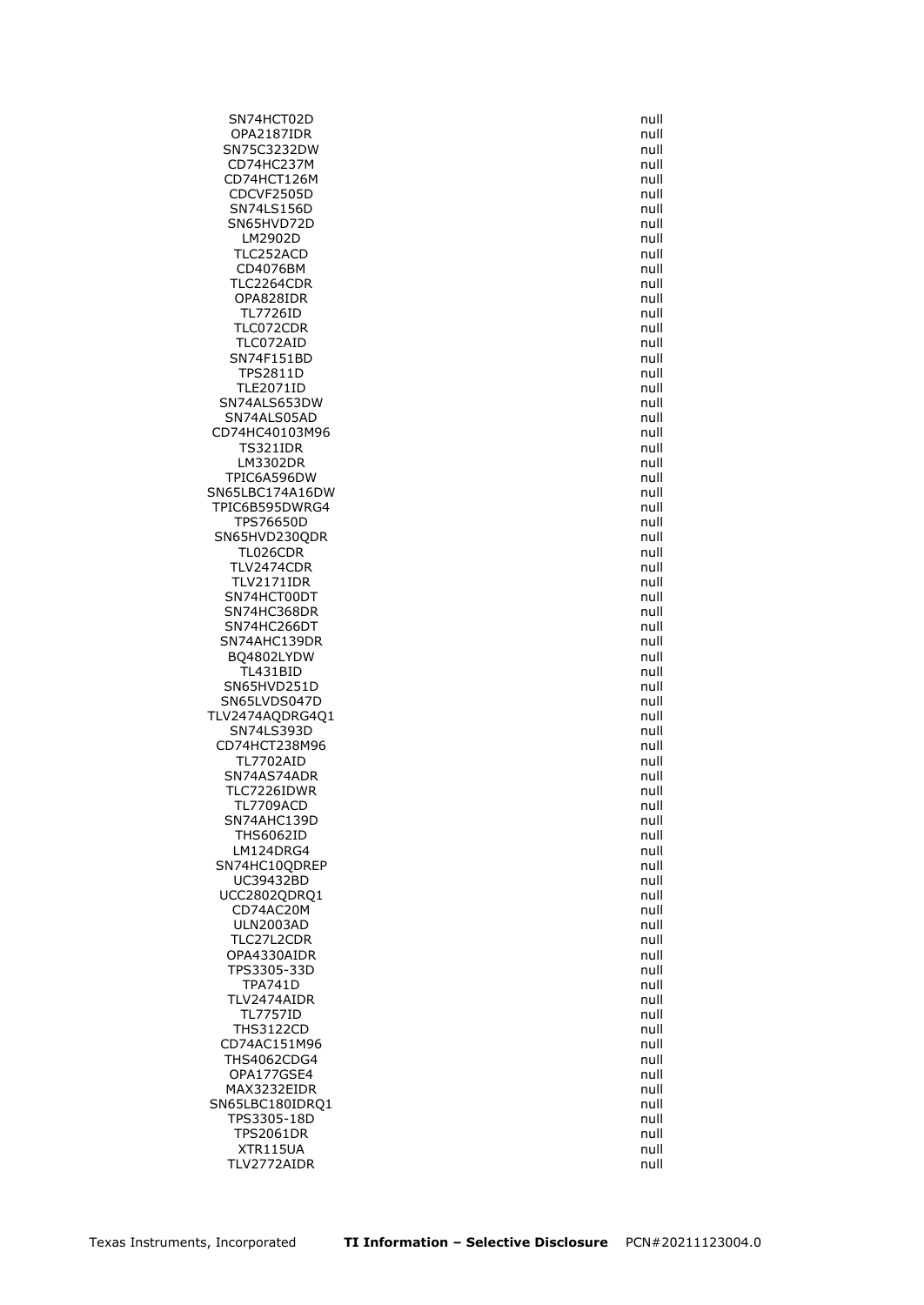OPA2192ID null SN65LVDS180DR null TPS3306-18D null and the contract of the contract of the contract of the contract of the contract of the contract of the contract of the contract of the contract of the contract of the contract of the contract of the contr CD4030BM96 null SN75ALS057DWR SN74AS74AD null and the state of the state of the state of the state of the state of the state of the state of the state of the state of the state of the state of the state of the state of the state of the state of the sta TL061ID null LT1014DIDWR null TPS28226D null TCAN1044DRO1 null null and the matrix of the matrix of the matrix of the matrix of the matrix of the matrix of the matrix of the matrix of the matrix of the matrix of the matrix of the matrix of the matrix of the matrix of TLC279ID null UCC25706QDRQ1 null TLE2071CD<br>4AHCT125QDREP null SN74AHCT125QDREP TLC27L7IDR null TL051ACD null TLV27L2ID null and the contract of the contract of the contract of the contract of the contract of the contract of the contract of the contract of the contract of the contract of the contract of the contract of the contrac CY74FCT827ATSOCT null and the state of the state of the state of the state of the state of the state of the state of the state of the state of the state of the state of the state of the state of the state of the state of t SN74LS365AD null SN74CBT3384ADW null INA201AIDR null TLV342AIDR null LT1004CD-1-2 UCC28730DR null SN74LVC257AD null CD74HC257M null OPA698ID null SN74LS136D null SN74ACT08DR null null and the state of the state of the state of the state of the state of the state of the state of the state of the state of the state of the state of the state of the state of the state of the state of t **THS4062CD** CD74HC03M96 null and the control of the control of the control of the control of the control of the control of<br>The control of the control of the control of the control of the control of the control of the control of the c PCA9546ADR OPA627AU null LM2903DRG4 null TLC2558IDW null CD4518BM null SN74F543DWR SN75182DR null and the state of the state of the state of the state of the state of the state of the state of the state of the state of the state of the state of the state of the state of the state of the state of the stat NE5532ADR null and the matrix of the matrix of the matrix of the matrix of the matrix of the matrix of the matrix of the matrix of the matrix of the matrix of the matrix of the matrix of the matrix of the matrix of the mat SN74HCT245DWR null TPA6113A2DR null TL2845DR-8 null UCC381DP-ADJ null and the state of the state of the state of the state of the state of the state of the state o<br>
USN74AHC125D state of the state of the state of the state of the state of the state of the state of the state SN74AHC125D TLV2553IDW null and the state of the state of the state of the state of the state of the state of the state of the state of the state of the state of the state of the state of the state of the state of the state of the sta TLV2434IDR null UCC28180DR null TLC2254CDR null SN74LS590D null and the state of the state of the state of the state of the state of the state of the state of the state of the state of the state of the state of the state of the state of the state of the state of the sta SN74ALVC00IDREP null null and the state of the state of the state of the state of the state of the state of the state of the state of the state of the state of the state of the state of the state of the state of the state UCC39002D null SN74CB3T3253DR null SN65MLVD206BDR null LM2901AVODRO1 SN65HVD11HD null SN74F11D SN75LBC176ADR null TLV3502AIDG4 null SN74LS251DR null TLE2074ACDW null and the contract of the contract of the contract of the contract of the contract of the contract of the contract of the contract of the contract of the contract of the contract of the contract of the contr CD74HCT221MT null CD74HC4515M null TPS2011ADR null SN74LS145DR null TLC0832CD null TMP107BIDR null and the state of the state of the state of the state of the state of the state of the state of the state of the state of the state of the state of the state of the state of the state of the state of the sta TLE2141ID null TPS2057AD null and the contract of the contract of the contract of the contract of the contract of the contract of the contract of the contract of the contract of the contract of the contract of the contract of the contrac TL2845D null SN65HVD255DR null CD74HC4020M null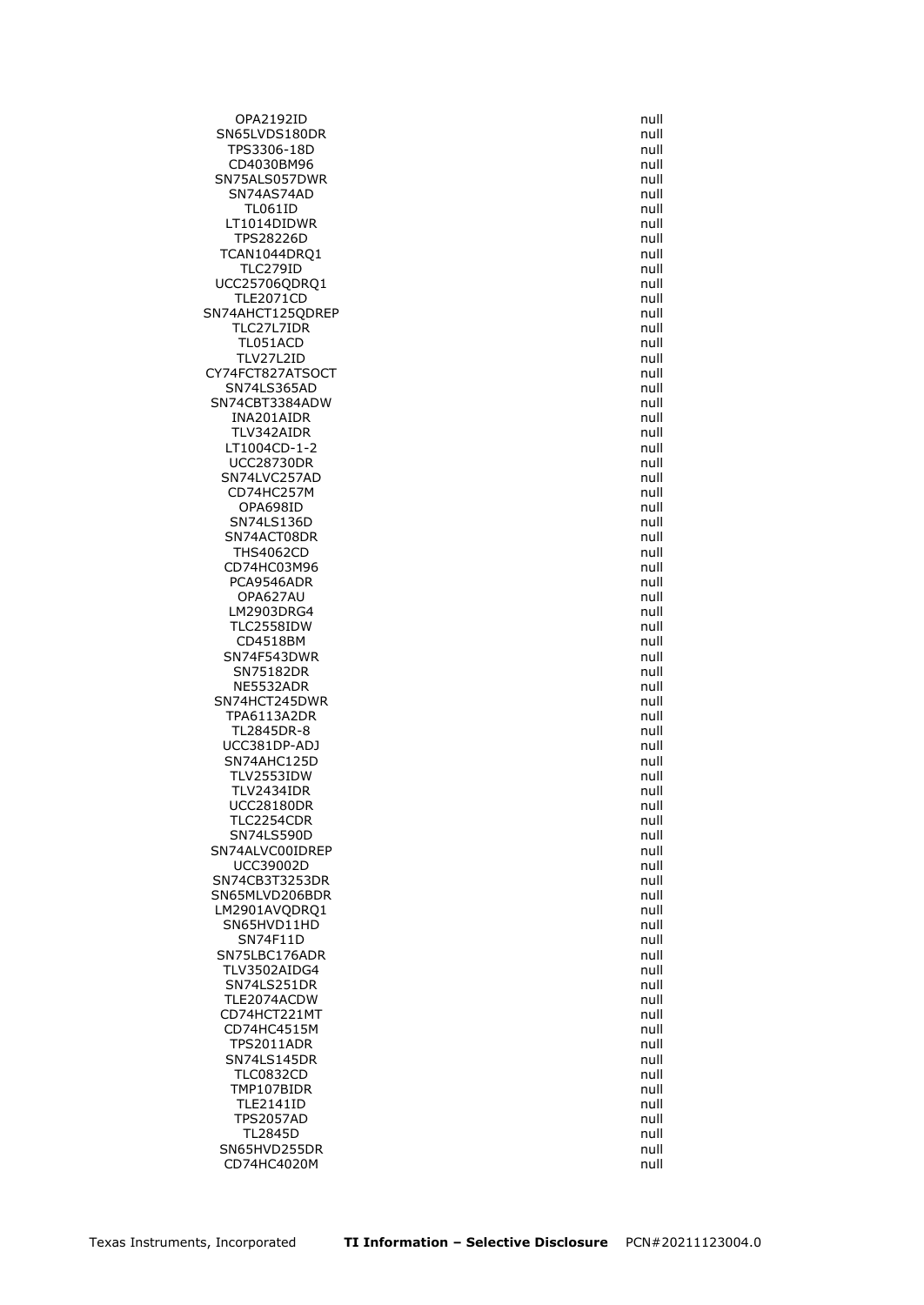OPA1612AQDRQ1 null CD74HC243M96 null INA821ID null and the set of the set of the set of the set of the set of the set of the set of the set of the set of the set of the set of the set of the set of the set of the set of the set of the set of the set of the se TLC27M2AID null<br>TLE2072IDR null null null null null TLE2072IDR THS4151ID null CD4070BM96 null and the contract of the contract of the contract of the contract of the contract of the contract of the contract of the contract of the contract of the contract of the contract of the contract of the contra TLV2460CDR null SN74S32D null SN65MLVD207D null null and the state of the state of the state of the state of the state of the state of the state of the state of the state of the state of the state of the state of the state of the state of the state of OPA2180IDR null ADS1131IDR SN74AS08D null  $CD4044BDR$ TLV3402CD null TLV2704ID null THS7314D null SN74HCT157DR null TPS40200GDR null SN75158D null TPA6102A2D null SN65HVD05D<br>CD74HCT191M null CD74HCT191M CD74HCT367MT null LP2951-30DR null TLV7211IDR null CD74HCT4060M null UC3901D null CD4066BQDRQ1 null<br>SN74F109DR null null null null SN74F109DR TLE2161ID null UCC28C45MDREP CD74HC08QM96EP null and the control of the control of the control of the control of the control of the control of the control of the control of the control of the control of the control of the control of the control of the CD74HC238M null LT1004CDR-2-5 null TLV2451CDR null **OPA228U** TLV5629IDW null and the state of the state of the state of the state of the state of the state of the state of the state of the state of the state of the state of the state of the state of the state of the state of the sta TPS2062DR-1 null TPS2375DR null TLV2475CDR null CD74HCT21M null TL7726IDR null<br>TLV2371ID null null null null **TLV2371ID** ULN2003BDR null ULQ2003ATDRQ1 null UC3524D null and the contract of the contract of the contract of the contract of the contract of the contract of the contract of the contract of the contract of the contract of the contract of the contract of the contract LM324D null TLV2762CD null THS4001ID null SN74LS107AD null CD4086BM null TLE2062ACD null TLC7524CDR TLV271QDRG4Q1 null<br>TLV5616CD null null null null null null **TLV5616CD** REG103UA-5 null SN74ALS1035DR null TL431CDR null TPS54233D null OPA2209AID null SN74AHC74QDRG4Q1 null INA163UA/2K5 null CD74ACT00M null and the contract of the contract of the contract of the contract of the contract of the contract of the contract of the contract of the contract of the contract of the contract of the contract of the contra TPS76827QD null SN74LS2323DR null SN74LS122DR null SN74HC14DRG4 null OPA228UA null AM26C31ODR null TLV5620ID null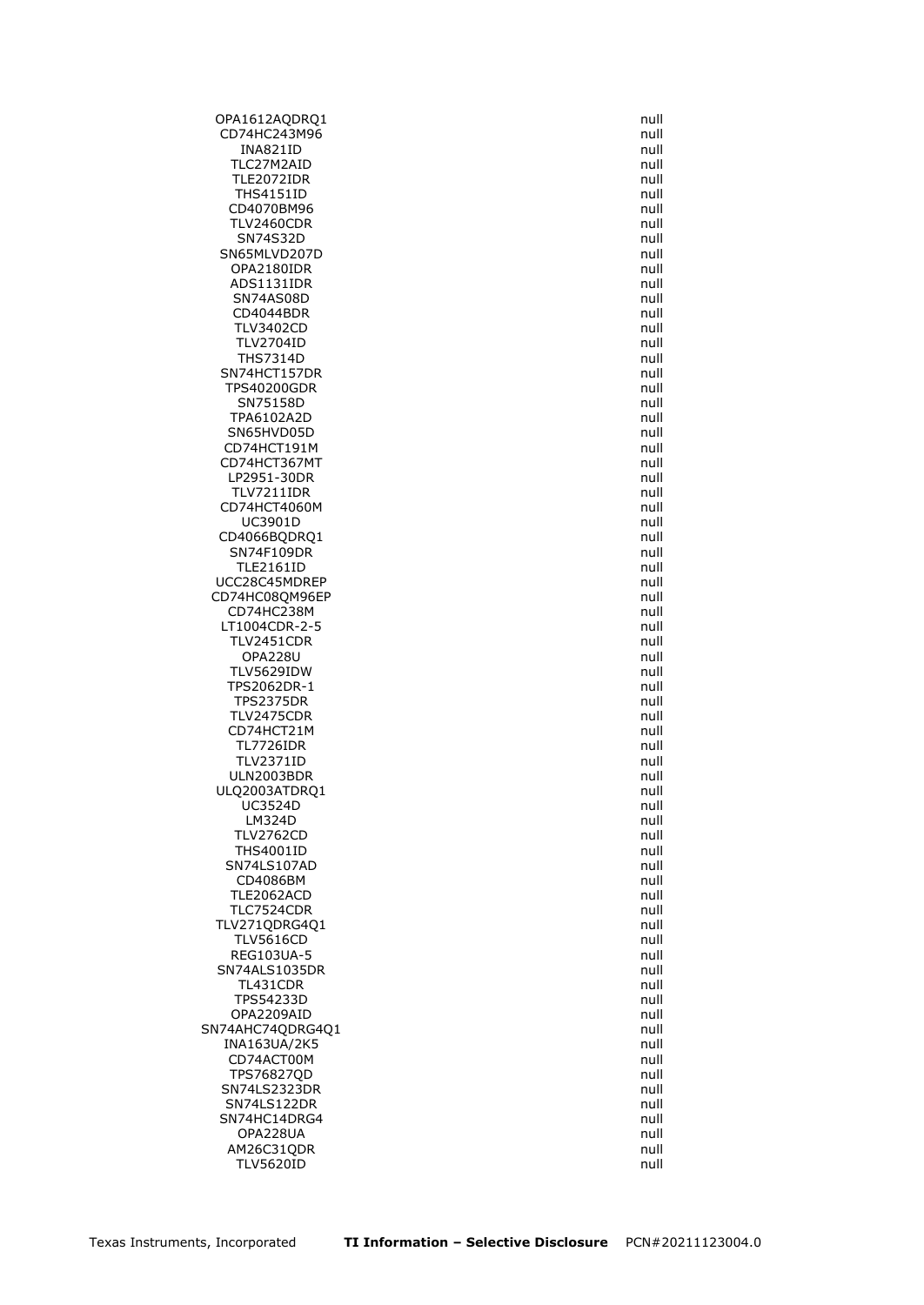THS3115ID null SN74F260DR null and the state of the state of the state of the state of the state of the state of the state of the state of the state of the state of the state of the state of the state of the state of the state of the sta CD40175BMT null TLC2254ID null<br>CD74HCT10M null and the contract of the contract of the contract of the contract of the contract of the contra<br>CD74HCT10M null and the contract of the contract of the contract of the contract of the contract CD74HCT10M OPA4180IDR null TLC1549CDR null SN74CBTLV3251DR null TLV2460AIDR null SN74HC166D null SN74F280BDR null<br>SN74F27D null null null null null SN74F27D SN75ALS176ADR null<br>TLC27L1BCD null null null null null TLC27L1BCD SN74ACT2228DW null TPS7350QD null SN74LVC14ADR null CDC328AD null TPS2033D null TRS232ECDR null null and the matrix of the matrix of the matrix of the matrix of the matrix of the matrix of the matrix of the matrix of the matrix of the matrix of the matrix of the matrix of the matrix of the matrix of t SN74LS193D null TLC274IDR null TLC2262AID TPS2813D null and the state of the state of the state of the state of the state of the state of the state of the state of the state of the state of the state of the state of the state of the state of the state of the state SN74F112DR null TLV2624ID null TPS2092DR null MAX3232CD null SN74F04DR null<br>TL022CD null null null null null null **TL022CD** DAC900U null OPA683ID CD74ACT257M null TLE2084CDW null and the contract of the contract of the contract of the contract of the contract of the contract of the contract of the contract of the contract of the contract of the contract of the contract of the contra SN74HC02D null and the state of the state of the state of the state of the state of the state of the state of the state of the state of the state of the state of the state of the state of the state of the state of the stat BQ2057CSN null<br>ADS801U null and a series and a series of the series of the series of the series of the series of the series o  $ADS801U$ TPA321D null OPA703UA/2K5 null CD74HC4020M96 null TLV2464IDR null TLC082AID null TPS3707-30DR null **OPA2349UA** SN74CBT3383CDWR null UA78L05AID null and the contract of the contract of the contract of the contract of the contract of the contract of the contract of the contract of the contract of the contract of the contract of the contract of the contra TLC374CD null SN74LS153D null SN74ALS04BDR null and the state of the state of the state of the state of the state of the state of the state of the state of the state of the state of the state of the state of the state of the state of the state of the s SN74ALS03BDR null null and the state of the state of the state of the state of the state of the state of the state of the state of the state of the state of the state of the state of the state of the state of the state of UCC2581D null TLC1549IDR null TLC555CDR null **THS4601CD** TLC2264ID null LM3900DR THS5651AIDW null TLC27L2BID null TPS2032D null TL064ID null TPS2087D null TLV3702CD null TPS2041BD null SN74ABT8652DW null TLC7705QD null TPS77618DR null null and the state of the state of the state of the state of the state of the state of the state of the state of the state of the state of the state of the state of the state of the state of the state of th TLV2401IDR null TL054ACD null null and the matrix of the matrix of the matrix of the matrix of the matrix of the matrix of the matrix of the matrix of the matrix of the matrix of the matrix of the matrix of the matrix of the matrix of the TLC272AIDR null TLV5637ID null 74ACT11032DR null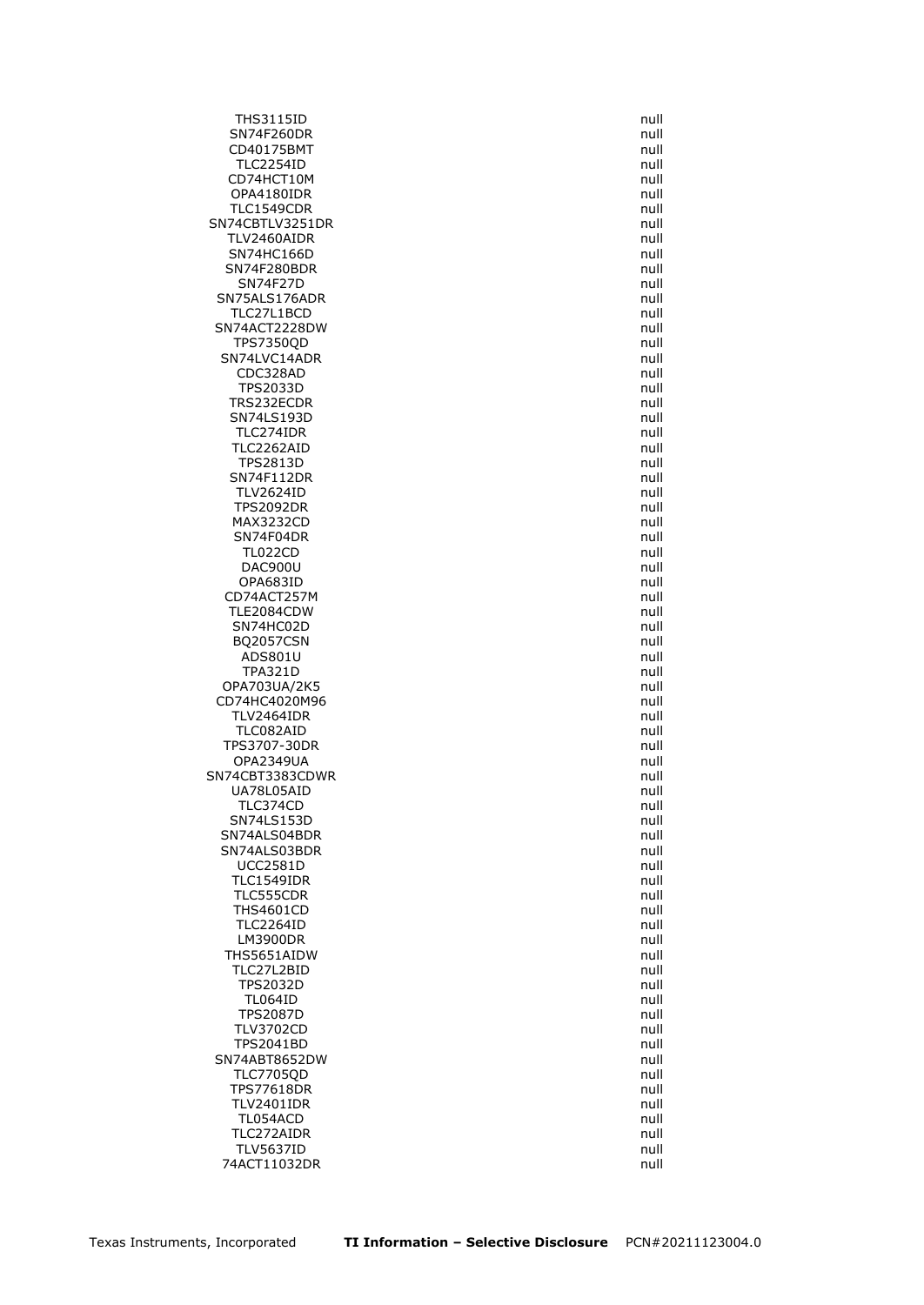TLE2061IDR null TRSF3232IDWR null TLC2543CDW null and the state of the state of the state of the state of the state of the state of the state of the state of the state of the state of the state of the state of the state of the state of the state of the sta OPA191IDR null SM72295MAX/NOPB TPS2095D null CD74HC42M null TLV2352ID null TLV2454CD null SN74HC166AIDREP null null and the state of the state of the state of the state of the state of the state of the state of the state of the state of the state of the state of the state of the state of the state of the state CD74HC32M null SN74LVC827ADWR SN74LS126AD null null show that the state of the state of the state of the state of the state of the state of the state of the state of the state of the state of the state of the state of the state of the state of the stat SN74LS257BD CD4002BM96 **null** OPA4344UA null and the contract of the contract of the contract of the contract of the contract of the contract of the contract of the contract of the contract of the contract of the contract of the contract of the contrac MAX202IDWR null UC27131D null DAC8830MCDEP null and the null and the null and the null and the null and the null and the null and the null TPS7201QDR null TPS2062CDR null TLC2272MDG4 null **OPA4197ID** TSS521DR null and the state of the state of the state of the state of the state of the state of the state of the state of the state of the state of the state of the state of the state of the state of the state of the state SN65LVDS104D null SN74LS86ADR null OPA2325IDR null LMV393QDRQ1 null and the contract of the contract of the contract of the contract of the contract of the contract of the contract of the contract of the contract of the contract of the contract of the contract of the contr TLC393CDR null TLC27L2ACDR TMP75CQDRQ1 null TLC374IDR SN74ALS169BDR null SN65LVDM050QDRQ1 null OPA2348AQDRQ1 null TLE2027ID null<br>1004CDR-1-2 null null null null null LT1004CDR-1-2 TPIC6B595DWR null and the state of the state of the state of the state of the state of the state of the state of the state of the state of the state of the state of the state of the state of the state of the state of the s UC2715D null TLV2462CD null SN65HVD1782QDRQ1 null null SN74HCT32D null CD74HCT08M null and the control of the control of the control of the control of the control of the control of the control of the control of the control of the control of the control of the control of the control of the con **TLV5626CD** UCC27321QDRQ1 null UCC3921D null LM348D null D24067IM96G4Q1 null CD4007UBM null SN74ALS153D null and the state of the state of the state of the state of the state of the state of the state of the state of the state of the state of the state of the state of the state of the state of the state of the st SN65HVD31DR null RC4580IDR null and the contract of the contract of the contract of the contract of the contract of the contract of the contract of the contract of the contract of the contract of the contract of the contract of the contrac OPA2683ID null<br>SN74ALS08D null and the state of the state of the state of the state of the state of the state of the state of SN74ALS08D TPS76618D null null and the state of the state of the state of the state of the state of the state of the state of the state of the state of the state of the state of the state of the state of the state of the state of the TPIC6C596DR THS4211D null LM358DRG4 null null and the state of the state of the state of the state of the state of the state of the state of the state of the state of the state of the state of the state of the state of the state of the state of the OPA2704UA/2K5 null SN74ACT11DR null OPA1641AIDR null SN74ALS32DR null TL431QD null SN74ABT646ADWR null and the state of the state of the state of the state of the state of the state of the state of the state of the state of the state of the state of the state of the state of the state of the state of the SN74LVC00ADR null GD75232DW null and the state of the state of the state of the state of the state of the state of the state of the state of the state of the state of the state of the state of the state of the state of the state of the stat CD4041UBM null CD40257BM null CD74HCT40103M null CD4077BM96 null LM2901DR null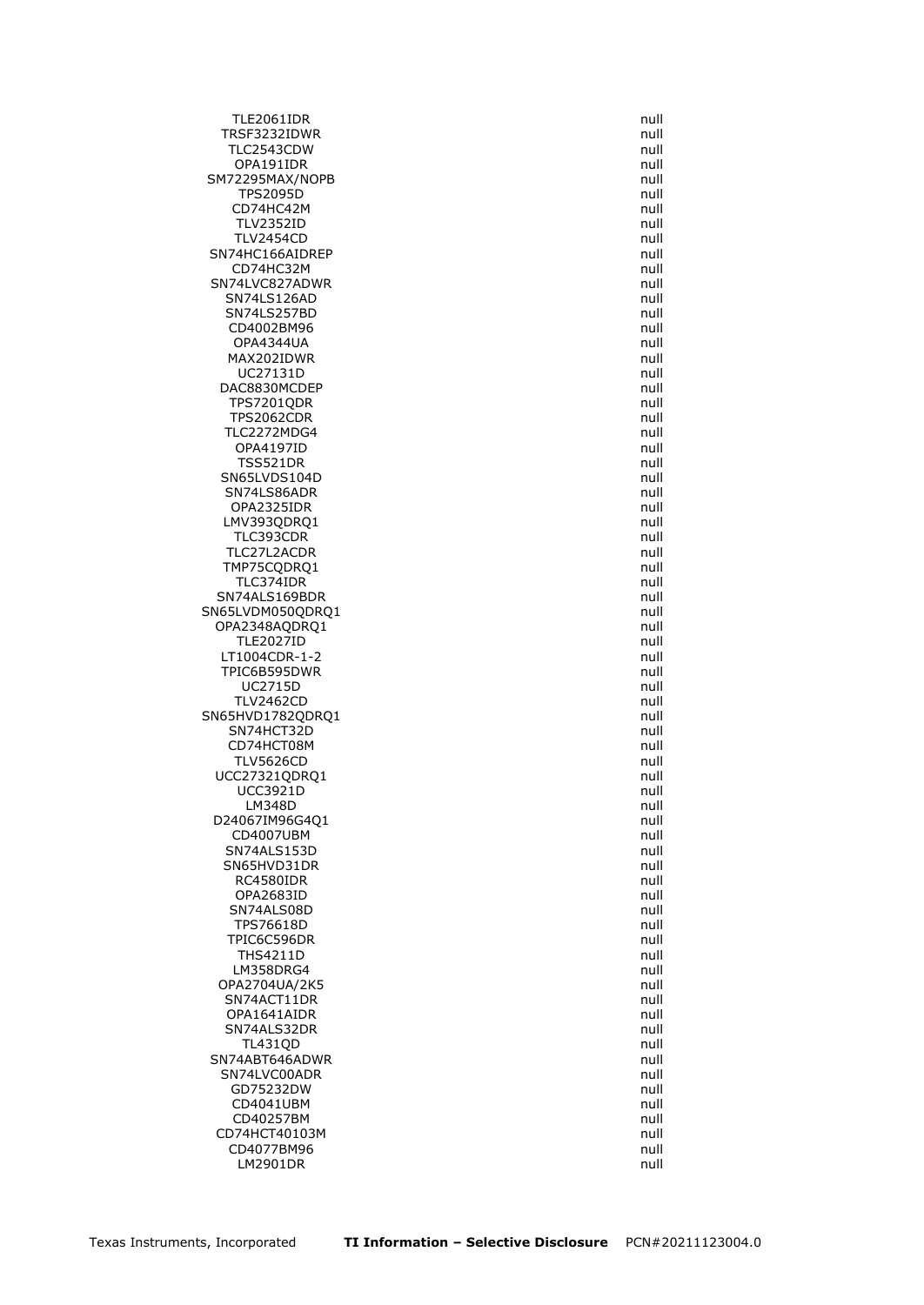SN74HC595DR null BQ2954SNTR null TL034CD null THS4275D null TPS76630D TL431IDRG4 null NE5532D null and the contract of the contract of the contract of the contract of the contract of the contract of the contract of the contract of the contract of the contract of the contract of the contract of the contract TLC5620CDR null INA121UA/2K5 null TLC352IDR null TPS2042AD null TS3A5018D SN74LV157AD null<br>TLV07IDR null null null null null null TLV07IDR TL1431CD null TLC393QDRQ1 null CD74HCT393M null CD74HC238MT null OPA3691ID null TL2845BDR-8 null TXS0104ED null TLV1571IDW null OPA2836IDR MAX3232IDW **null** TLC27L4CD null SN74CBT3257CDR null SN74LV02AD null and the state of the state of the state of the state of the state of the state of the state of the state of the state of the state of the state of the state of the state of the state of the state of the sta SN74AHC132DR null BQ2031SN-A5 null TCAN1051HVDR INA128U null  $LF353D$ SN65C3243DWR null CD74HC257M96 **null** SN74HC257DR null RC4560ID null null and the control of the control of the control of the control of the control of the control o<br>TPS2044AD null and the control of the control of the control of the control of the control of the control of t **TPS2044AD** SN74LS221D null and the state of the state of the state of the state of the state of the state of the state of the state of the state of the state of the state of the state of the state of the state of the state of the sta SN74S1051DR null SN74F11DR null TLV2362ID null TLC27L4BCDR null THS6052ID null null and the matrix of the matrix of the matrix of the matrix of the matrix of the matrix of th<br>The matrix of the matrix of the matrix of the matrix of the matrix of the matrix of the matrix of the matrix o  $LM318DR$ TLC2274MDRG4 null null and the state of the state of the state of the state of the state of the state of the state of the state of the state of the state of the state of the state of the state of the state of the state of LM2904VQDR null and the contract of the contract of the contract of the contract of the contract of the contract of the contract of the contract of the contract of the contract of the contract of the contract of the contra TLV2362IDR null OPA828ID null CD74HCT4020MT null SN74HC193DR null CD74HC4067M null SN74HC4060D null and the state of the state of the state of the state of the state of the state of the state of the state of the state of the state of the state of the state of the state of the state of the state of the st INA146UA/2K5 null<br>UCC3912DP null null null null null null  $UCC3912DP$ OPA615ID null null and the control of the control of the control of the control of the control of the control o<br>TCA9517DR null and the control of the control of the control of the control of the control of the control of t **TCA9517DR** TLE2072ID null TL071ID null CD74AC646M96 null TLC274CDR null TL3414AID null D24051QM96G4Q1 null TLV2464ID null TLV3704ID null TLC27M4IDR null SN74ACT74MDREP null null and the state of the state of the state of the state of the state of the state of the UCC27523D null TPS77533DR null SN75196DWR null LM139DG4 null UCC28730QDRQ1 null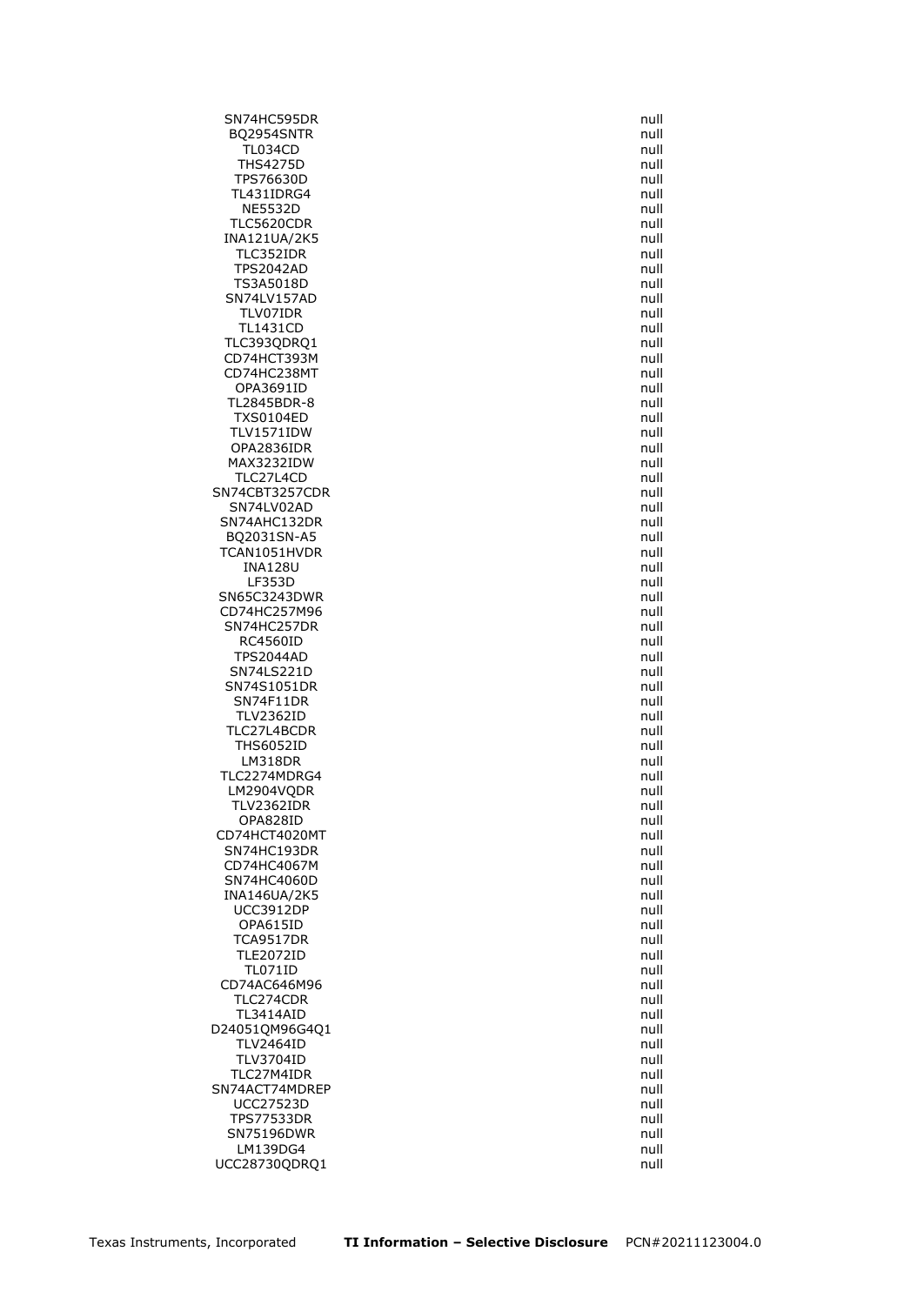SN74CBT3305CDR null SN74HCS86QDRQ1 null LMV324AQDRQ1 null TS12A4514D null<br>74HCS14ODRO1 74HCS14ODRO1 SN74HCS14QDRQ1 CD74HC27M96 **null** SN74HCS166ODRO1 null and the state of the state of the state of the state of the state of the state of the state of the state of the state of the state of the state of the state of the state of the state of the state of th TLC084CDR null SN74HCS86DR null and the state of the state of the state of the state of the state of the state of the state of the state of the state of the state of the state of the state of the state of the state of the state of the st SN74HCS367DR null SN74HCS20QDRQ1<br>SN74HCS157ODRO1 null and the state of the state of the state of the state of the state of the state of the sta SN74HCS157QDRQ1 TLV9104IDR null<br>CD4066BM null cD4066BM null CD4066BM SN74AHC4066D null null and the state of the state of the state of the state of the state of the state of the state of the state of the state of the state of the state of the state of the state of the state of the state of SN74HCS05DR null TLC084IDR null and the state of the state of the state of the state of the state of the state of the state of the state of the state of the state of the state of the state of the state of the state of the state of the stat SN74HCS03DR null SN74HCS594DR null SN74HCS164QDRQ1 null SN74CBTD3306D null TS12A4515DR<br>N74HCS7002DR null and the state of the state of the state of the state of the state of the state of the state SN74HCS7002DR SN74HCS30QDRQ1 null TLV9004IDR null SN74HCT74DR null and the state of the state of the state of the state of the state of the state of the state of the state of the state of the state of the state of the state of the state of the state of the state of the st OPA340UA/2K5 null OPA2336U null LM258DRG4 null SN74HC14QDRG4Q1 CD74HCT125M96 null OPA2228UA/2K5 SN74HC00QDRQ1 null LM293DRE4 null OPA2340UA null and the contract of the contract of the contract of the contract of the contract of the contract of the contract of the contract of the contract of the contract of the contract of the contract of the contrac PCM1725U null ADS7822U/2K5 SN65ELT20D null and the state of the state of the state of the state of the state of the state of the state of the state of the state of the state of the state of the state of the state of the state of the state of the sta SN65ELT22D null ADS7816U null ADS7822UC null and the state of the state of the state of the state of the state of the state of the state of the state of the state of the state of the state of the state of the state of the state of the state of the stat GD75323DWR null TL054IDR null MAX202CDWR CD74HC73M null SN65472DREP null null and the state of the state of the state of the state of the state of the state of the state of the state of the state of the state of the state of the state of the state of the state of the state of t SN74ALS151DR null SN74AS10DR null SN74ACT10DR null OPA1688IDR null CD74ACT164M96 null TS3A5018DR null and the state of the state of the state of the state of the state of the state of the state of the state of the state of the state of the state of the state of the state of the state of the state of the sta SN7414DR null SN74HC27D TPS2012AD null null and the state of the state of the state of the state of the state of the state of the state of the state of the state of the state of the state of the state of the state of the state of the state of the TL064IDR TPS2062ADR null and the contract of the contract of the contract of the contract of the contract of the contract of the contract of the contract of the contract of the contract of the contract of the contract of the contra TLE2022AMDR null OPA2170AIDR null TLV2375IDR null LM2901QDRQ1 null SN65LBC182D null TLC5973DR null UCC2837D null OPA4316ID null 74ACT11245DW null TLC279IDR null TLC04ID null and the contract of the contract of the contract of the contract of the contract of the contract of the contract of the contract of the contract of the contract of the contract of the contract of the contract LM2903AVQDRG4 null OPA187IDR null SN74LV163AD null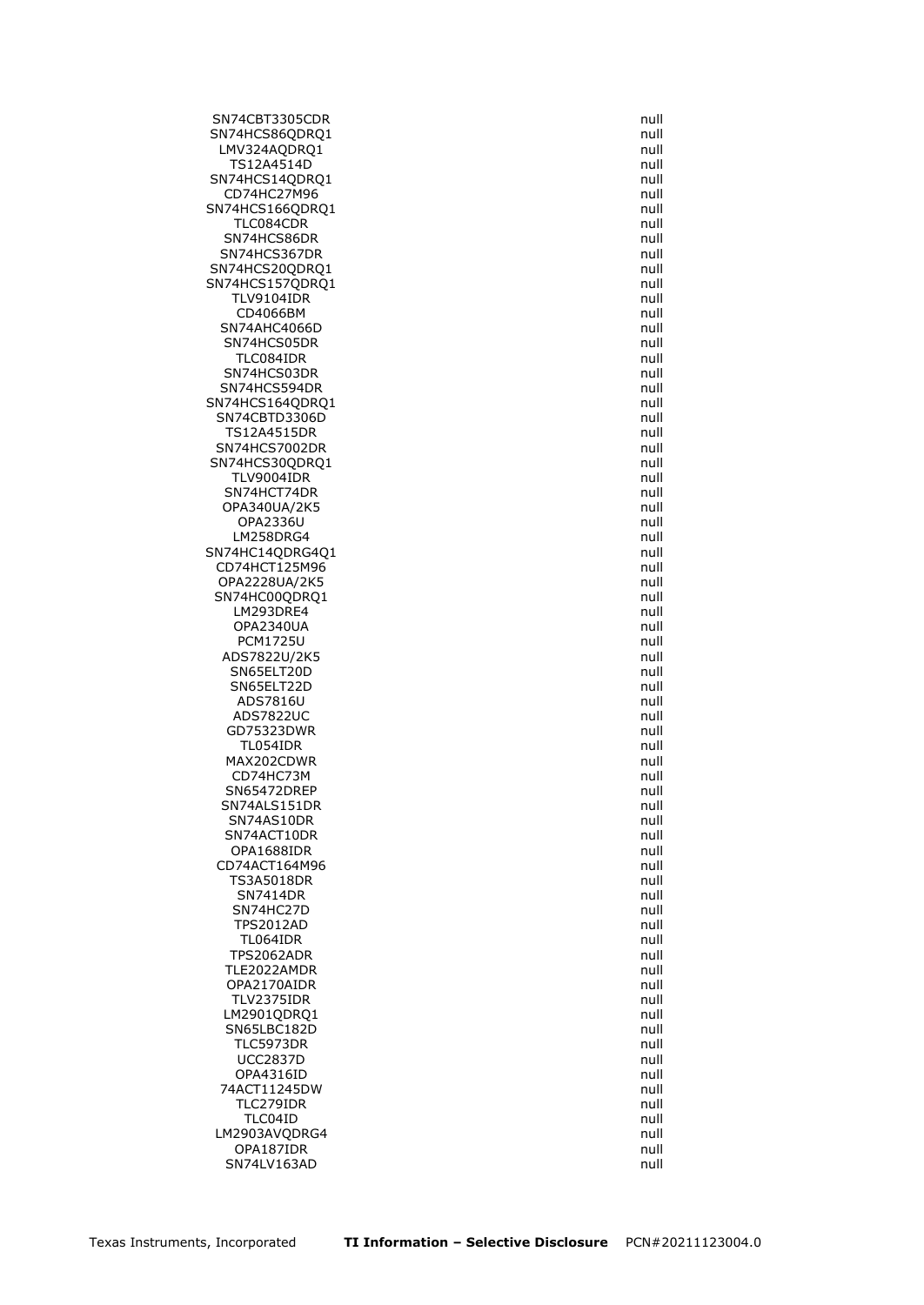OPA2889ID null TRS232ECDWR null and the contract of the contract of the contract of the contract of the contract of the contract of the contract of the contract of the contract of the contract of the contract of the contract of the contr LM224DRG4 null TLC7725QD null OPA317IDR MAX3243IDWR null TPS2043BD null and the contract of the contract of the contract of the contract of the contract of the contract of the contract of the contract of the contract of the contract of the contract of the contract of the contrac TLV3502AIDR null TLC2264IDR null SN74F86D null OPA2188AIDR null  $LM311DE4$ OPA2704UA null<br>TL5001ID null null null null null null **TL5001ID** TL062CDR null TLC2201AMD null OPA847ID null and the contract of the contract of the contract of the contract of the contract of the contract of the contract of the contract of the contract of the contract of the contract of the contract of the contract THS4032CD null OPA602AU null TCA9554ADWT **null** TLE2142CDR null TLV2302IDR null HVDA541QDRQ1 TLC3574IDW null OPA699ID null CD4081BM96 null and the contract of the contract of the contract of the contract of the contract of the contract of the contract of the contract of the contract of the contract of the contract of the contract of the contra SN74LV86ADR null and the state of the state of the state of the state of the state of the state of the state of the state of the state of the state of the state of the state of the state of the state of the state of the st THS3201D null MAX3238ECDWR null SN65HVD1040QDRQ1 LMV358QD null null null have to the matter of the matter of the matter of the matter of the matter of the matter of the matter of the matter of the matter of the matter of the matter of the matter of the matter of the matt  $LF353DRE4$ LM239DR null CD74ACT14M96 null TCAN1043HGDQ1 null SN65HVD233QDRQ1 null  $TLC1549CD$ SN74TVC3010DW null SN74LVC4245ADWRE4 null TLE2021AQDRQ1 null OPA377AID null TL072ID null MAX208IDWR null SN74AHC126DR THS6042ID null and the state of the state of the state of the state of the state of the state of the state of the state of the state of the state of the state of the state of the state of the state of the state of the stat TLC2272IDR null UCC281DP-5 null CD74HC04M null TLC271ACDR null TLC279CD null CD74HCT253M null SN74HC163D null SN65HVD21DR null<br>TL3843BDR-8 null null null null null null TL3843BDR-8 PCA9538DW null null and the set of the set of the set of the set of the set of the set of the set of the set o<br>DPA1604AIDR null and the set of the set of the set of the set of the set of the set of the set of the set of t OPA1604AIDR TLV2434AID null TPS2048AD null TL497ACDR null TLE2142AMD null CY74FCT191CTSOC null TLC277IDR null SN74LV4052ADR null SN65HVD33DR null TPS5402DR null SN74HC11DR null CD74HC4520MT null TLV2632IDR null SN75LBC173D null SN75HVD08DR null OPA141AID null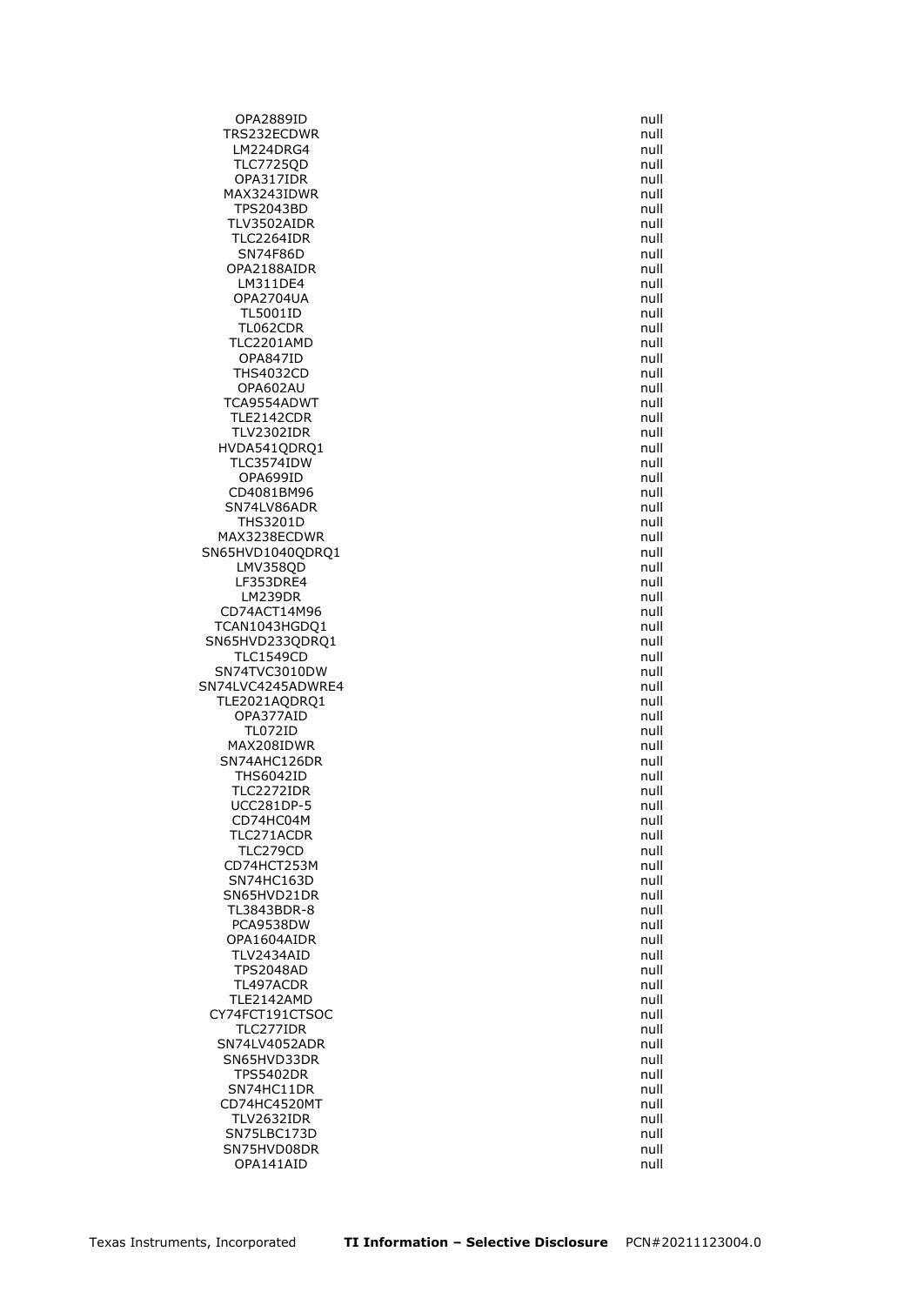CD74HC4059M96 null OPA3690ID null LM224AD null SN74LS30D<br>N74AHC132D null and the state of the state of the state of the state of the state of the state of the state of SN74AHC132D TPS2066CD null null and the contract of the contract of the contract of the contract of the contract of the contract of the contract of the contract of the contract of the contract of the contract of the contract of the co TPS2066D null TRSF3232EIDW null SN74HCT00DR null SN65HVD1791D null TLV2770IDR null SN65C3232EDW TPIC6259DW null null and the state of the state of the state of the state of the state of the state of the sta<br>The state of the state of the state of the state of the state of the state of the state of the state of the st CY74FCT157CTD LM2903BIDR null TLC27M2MD null TLC2262CD null and the contract of the contract of the contract of the contract of the contract of the contract of the contract of the contract of the contract of the contract of the contract of the contract of the contrac TL084CDR null SN74F251BDR null SN74ALS02AD null and the state of the state of the state of the state of the state of the state of the state of the state of the state of the state of the state of the state of the state of the state of the state of the st CD4556BMT null SN65HVD22D null SN65HVD12D TPS3707-25D null SN74LV32AD null UCC28600DR null TL071CDRG4 null SN74LS73ADR null CD74ACT652M96 null<br>TLC083AID null null null null null null TLC083AID TLC25M2CD null REF5025IDR SN74AS04DR null and the state of the state of the state of the state of the state of the state of the state of the state of the state of the state of the state of the state of the state of the state of the state of the sta SN74LS04D null and the state of the state of the state of the state of the state of the state of the state of the state of the state of the state of the state of the state of the state of the state of the state of the stat ULQ2004AD null OPA2227UA null SN74HC139QDRG4Q1 UCC2806DTR null SN74S08D null and the state of the state of the state of the state of the state of the state of the state of the state of the state of the state of the state of the state of the state of the state of the state of the state SN75469DR null TPS2024IDRQ1 null OPA2674ID null TCAN1051HDR null SN74CBT3861DWR OPA810IDT and the contract of the contract of the contract of the contract of the contract of the contract of the contract of the contract of the contract of the contract of the contract of the contract of the contract of TLC555IDG4 null CD74HCT00MT null SN74HCU04DT null and the state of the state of the state of the state of the state of the state of the state of the state of the state of the state of the state of the state of the state of the state of the state of the st SN65HVD82DR null and the state of the state of the state of the state of the state of the state of the state of the state of the state of the state of the state of the state of the state of the state of the state of the st TLV2780IDR null TPS77501D null SN75ALS174ADWR null OPA4354AIDR null CD74HC221M THS4130ID null **TLV0832CD** SN74ALS157AD null TL072ACDR null SN74BCT25244DW null TPA4861DR null TLC081AIDR null SN74S260D null UCC381DPTR-ADJ null SN74AHCT126QDRG4Q1 null null SN74S02D null CD74AC158M null and the contract of the contract of the contract of the contract of the contract of the contract of the contract of the contract of the contract of the contract of the contract of the contract of the contra SN74F74DR null TL3843BD null TL751L10CDR null SN74LS259BDR null TPS2350D null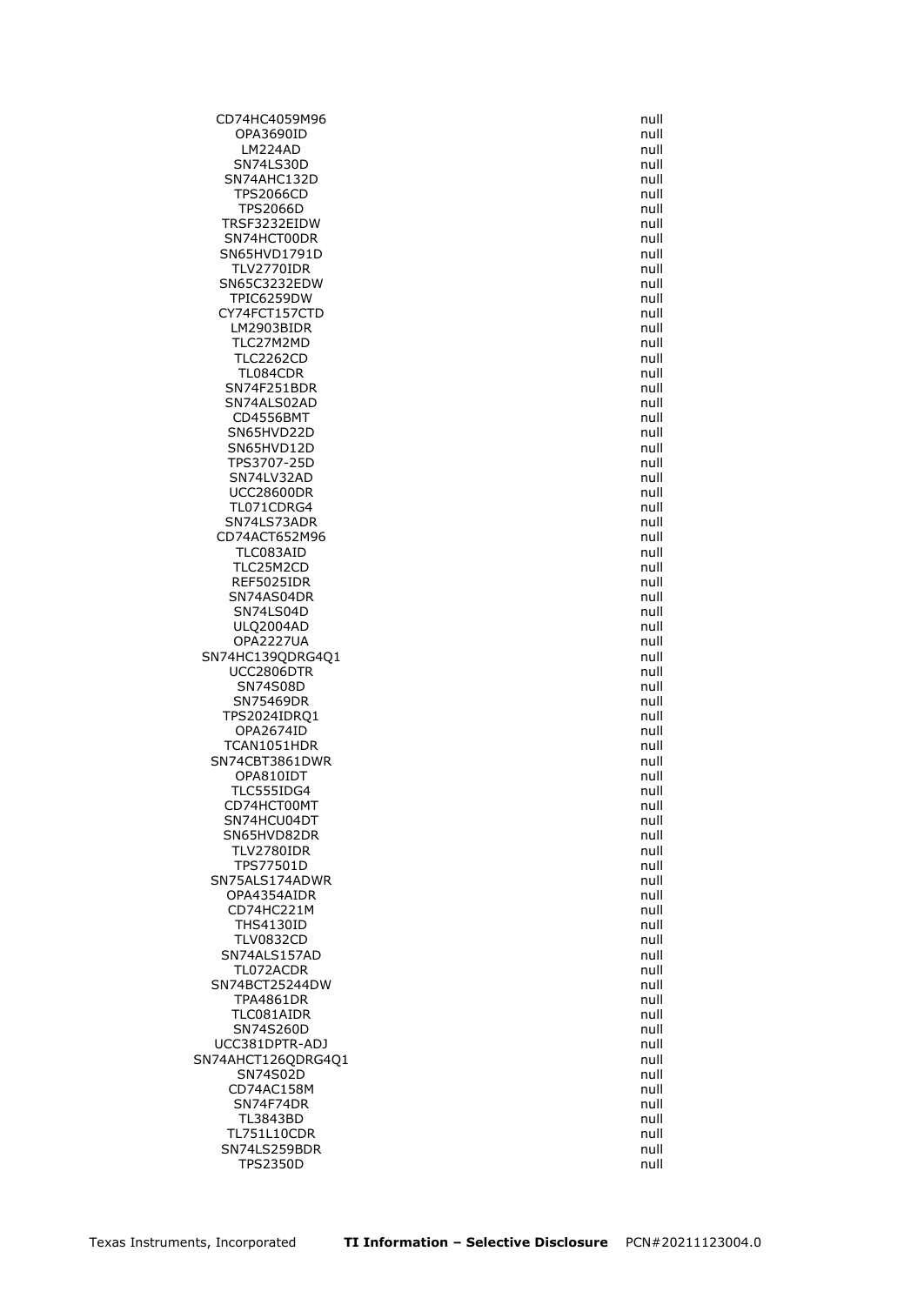TB5D2HD null LM2902KAVQDR null and the control of the control of the control of the control of the control of the control of the control of the control of the control of the control of the control of the control of the control of the c TPS77525D null TLC5925IDWR null  $TLC081CD$ ULN2004ADR null and the state of the state of the state of the state of the state of the state of the state of the state of the state of the state of the state of the state of the state of the state of the state of the sta TLV2370ID null TL5001AIDR null SN65HVDA195QDRQ1 null CD4093BM96G4 null UCC2960D null<br>TCAN332D null null null null null null TCAN332D UA9636ACDR null CD74AC05M96 OPA172ID null UCC27324QDRQ1 null CY74FCT138ATSOC null OPA2364AIDR null null and the contract of the contract of the contract of the contract of the contract of the contract of the contract of the contract of the contract of the contract of the contract of the contract of the UC2856QDWR null SN65HVD55D null null and the state of the state of the state of the state of the state of the state of the state of the state of the state of the state of the state of the state of the state of the state of the state of th TRS232EIDR null and the contract of the contract of the contract of the contract of the contract of the contract of the contract of the contract of the contract of the contract of the contract of the contract of the contra UA78L05AIDR null SN65LBC179DR OPA2241UA null and the contract of the contract of the contract of the contract of the contract of the contract of the contract of the contract of the contract of the contract of the contract of the contract of the contrac OPA2350UA/2K5 null CD74HCU04M null CD4055BM null SN65HVD12IDREP null CD4068BM null TLV5618AMDREP SN74LS08DR null<br>TLC2578IDW null null null null null null TLC2578IDW CD4021BQDRQ1 null UCC28881D null SN74HC4852DR null TLV2379IDR null **TPS2815D** SN74F175DR null and the state of the state of the state of the state of the state of the state of the state of the state of the state of the state of the state of the state of the state of the state of the state of the sta LMV324QDR null SN65LVDM179D null CD74HCT221M96 null PGA103U null SN74ALS841DW null SN74LVC126AQDRG4Q1 CD4024BMT null TLC3702ID null OPA353UA null OPA2172IDR null SN74S74D null SN74ALS646ADW null null and the state of the state of the state of the state of the state of the state of the state of the state of the state of the state of the state of the state of the state of the state of the state of CD74HC125QM96G4Q1 null SN74AHCT86DR null TLC352CDR null SN74HC157D CD4029BM null SN74HC7001DT CD4048BM96 **null** TL594CDR null LM317LCD null null and the state of the state of the state of the state of the state of the state of the state of the state of the state of the state of the state of the state of the state of the state of the state of the UC2836D null SN75ALS176AD null SN65HVD37DR null NE555DR null TPS77733DR null SN65HVD231D null TMP75AIDRG4 null TL082CDR null OPA2374AID null SN65HVD3082EDR null SN74LS26DR null TLE2021CDR null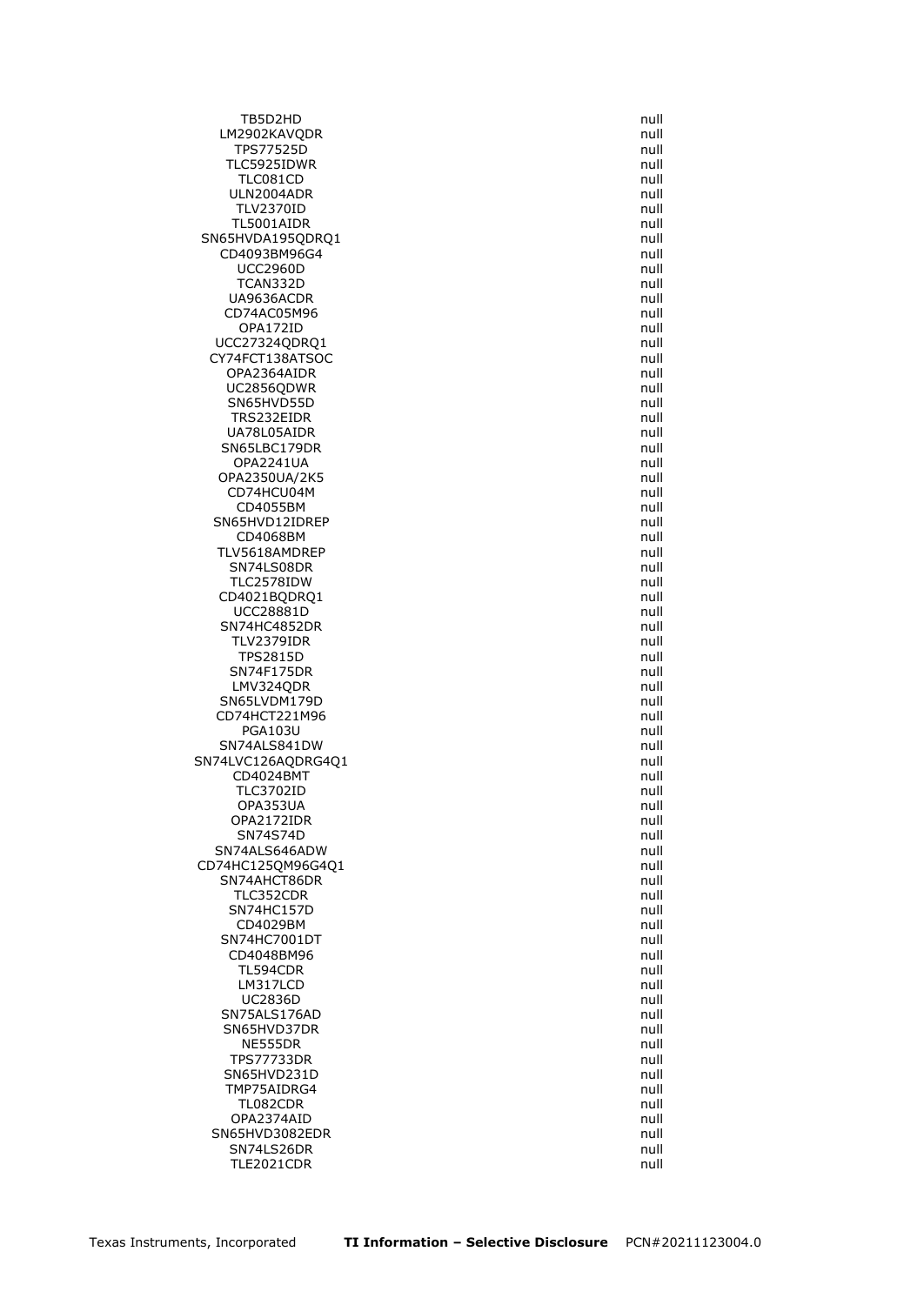UCC28720D null TL431BCDR null LM211QDREP null TMP175AQDRQ1 null TLV272IDR SN74HC244DWR null UCC39002DR null SN74F157ADR null OPA2131UJ null OPA695ID null TLC27M4AIDR null  $LP2902DR$ SN74HC258DR null CD74AC14M96G4 TPS77615D null SN75453BDR null SN74HC266D null and the state of the state of the state of the state of the state of the state of the state of the state of the state of the state of the state of the state of the state of the state of the state of the sta TLE2071ACDR null INA188ID null TLE2082CD null SN74HCT139D null TLV5616CDR null REF5025IDG4 TLC2252ID null TLIN10283SDRQ1 null TPIC6B273DWR null TLC339MD null SN74AC08DR null and the state of the state of the state of the state of the state of the state of the state of the state of the state of the state of the state of the state of the state of the state of the state of the sta CD74HC390M null<br>AN1051HGVDRQ1 and the control of the control of the control of the control of the control of the control of th TCAN1051HGVDRQ1 SN75LBC182D null null and the state of the state of the state of the state of the state of the state of the state of the state of the state of the state of the state of the state of the state of the state of the state of t TLC3704IDR PCF8574DW null SN74LVC125AMDREP null TPS2412DR null TPPM0111DWP null SN74F21DR TPS2080D null CD4073BM96 **null** CD74HC161M null VCA820ID null REG103UA-2.5/2K5 null TLV5619CDW null MAX3243EIDW CD74HCT153M null TLC352ID null CD4543BMT null XTR105UA null TL750L05CDR null SN74BCT543DW null SN65LVDS051DRG4Q1 null null CD74AC04M96 **null** LM336BDR-2-5 null **TLV1570IDW** SN65HVD11QD null REF5045AID INA828ID null PCF8574ADWR null and the contract of the contract of the contract of the contract of the contract of the contract of the contract of the contract of the contract of the contract of the contract of the contract of the contr TLC0838CDWG4 null TPA6120A2DWPG4 null CD74HC164M96 null OPA363ID null TLC59731DR null TLC070IDR null TLC2551ID null SN74LV161ADR null SN74LVC125AQDRQ1 null UCC2803QDRQ1 null SN74HC175D null TPS2045ADR null DAC902U null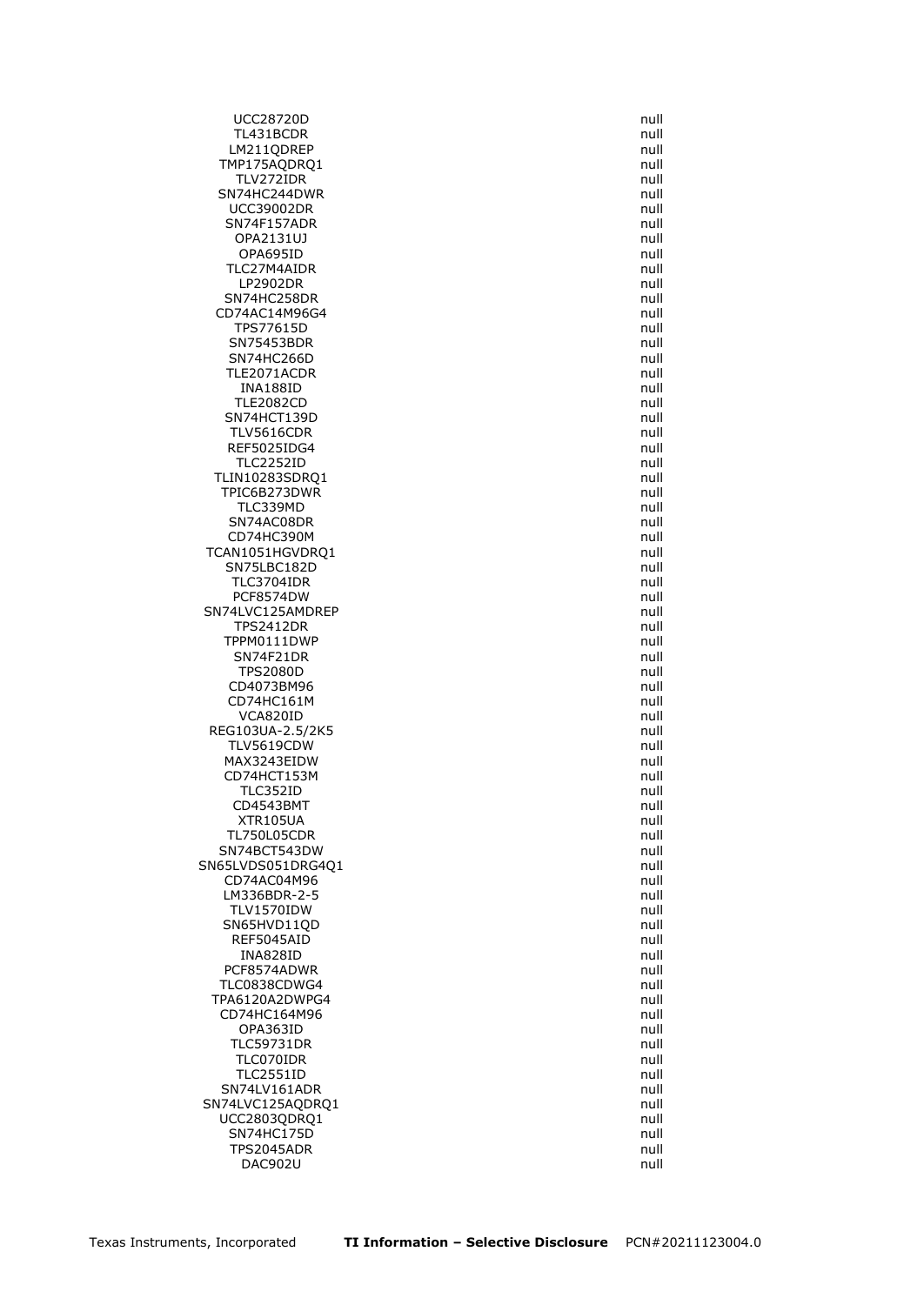CD74HC595DWR null UCC27424QDRQ1 null SN74HC132QDRG4Q1 null UCC2583D null<br>TLC080CDR null and the state of the state of the state of the state of the state of the state of the state of TLC080CDR TLC27L1AID null OPA743UA null SN74HC253D null SN74HC21DT null INA134UA/2K5 null OPA4196ID null null and the control of the control of the control of the control of the control of the control o<br>TLV2782CDR null and the control of the control of the control of the control of the control of the control of TLV2782CDR TL082CD null<br>S76801QDR null null null null null TPS76801QDR CD74HCT40103M96 null DAC813AU null TPS2024DR null TLC271BIDR null OPA134UA null THS4215D null SN74ABT863DWR null and the state of the state of the state of the state of the state of the state of the state of the state of the state of the state of the state of the state of the state of the state of the state of the CY74FCT543TSOCT null LM2904D CD40175BM null and the contract of the contract of the contract of the contract of the contract of the contract of the contract of the contract of the contract of the contract of the contract of the contract of the contrac TLV2333IDR null CD4060BM null OPA2832ID null MC3303D null and the contract of the contract of the contract of the contract of the contract of the contract of the contract of the contract of the contract of the contract of the contract of the contract of the contract SN74CBT3383DW null<br>TLV3402ID null null null null TLV3402ID SN74LS258BDR null SN74CBTLV3383DWR TLC3702CD null CD74HC14M96 **null** TLC072CD null UCC2915DP null<br>SN74S124D null null null null null null SN74S124D OPA2140AID null and the contract of the contract of the contract of the contract of the contract of the contract of the contract of the contract of the contract of the contract of the contract of the contract of the contra TS5L100DR null PGA2310UA null and the state of the state of the state of the state of the state of the state of the state of the state of the state of the state of the state of the state of the state of the state of the state of the stat TPIC6A596DWRG4 null REF5020AIDR null and the contract of the contract of the contract of the contract of the contract of the contract of the contract of the contract of the contract of the contract of the contract of the contract of the contr TL7702ACD null CD74AC112M96 REG101UA-3 null UA78L12ACDR null SN75C189D null UCC28019DR null CDC351DW null SN74LVC4245ADWRG4 null UCC27714D null SN74HC594DR null and the state of the state of the state of the state of the state of the state of the state of the state of the state of the state of the state of the state of the state of the state of the state of the st SE555DRG4 null LM317LIDR SN65LVDS31MDREP null<br>TPS3510DR null null null **TPS3510DR** OPA4317IDR null TRS208CDWR null and the contract of the contract of the contract of the contract of the contract of the contract of the contract of the contract of the contract of the contract of the contract of the contract of the contra TPS3306-15DR null MC3403D null TPS76825OD null OPA2846ID null UCC28713DR null TLV2402ID null SN74CBTLV3257DR null CD74AC253M and the contract of the contract of the contract of the contract of the contract of the contract of the contract of the contract of the contract of the contract of the contract of the contract of the contract of TB5D1MDW null SN75LBC031D null INA122UA null AM26C32ODR null TL974IDR null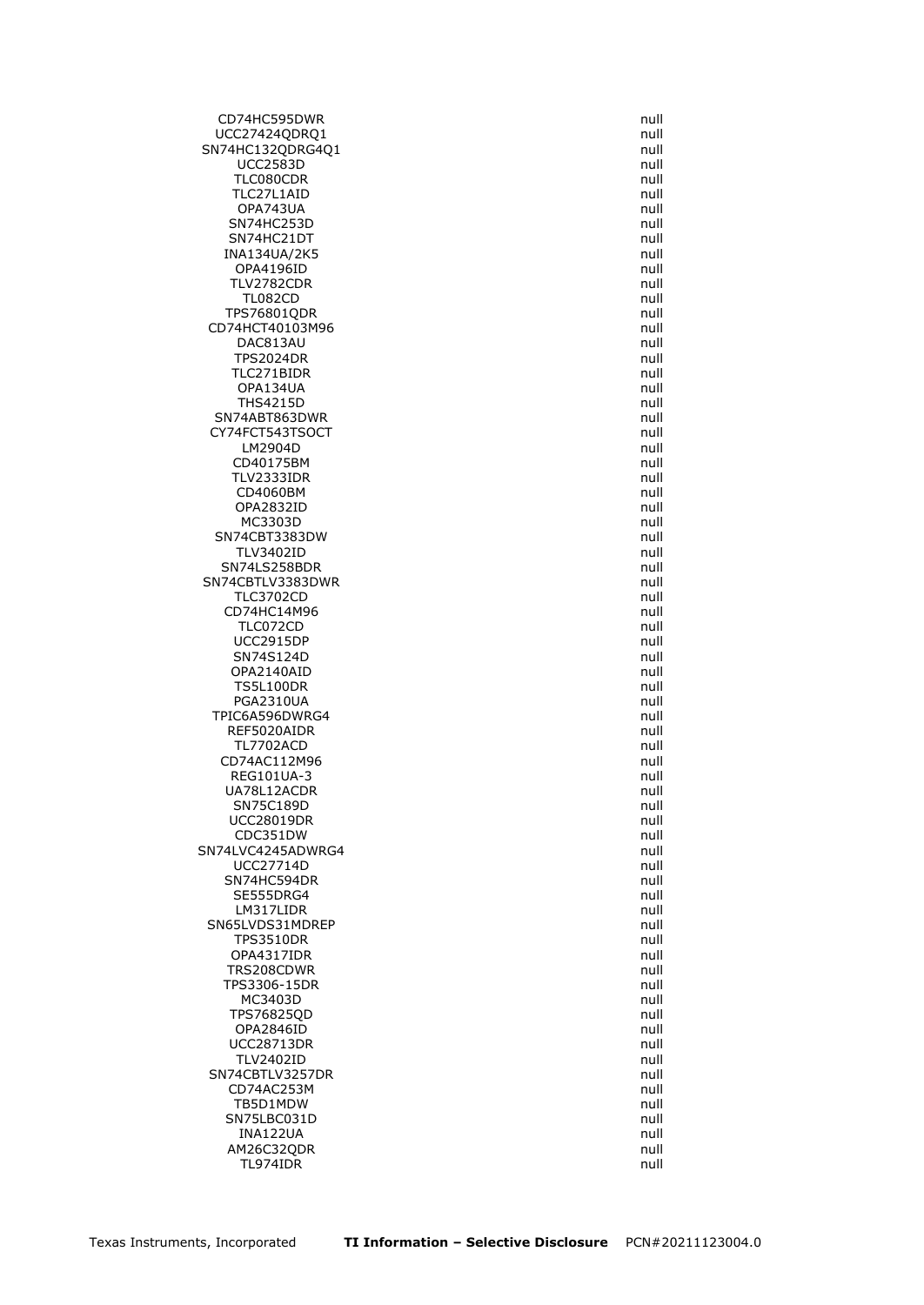TLV2473CDR null UCC28061D null SN74LV175AD null and the state of the state of the state of the state of the state of the state of the state of the state of the state of the state of the state of the state of the state of the state of the state of the st TMP411BD null OPA564AIDWD TMP107BQDRQ1 null LM2903QDRG4 null MC33063ADRE4 null TLV3401CD null AM26C32IDR null TLV1549ID null null and the matrix of the matrix of the matrix of the matrix of the matrix of the matrix of th<br>TLV2471IDR  $TLV2471IDR$ OPA4684ID null **OPA4130UA** SN65HVD1781QDRQ1 null null TL1454ACD null SN74ALS86D null TLE2064AIDG4 null TPS2830D null TLV2463AIDR null TLC374MD null LM339DG4 null OPA171AIDR CD74HC85M null TMP411ADR null TPS7330QDR null CD4001BMT null INA117KU null DAC904U null CD4073BM TL3472IDR null SN74AHC158D UC3853D null ADS1213U null TLV5628CDW null TL2843DR-8 null<br>CD74HCT74MT null CD74HCT74MT TPS76818QD null OPA192IDR null TPS2831D null and the state of the state of the state of the state of the state of the state of the state of the state of the state of the state of the state of the state of the state of the state of the state of the state CD74HC03M null TLC2272ACD null LM2903QDRG4Q1 null CD74HCT164M96 CD4060BM96 **null** OPA2364IDR null SN74HC4040DR null OPA2735AIDR null CD4044BDW null TLV379IDR null UCC28630D null SN74AHCT367DR null UA78L08ACD null null and the state of the state of the state of the state of the state of the state of the state of the state of the state of the state of the state of the state of the state of the state of the state of th TPA6101A2D LM358ADRG4 null SN65HVD1781D TL3116ID null TLV2369IDR null SN74HC4851QDRQ1 null TLV274QDRQ1 null OPA2353UA/2K5 null SN74LV4051ATDRQ1 null TLC5615IDR null TLC3704CD null TL7705ACDR null TLC27L2BCD null and the state of the state of the state of the state of the state of the state of the state of the state of the state of the state of the state of the state of the state of the state of the state of the sta TL494CDR null OPA827AIDRG4 null SN74GTLPH306DWR null CD74HC4520M null BQ2057WSN null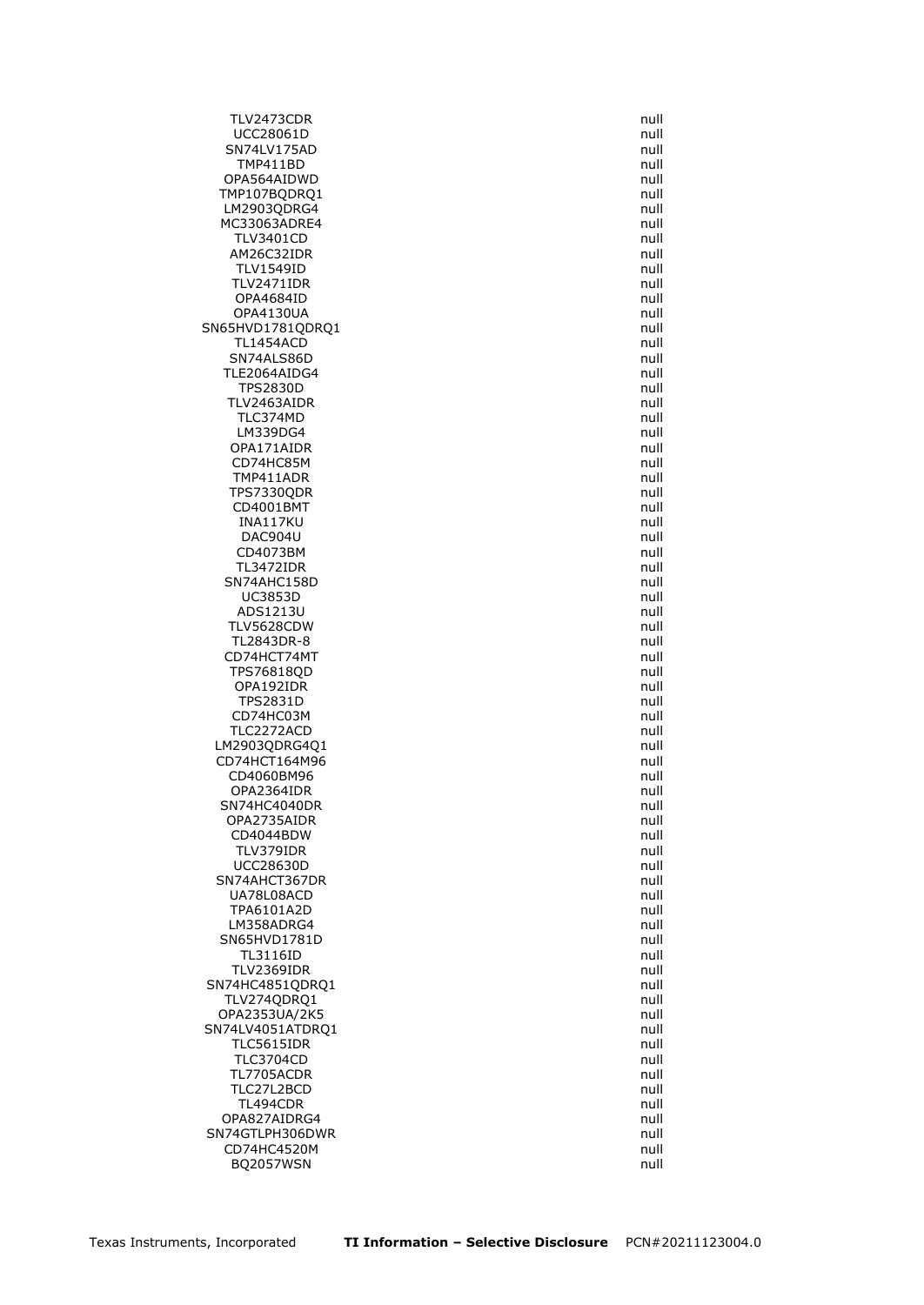TLC085AID null BQ2004SN null BQ2003S-N null CD74HCT03M null<br>INA204AIDR null null null null null INA204AIDR OPA2320AID null and the contract of the contract of the contract of the contract of the contract of the contract of the contract of the contract of the contract of the contract of the contract of the contract of the contra SN65LVDS22D null INA101KU null UC2825AQDWRQ1 null OPA2703UA null and the contract of the contract of the contract of the contract of the contract of the contract of the contract of the contract of the contract of the contract of the contract of the contract of the contrac CD4512BM null CD4049UBD TL7705AID null CD74HCT10M96 LM224DR null CD74HCT259M96 null OPA827AIDR null OPA2141AID null SN74ABT827DW null TPS2092D null TL061IDR null TPA1517DWPR null SN65LBC172DW SN65HVD257DR null SN74LS595D null and the state of the state of the state of the state of the state of the state of the state of the state of the state of the state of the state of the state of the state of the state of the state of the sta TLC4501AID null TLV2772AMDREP null INA203AIDR null THS4051IDG4 null<br>SN74HCT14DR null null null null null SN74HCT14DR LM317LCDR null SN75451BD TPS3305-18DR null INA219AID null TLV3542IDR null TLC5917IDR null<br>LT1014DDW null null null null null null  $LT1014DDW$ SN74HC04DT and the state of the state of the state of the state of the state of the state of the state of the state of the state of the state of the state of the state of the state of the state of the state of the state of OPA131UJ null SN65HVD10DR null TPS76601DR null INA133U/2K5 null TL081CD null  $LM311DRG4$ TLV2548IDW null SN74HC08DT null and the state of the state of the state of the state of the state of the state of the state of the state of the state of the state of the state of the state of the state of the state of the state of the sta TL082IDR null SN65HVD267DR null TLC5973D null SN75ALS199D null CD74HCT221M null CD4013BM96 null and the contract of the contract of the contract of the contract of the contract of the contract of the contract of the contract of the contract of the contract of the contract of the contract of the contra AM26LV31CD<br>LM339ADRG4 null LM339ADRG4 SN65LVDM050D null null and the state of the state of the state of the state of the state of the state of the s<br>TLC555QDR null and the state of the state of the state of the state of the state of the state of the state of TLC555QDR 74ACT11139D null INA2134UA/2K5 null SA5532AD null TLV4110IDR null TL2843BDR-8 null TLE2021ID null TLC271ACD null SN74HCT74DT null TLV2782ID null TL082ACD null and the state of the state of the state of the state of the state of the state of the state of the state of the state of the state of the state of the state of the state of the state of the state of the state TL2844DR null CD4049UBDW null and the contract of the contract of the contract of the contract of the contract of the contract of the contract of the contract of the contract of the contract of the contract of the contract of the contra TLV4112CD null TLC7701MDREP null UCC3889D null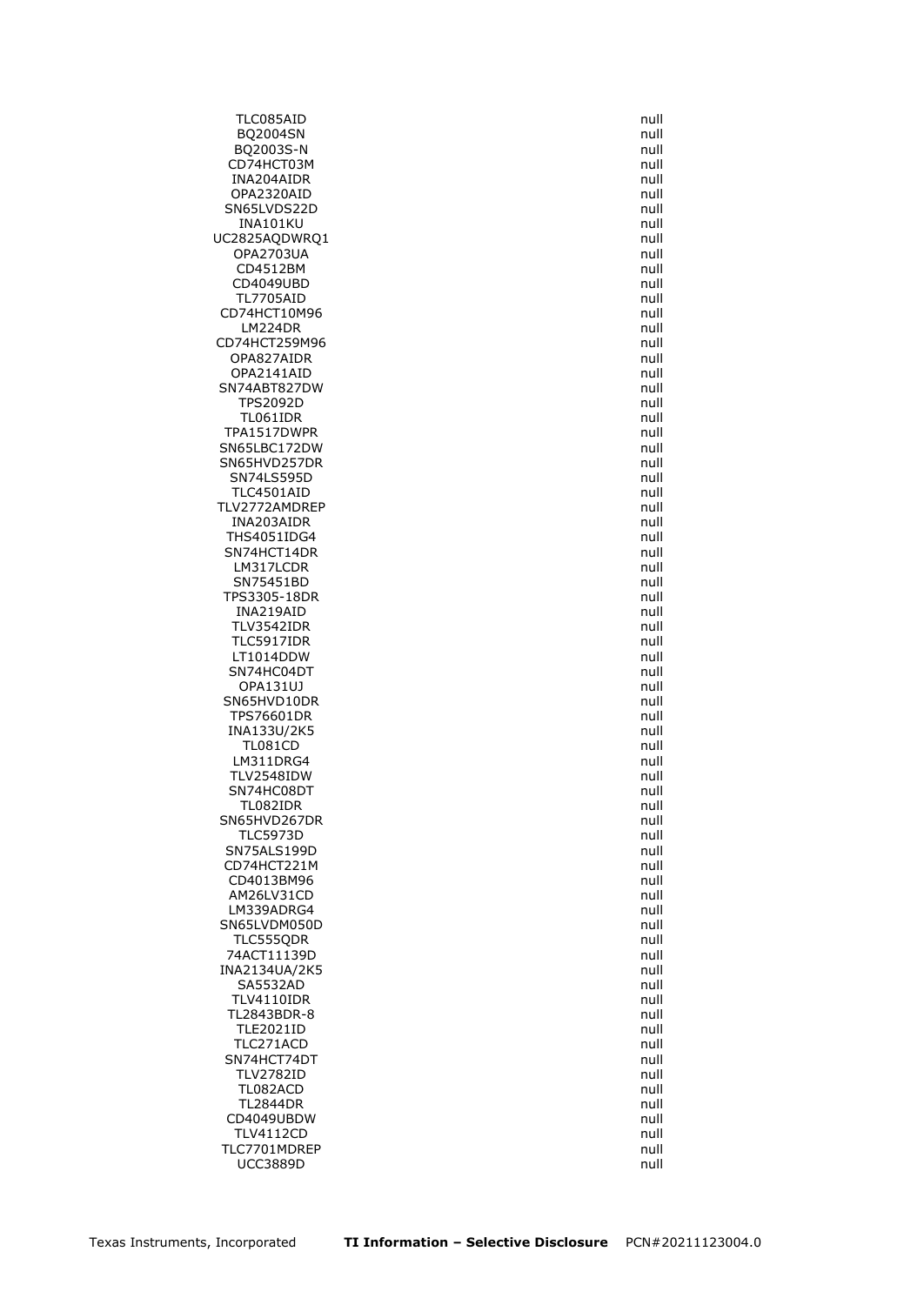TPS2014D null SN74HC367DT null SN74LV163ADR null TLV2444CD null CD74HC73MT SN74LV132AD null TLV2464AIDR null MC33078DR null SN74HC4851DR null SN74HC139DT null TL082ID null SN74LVC126ADT CD74AC04M null<br>OPA4191IDR null null null null null null null OPA4191IDR SN74AHCT74QDRG4Q1 null SN65HVD252DR null VCA810AID null SN75176AD null TLC274MD null TLC1551IDW null TLV2462ID null TL5001AQDRG4Q1 null 74AC11074D GD75232DWR null and the state of the state of the state of the state of the state of the state of the state of the state of the state of the state of the state of the state of the state of the state of the state of the sta TPS3307-33D null TLV2341ID null TL5001CDR null TLE2141ODRO1 null SN74LS08DRE4 null<br>SN10501D null null null null null SN10501D TPS76628D null null and the state of the state of the state of the state of the state of the state of the state of the state of the state of the state of the state of the state of the state of the state of the state of the TL714CDR CD4541BMT null SN74CBT3251DR null TLC27M4CD null INA282AIDR null<br>CD4504BM null cD4504BM null CD4504BM PGA2320IDW null and the contract of the contract of the contract of the contract of the contract of the contract of the contract of the contract of the contract of the contract of the contract of the contract of the contra XTR106U null CD74HC85M96 **null** SN65HVD231QDRQ1 null SN74ALS27ADR null null and the state of the state of the state of the state of the state of the state of the state of the state of the state of the state of the state of the state of the state of the state of the state of LM324KDR null TL2844BDR TLC2252IDR null SN74HC165D null CD4018BM null 74ACT11373DW null SN74LS75DR null TPPM0303DR null TLV2451IDR null CD74HCT20M96 null and the control of the control of the control of the control of the control of the control of the control of the control of the control of the control of the control of the control of the control of the c TL598CDR null CD4093BQM96Q1 TPS2062AD null null and the state of the state of the state of the state of the state of the state of the state of the state of the state of the state of the state of the state of the state of the state of the state of the TLC2201ACD SN74AHC04QDR null and the state of the state of the state of the state of the state of the state of the state of the state of the state of the state of the state of the state of the state of the state of the state of the s SN7406D null and the state of the state of the state of the state of the state of the state of the state of the state of the state of the state of the state of the state of the state of the state of the state of the state TLV2432CD null and the state of the state of the state of the state of the state of the state of the state of the state of the state of the state of the state of the state of the state of the state of the state of the stat OPA4345UA null and the contract of the contract of the contract of the contract of the contract of the contract of the contract of the contract of the contract of the contract of the contract of the contract of the contrac SN65HVD76DR null TLE2071AQDRQ1 null SN74BCT25245DW null RC4559DR null SN74ALS20ADR null and the state of the state of the state of the state of the state of the state of the state of the state of the state of the state of the state of the state of the state of the state of the state of the s AM26LS31CDRG4 null SN74F30D null TPS76828QD null TLC2264AIDR null and the state of the state of the state of the state of the state of the state of the state of the state of the state of the state of the state of the state of the state of the state of the state of the st CD74HC368M null TMP512AIDR null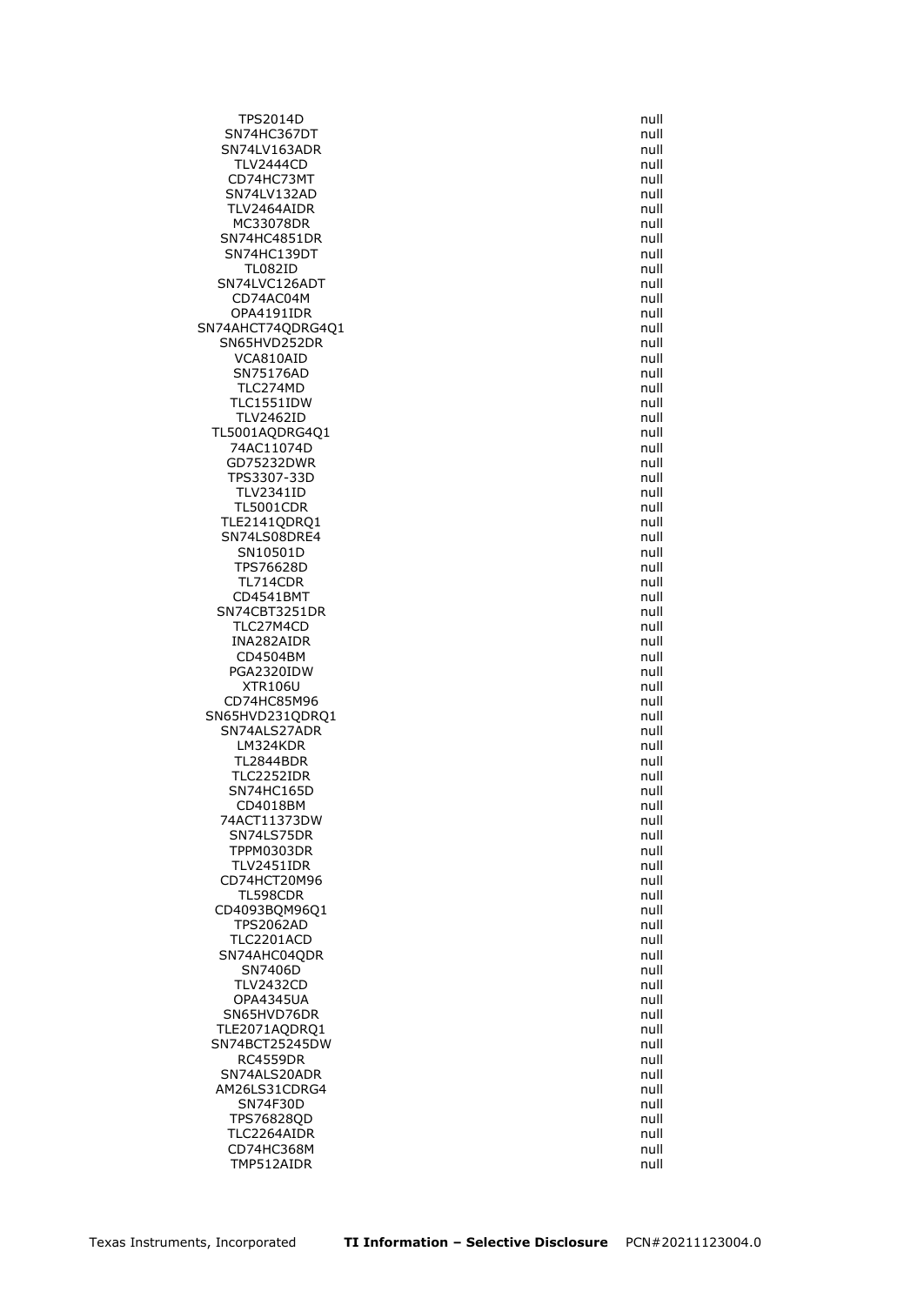OPA2743UA null SN75LBC179AD null LM211QDR null UCC28881DR null<br>
OPA691ID null null null null null null OPA691ID SN75ALS176BD null CD74HC123M null UCC37322D null SN74LVC10AD null and the state of the state of the state of the state of the state of the state of the state of the state of the state of the state of the state of the state of the state of the state of the state of the st TB5R3DW null UCC28089D null<br>SN75115DR null null null null null null SN75115DR SN65HVD20DR null and the state of the state of the state of the state of the state of the state of the state o<br>SN74LS156DR null and the state of the state of the state of the state of the state of the state of the state o SN74LS156DR TRS202ID null UCC28019ADR null TPS2054BDR null TPS3707-50D null LM2904BQDRQ1 null INA118U/2K5 null LOG2112AIDW null SN65LVDS048AD null<br>CD74HC02M null compared to the compared of the compared of the compared of the compared of the compared of the compared of the compared of the compared of the compared of the compared of the compared of CD74HC02M SN65HVD1781AQDRQ1 null SN74HC253QDRG4Q1 null 74ACT11240DW null and the contract of the contract of the contract of the contract of the contract of the contract of the contract of the contract of the contract of the contract of the contract of the contract of the cont SN65HVD1786DR null CD4029BM96 null and the contract of the contract of the contract of the contract of the contract of the contract of the contract of the contract of the contract of the contract of the contract of the contract of the contra CD74AC138M96 null  $LM211QDRQ1$ SN65HVD35D null OPA277UA TLE2426IDR null and the state of the state of the state of the state of the state of the state of the state of the state of the state of the state of the state of the state of the state of the state of the state of the sta LM2904AVQDRQ1 null INA110KU null LM358BAIDR null SN74LVC652ADWR CD74HC243M and the control of the control of the control of the control of the control of the control of the control of the control of the control of the control of the control of the control of the control of the control TLC2272ID null UA9637ACDR null and the state of the state of the state of the state of the state of the state of the state of the state of the state of the state of the state of the state of the state of the state of the state of the sta SN74HC132QDRQ1 null TLC4502IDR null TLV274CDR null<br>TL022CDR null null null null null null TL022CDR UCC28019AD null TLC074CDR null SN74ACT74D null null and the state of the state of the state of the state of the state of the state of the state of the state of the state of the state of the state of the state of the state of the state of the state of th SN74AHC123ADR null SN74LS191D null OPA27GU null MC79L12ACD null SN74AC32D null null and the state of the state of the state of the state of the state of the state of the state of the state of the state of the state of the state of the state of the state of the state of the state of the CD74HC4051QM96G4Q1 null<br>REF5040IDR null null null null REF5040IDR TLE2021MD null LM2903DR CD74AC175M null TRS3232ECDWR null null and the matrix of the matrix of the matrix of the matrix of the matrix of the matrix of the matrix of the matrix of the matrix of the matrix of the matrix of the matrix of the matrix of the matrix of TPS2042BQDRQ1 null THS4131CDR null TLC7733OD null TPS5420DG4 null SN74F138D null OPA187ID null TPS54232DR null TLC274BIDR null and the state of the state of the state of the state of the state of the state of the state of the state of the state of the state of the state of the state of the state of the state of the state of the sta OPA2134UAE4 null INA206AID null and the contract of the contract of the contract of the contract of the contract of the contract of the contract of the contract of the contract of the contract of the contract of the contract of the contrac SN74AHCT125D null TL072BCDR null TPS2375D null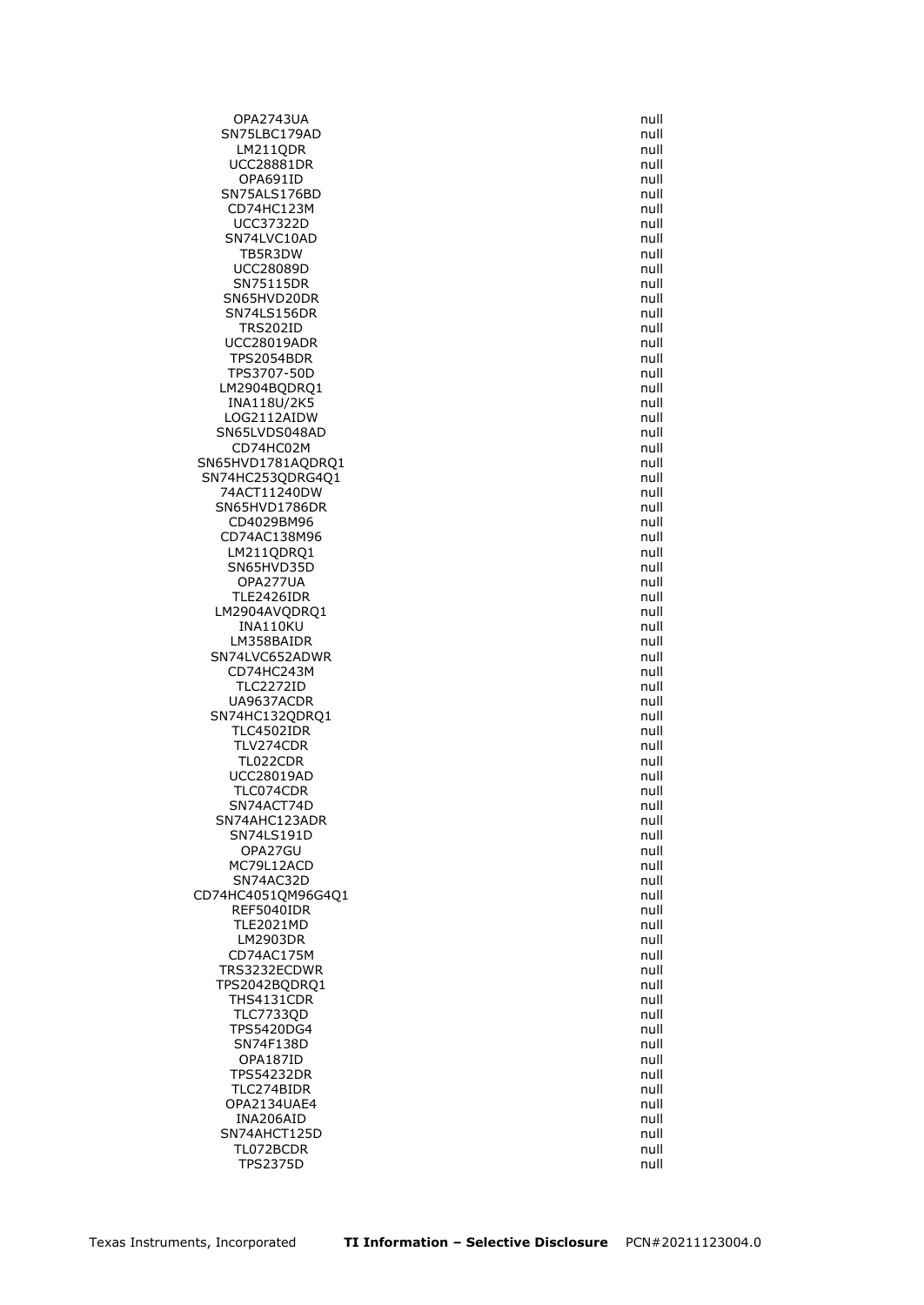UC2856QDWRQ1 null TLC27M2ID null TCAN330GD null and the state of the state of the state of the state of the state of the state of the state of the state of the state of the state of the state of the state of the state of the state of the state of the stat SN74ABT2952ADWR null<br>SN75LBC180DR null null null SN75LBC180DR SN74ACT04IDREP null null and the state of the state of the state of the state of the state of the state of the LM2902DRG4 null null and the state of the state of the state of the state of the state of the state of the state of the state of the state of the state of the state of the state of the state of the state of the state of th MAX232D null SN74LS243DR null TLC2272AODRO1 null CD4072BM null TRS202EIDWR PCA9539DW null null and the set of the set of the set of the set of the set of the set of the set of the set o<br>Present the set of the set of the set of the set of the set of the set of the set of the set of the set of the **TPS2049D** TLE2142QDRQ1 null TPS76550DR null TLV2472AID null TPS7A6950QDRQ1 null THS4505DR null CD74ACT14M null OPA604AU/2K5 null TL3474IDR null SN74ALS21ADR SN75C198D null TPS3510D null TLC5615CDR null SN75HVD1176DR null TLC082ID null SN75ALS056DWR<br>SN65C3232DW null null null null null null null SN65C3232DW TLC2252AQDREP null<br>ADS821U and and an analysis of the contract of the contract of the contract of the contract of the contract o  $ADS821U$ TLV2462QDRQ1 null UC2843AQDR null THVD1452D null TPIC1021DRG4 null<br>TPS76833ODR null TPS76833QDR SN75C3238EDWR null and the state of the state of the state of the state of the state of the state of the state of the state of the state of the state of the state of the state of the state of the state of the state of the TPS2065DR null TRS232EID null SN7407D null TL974ID null TL431BQDR null OPA2690I-14D THS3091D null SN65175D null SN65HVD33DG4 null P82B715DR null INA271AIDR null THS3110ID null OPA705UA null and the contract of the contract of the contract of the contract of the contract of the contract of the contract of the contract of the contract of the contract of the contract of the contract of the contract SN65LVDM176DR null OPA2674I-14DR null<br>TLC27M7ID null null null null TLC27M7ID UCC28C40QDRQ1 null<br>TLE2062CDR null null null null null  $TLE2062CDR$ TLV2372IDR null HVDA5405QDRQ1 null SN74LS194AD null and the state of the state of the state of the state of the state of the state of the state of the state of the state of the state of the state of the state of the state of the state of the state of the st OPA4188AIDR null TLV0834ID null TLV3501AIDR null TPS5420D null SN65HVD1785DR null TL074ID null LM833DR null and the state of the state of the state of the state of the state of the state of the state of the state of the state of the state of the state of the state of the state of the state of the state of the state SN74HC4851QDRG4Q1 null null TLE2141CD null UA78L12ACD null TLE2074IDWR null TLV2254ID null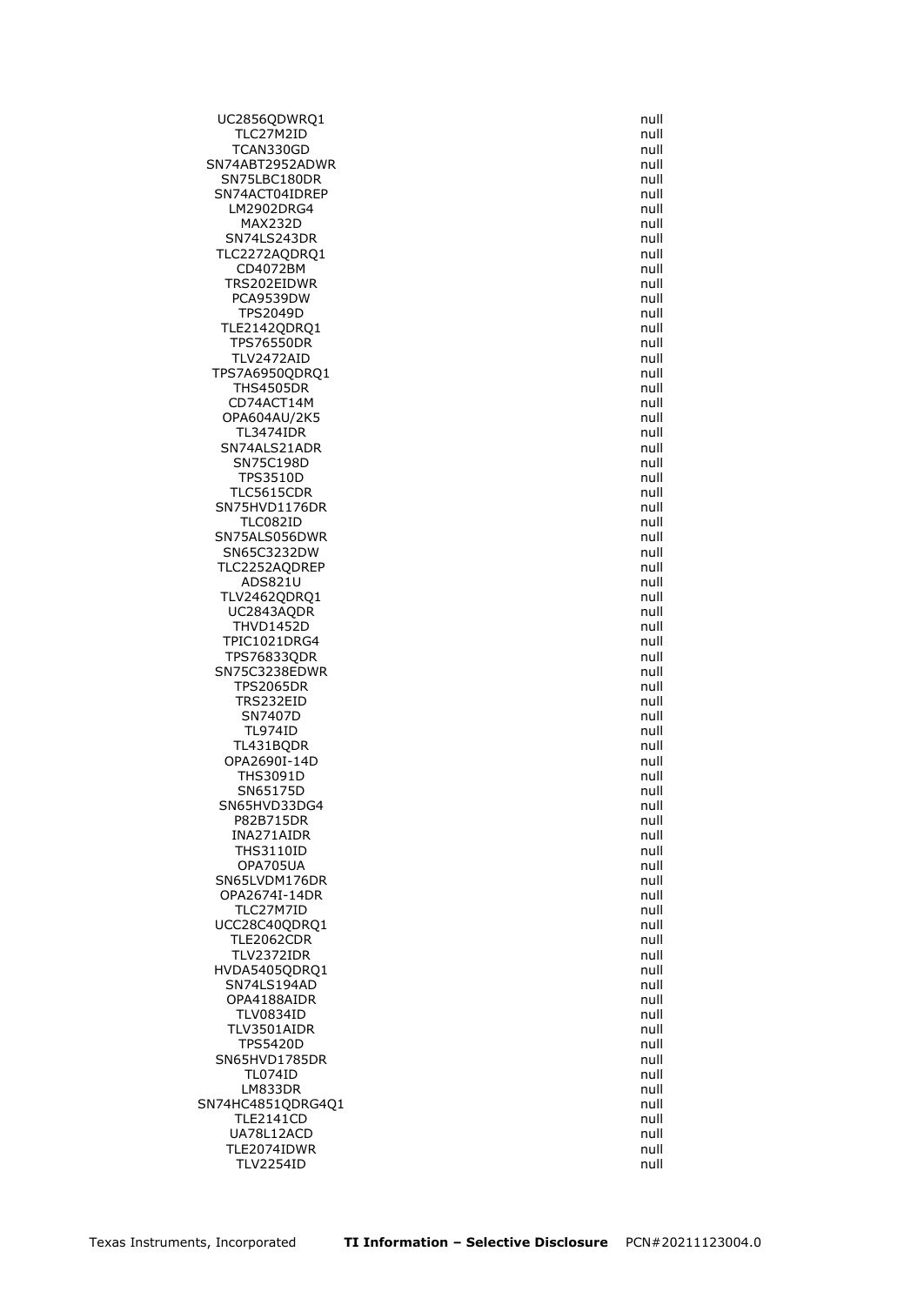TLV2252AIDR null 65LBC174AM16DWREP null null and the mail of the mail of the mail of the mail of the mail of the mail of the mail LF353DR null CD4019BM null SN74ABT125QDRQ1 TLV2472AIDR null SN74F153D null TLV5633IDW null CD74HCT4040M96 null TPS54233DR null OPA343UA/2K5 null<br>TLIN1021DRO1 null and the contract of the contract of the contract of the contract of the contract of the contr TLIN1021DRO1 SN74ALVC04DR null<br>TPS2024D null null null null null null TPS2024D TL082BCDR null UCC2921DTR null INA592IDR null TLV2372QDRG4Q1 null TLV5638CDR null null and the state of the state of the state of the state of the state of the state of the state of the state of the state of the state of the state of the state of the state of the state of the state of th TLC071CDR null CD74ACT258M96 null SN74AHC05DR null **TLV2262ID** LM385D-2-5 null UCC27322DR null CD4043BDR null and the contract of the contract of the contract of the contract of the contract of the contract of the contract of the contract of the contract of the contract of the contract of the contract of the contrac CD74ACT139M96 null TLC27L4ID null TL7757CD null CD74HC40105M96 TLV5614CD null LM2904QDRG4Q1 INA286AQDRQ1 null TLC2652Q-8D null SN74HC365DR null LM2903QDG4 null TLV0838CDW OPA2695ID null and the contract of the contract of the contract of the contract of the contract of the contract of the contract of the contract of the contract of the contract of the contract of the contract of the contrac TL4581DR null TMP75BIDR null SN75196DW null TL3845BDR null SN74HC02DRG4 null<br>SN65472DEP null and the state of the state of the state of the state of the state of the state of the state of SN65472DEP TLV4113ID null TL3016CDR null TLIN2021DRQ1 null SN74HC166DR null TLV2463ID null SN74LS03DR null CD74HC595M null TL052AIDR null and the state of the state of the state of the state of the state of the state of the state of the state of the state of the state of the state of the state of the state of the state of the state of the stat MAX232DRG4 null<br>N74LVTH646DW null SN74LVTH646DW SN74LV06AD null null and the state of the state of the state of the state of the state of the state of the sta<br>N65LBC176ADR null and the state of the state of the state of the state of the state of the state of the state SN65LBC176ADR OPA2227UE4 null CD4504BMT null SN74LVC828ADW null LM317LCDRG4 null SN74F174ADR null TCAN1043HDQ1 null SN74LV06ADR null and the state of the state of the state of the state of the state of the state of the state of the state of the state of the state of the state of the state of the state of the state of the state of the st SN74HC74DT null and the state of the state of the state of the state of the state of the state of the state of the state of the state of the state of the state of the state of the state of the state of the state of the sta TLC074CD null LMV339IDR null SN65LVDS3486D null SN65LVDS32BDR null null and the state of the state of the state of the state of the state of the state of the state of the state of the state of the state of the state of the state of the state of the state of the state of TPIC6596DWRG4 null INA105KU/2K5 null TLE2064ACD null null and the state of the state of the state of the state of the state of the state of the state of the state of the state of the state of the state of the state of the state of the state of the state of th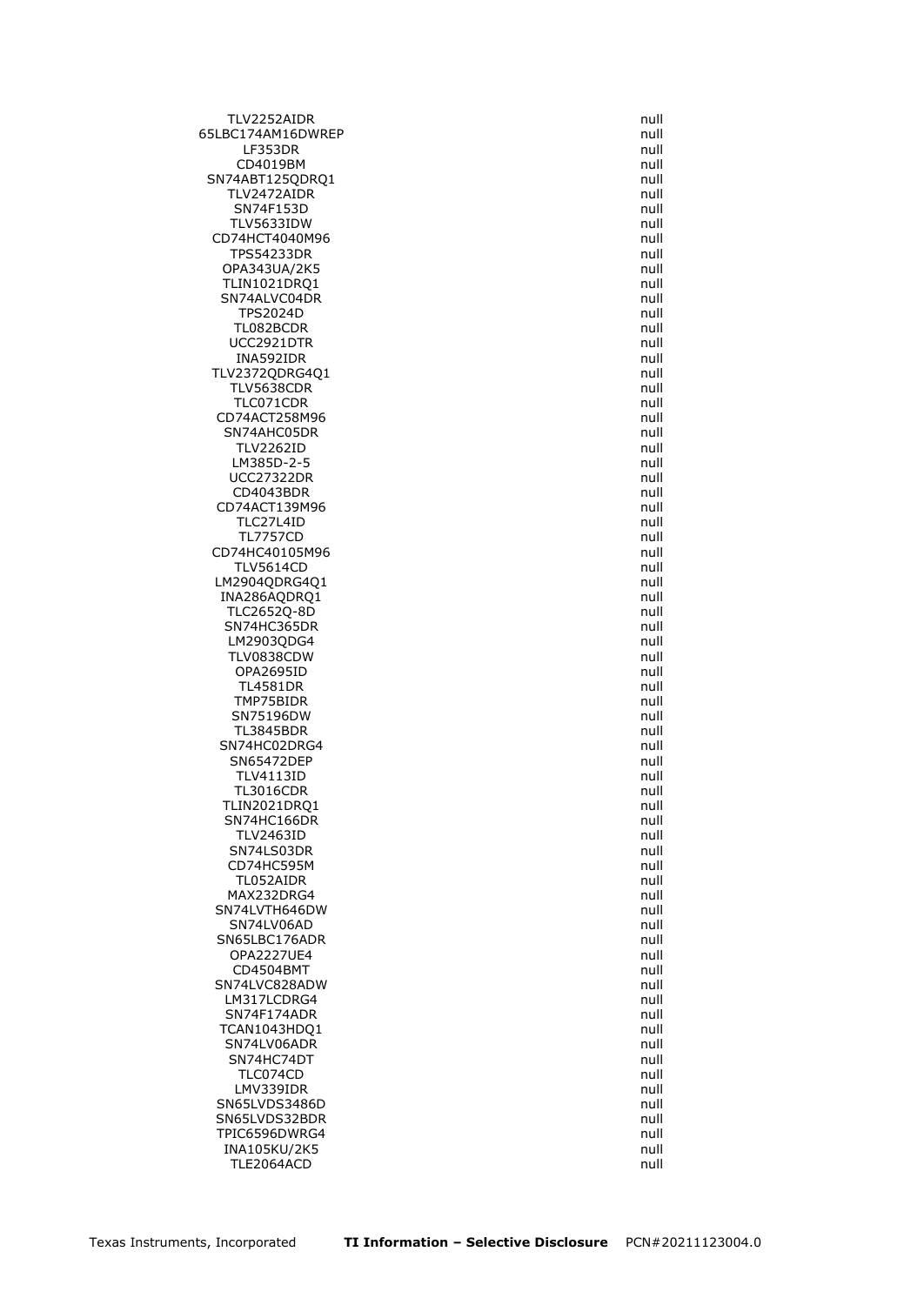TL971QDRQ1 null THS4501CD null REG103UA-3.3 null SN75LBC180ADR null<br>TMP75CID null null null null null TMP75CID SN74CBTD3305CD null OPA344UA/2K5 null SN74LS11D null TLV2402IDR null SN74HCT652DW null UCC2912DP null<br>N74AHCT08D null and the state of the state of the state of the state of the state of the state of the state of SN74AHCT08D LM293DRG4 null CD74HCT4538M96 CD74ACT04M96 null OPA4137U null CD74HC40105M null OPA445AUG4 null INA217AIDWT null SN74HCT32DR null SN65LVDT34D null TLC27L2CD null<br>INA2133UA null **INA2133UA** SN74LS673DW null TPS76533D null TL3843DR-8 null OPA4872ID null SN74LS109AD null SN74LVC06ADT null LMV722IDR CD74HC4538M96 null SN65C3238DWR SN74LS123D null CD4098BMT null SN65HVD1476DR null MC33063ADR null OPA2188AID THS3095D null and the state of the state of the state of the state of the state of the state of the state of the state of the state of the state of the state of the state of the state of the state of the state of the state TPS7433D null CD4053BM null SN74ALVC10D null and the state of the state of the state of the state of the state of the state of the state of the state of the state of the state of the state of the state of the state of the state of the state of the st UCC3915DP null LM2903VQDR null INA132UA/2K5 CD4040BM96 null and contract the contract of the contract of the contract of the contract of the contract of the contract of the contract of the contract of the contract of the contract of the contract of the contract of t TLV3704IDR null SN74HC132DT null AM26LS31CDR null UCC27528QDRQ1 null 74ACT11030D null OPA2241UA/2K5 null TRS3232ECD null SN74LS348D null<br>TLV2475AIDR null and the state of the state of the state of the state of the state of the state of the state o TLV2475AIDR MAX202IDR null CY74FCT157CTSOC PCA9555DW null 74ACT11000DR null SN74AC08MDREP null null and the state of the state of the state of the state of the state of the state of the state of the state of the state of the state of the state of the state of the state of the state of the state of TL054CDR null TPS2835D null TLC372QDRG4 null LMV342IDR null SN74CBT3125CD null REF5030AIDR null and the contract of the contract of the contract of the contract of the contract of the contract of the contract of the contract of the contract of the contract of the contract of the contract of the contr CD74HC173M null TLC2274AQD null REG103UA-A/2K5 null BQ4802YDWR null and the state of the state of the state of the state of the state of the state of the state of the state of the state of the state of the state of the state of the state of the state of the state of the sta CD74AC109M96 null SN74AHCT123AD null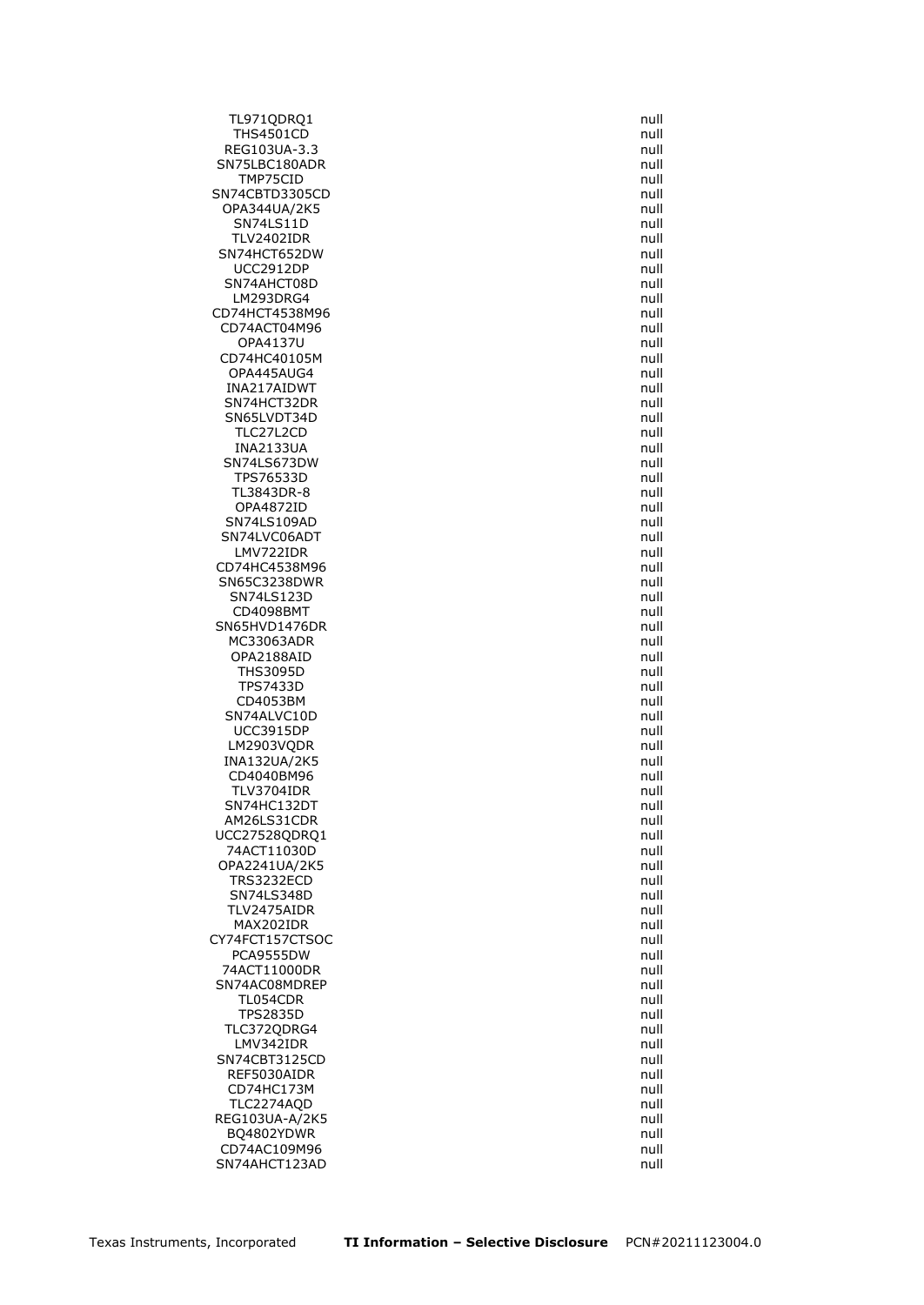THVD1520DR null SN74F157AD null SN74LVC646ADW null and the state of the state of the state of the state of the state of the state of the state of the state of the state of the state of the state of the state of the state of the state of the state of the CD74ACT158M96 null<br>TLC7733ID null null null null null null **TLC7733ID** LM318D null TL054AIDR null CD40106BMG4 null SN74CB3T3384DW null TLC27L4ACD null SN74HCS20DR<br>SN74HCS174DR null<br>SN74HCS174DR SN74HCS174DR SN74HC4066DT<br>TS12A4516DR null null null null null null TS12A4516DR SN74HC21DR null CD74HC02M96 **null** SN74HCS596QDRQ1 null TL071HIDR null SN74HCS151DR null SN74HCS266QDRQ1 null SN74HCS7002QDRQ1 null LMV324AIDR null<br>TLV9352IDR null null null null null null TLV9352IDR CD74HC30M96 **null** TS12A4514DR null OPA2990IDR null LM2902LVIDR null SN74CBT3125D null SN74HCS14DR null CD74HC7266M96 TSV914AIDR null TS12A4515D SN74CBTLV3125DR null CD74HC4066M null TLV9044IDR null SN74HC20DR null CD74HCT27M96 LM393DRG4 null and the state of the state of the state of the state of the state of the state of the state of the state of the state of the state of the state of the state of the state of the state of the state of the stat SN74HC32DR null INA126U null and the control of the control of the control of the control of the control of the control of the control of the control of the control of the control of the control of the control of the control of the contro OPA340UA null OPA4277UAG4 null SN74HC08DRG4 null null and the state of the state of the state of the state of the state of the state of the state of the state of the state of the state of the state of the state of the state of the state of the state of SN74HC08QDRG4Q1 null CD74HC00M96 **null** CD74HCT03M96 null LM358DR null LM2904DR null OPA4277UA/2K5 null BQ32002DR null SN65EPT21DR null DAC7612U/2K5 null ADS1286UA null<br>ADS7822UB null and the state of the state of the state of the state of the state of the state of the state of ADS7822UB TLV5638IDG4 null DAC7611UB SN74CBTS3306DR null LM2900DR null CY74FCT257CTSOC null TLV2472ID null TS3L100DR null OPA2830IDR null SN75HVD08D null and the state of the state of the state of the state of the state of the state of the state of the state of the state of the state of the state of the state of the state of the state of the state of the sta LF411CD null SN74LS393DR null SN74HC164DT null SN74HC174DRG4 null OPA2836ID null SN74LVC827ADW null SN74ALS174DR null CD74AC112M null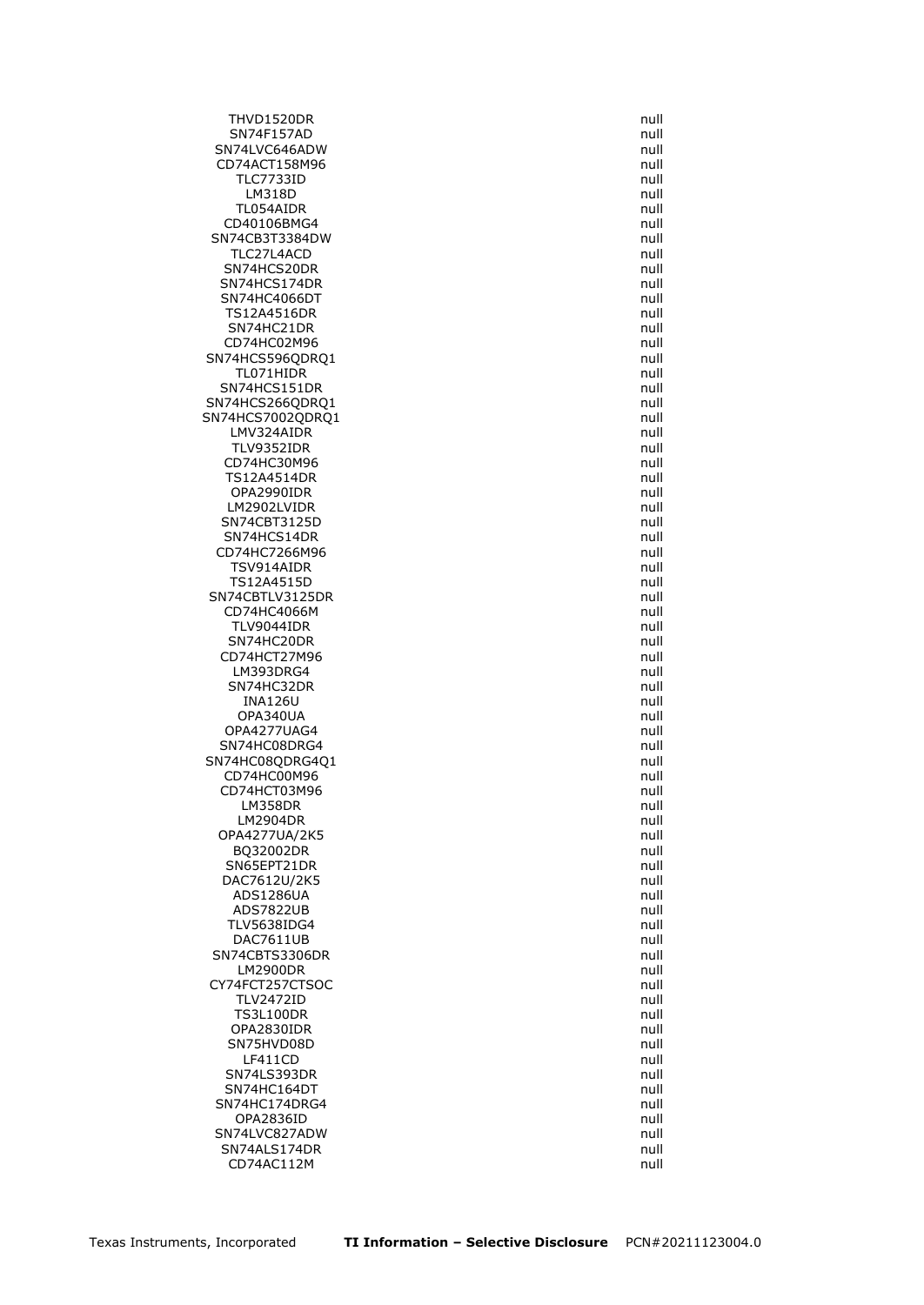CD4027BMT null LF347BDR null LF411CDR null and the contract of the contract of the contract of the contract of the contract of the contract of the contract of the contract of the contract of the contract of the contract of the contract of the contract CY74FCT652ATSOC null<br>TL7702ACDR null null null null null TL7702ACDR TLC272BCDR null CD74HC4051M null LMV358IDR null SN74S140D null CD74HC4017M null SM72295MA/NOPB null  $CD74ACT10M$ SN74AS08DR null SN65HVD1040AQDRQ1 INA2134UA null SN74CBT6800CDWR null and the state of the state of the state of the state of the state of the state of the state of the state of the state of the state of the state of the state of the state of the state of the state of th SN65HVD3086ED null and the state of the state of the state of the state of the state of the state of the state of the state of the state of the state of the state of the state of the state of the state of the state of the SN74LS367ADR null null and the state of the state of the state of the state of the state of the state of the state of the state of the state of the state of the state of the state of the state of the state of the state of CD4001BM null UCC28911D null TLV5610IDW null TPS5420DRG4 null UA723CDR XTR110KU/1K null TPS2081D null TLC274AID null and the contract of the contract of the contract of the contract of the contract of the contract of the contract of the contract of the contract of the contract of the contract of the contract of the contrac SN75C185DWR null INA154U/2K5 null TLC352CD null **THS4012CD** TLV3502AID null SN74AHCT595D TLC3548IDWR null SN74AHCT32QDRG4Q1 null SN74AHC595DR null SN65HVD1050DRG4 null<br>SG2524DR null null SG2524DR OPA376AIDR null and the contract of the contract of the contract of the contract of the contract of the contract of the contract of the contract of the contract of the contract of the contract of the contract of the contra TL3016CD null OPA2337UA null REF1004C-2.5 null INA143U null SN74CBT3384CDWR null<br>
OPA725AID null OPA725AID CD4054BM96 **null** SN74AS1004ADR null OPA4172ID null SN65LVDS101D null SN65HVD1786D null and the state of the state of the state of the state of the state of the state of the state of the state of the state of the state of the state of the state of the state of the state of the state of the s SN65LVDS32DR null SN74HC590ADT null null and the state of the state of the state of the state of the state of the state of the state of the state of the state of the state of the state of the state of the state of the state of the state of CD74HCT125M null SN65HVD1792D null SN74CBTD3861DWR LM339ADR null SN75LBC176DR SN74LVC74ADT null null and the state of the state of the state of the state of the state of the state of the state of the state of the state of the state of the state of the state of the state of the state of the state of TLC339CD null OPA131U null TLC3702CDR null CD4028BM96 null THVD1505DR null 74AC11245DW null SN74HC163DT null SN74LV138ATD null TPS3513D null SN74HC7001D null SN65LVDS100DR null TPS76701QD null TLC555ID null TLC372IDR null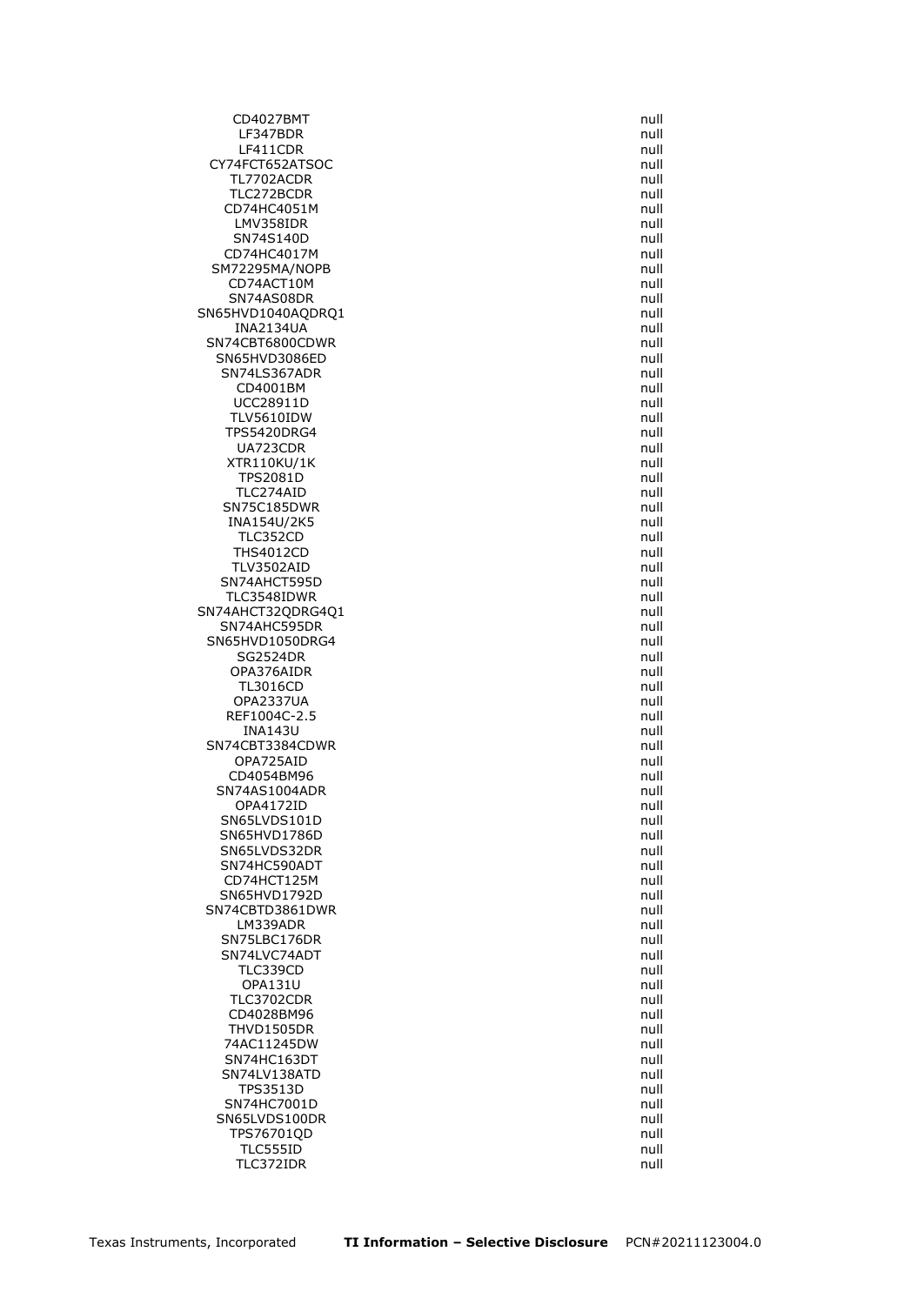TPIC6C595DG4 null TLC27L2AIDR null TLE2072AIDR null TLC0834CD null TPS2043BDR BQ2204ASN null SN65HVD1050DR null TLV5626CDR null CD74HC93M96 null and the contract of the contract of the contract of the contract of the contract of the contract of the contract of the contract of the contract of the contract of the contract of the contract of the contr TLC3702MD null and the contract of the contract of the contract of the contract of the contract of the contract of the contract of the contract of the contract of the contract of the contract of the contract of the contrac TPIC1021DR null CD4066BM96G4 THS4503CD null NA555DR SN74LVC86ADR null null and the state of the state of the state of the state of the state of the state of the state of the state of the state of the state of the state of the state of the state of the state of the state of TLV2462CDR null CD74HC4049M and the contract of the contract of the contract of the contract of the contract of the contract of the contract of the contract of the contract of the contract of the contract of the contract of the contract o TLC081AID null TL972QDRQ1 null CY74FCT2543CTSOC null SN65ALS1176DR null TL751L05CDR null<br>TL052ACD null null null null null null TL052ACD SN74LV04AD null and the state of the state of the state of the state of the state of the state of the state of the state of the state of the state of the state of the state of the state of the state of the state of the sta SN74HC14DR null CD74HC14M null SN74LV00ADR null and the state of the state of the state of the state of the state of the state of the state of the state of the state of the state of the state of the state of the state of the state of the state of the st CD14538BM null ADS1201U/1K null MAX3232EIDWG4 SN74LVT125D null REF5040AIDR SN74LV8151DWR null TLC071IDR null TLV2373IDR null INA133UA null AM26LV31ID OPA2134UA/2K5 null OPA4141AID null 74ACT11374DWR null TS5V330DR null UCC2808AQDR-2EP null LM2903AVQDR null TLC27M2CD THS4222D null SN74ACT00TDRQ1 null SN74AHCT00QDRQ1 null null CD74HCT367M null OPA2313IDR null SN74HC4852D null SN74AC11D null TS3L110DR null OPA843ID null<br>N1042HGDRO1 null and the state of the state of the state of the state of the state of the state of the state o TCAN1042HGDRO1 THS6072CD null TCAN1051HGDR SN65HVD234DR null and the state of the state of the state of the state of the state of the state of the state of the state of the state of the state of the state of the state of the state of the state of the state of the s UC3705D null and the contract of the contract of the contract of the contract of the contract of the contract of the contract of the contract of the contract of the contract of the contract of the contract of the contract CD74ACT86M and the control of the control of the control of the control of the control of the control of the control of the control of the control of the control of the control of the control of the control of the control TLV2264IDR null TPS7101QDR null OPA251UA null UA78L02ACD null CD4071BMT null CD74HC670M null CD74HC4511M null ADS800U null and the contract of the contract of the contract of the contract of the contract of the contract of the contract of the contract of the contract of the contract of the contract of the contract of the contract INA2137UA/2K5 null SN74AHC74DR null and the state of the state of the state of the state of the state of the state of the state of the state of the state of the state of the state of the state of the state of the state of the state of the st UCC3889DTR null OPA348AIDR null null and the contract of the contract of the contract of the contract of the contract of the contract of the contract of the contract of the contract of the contract of the contract of the contract of the c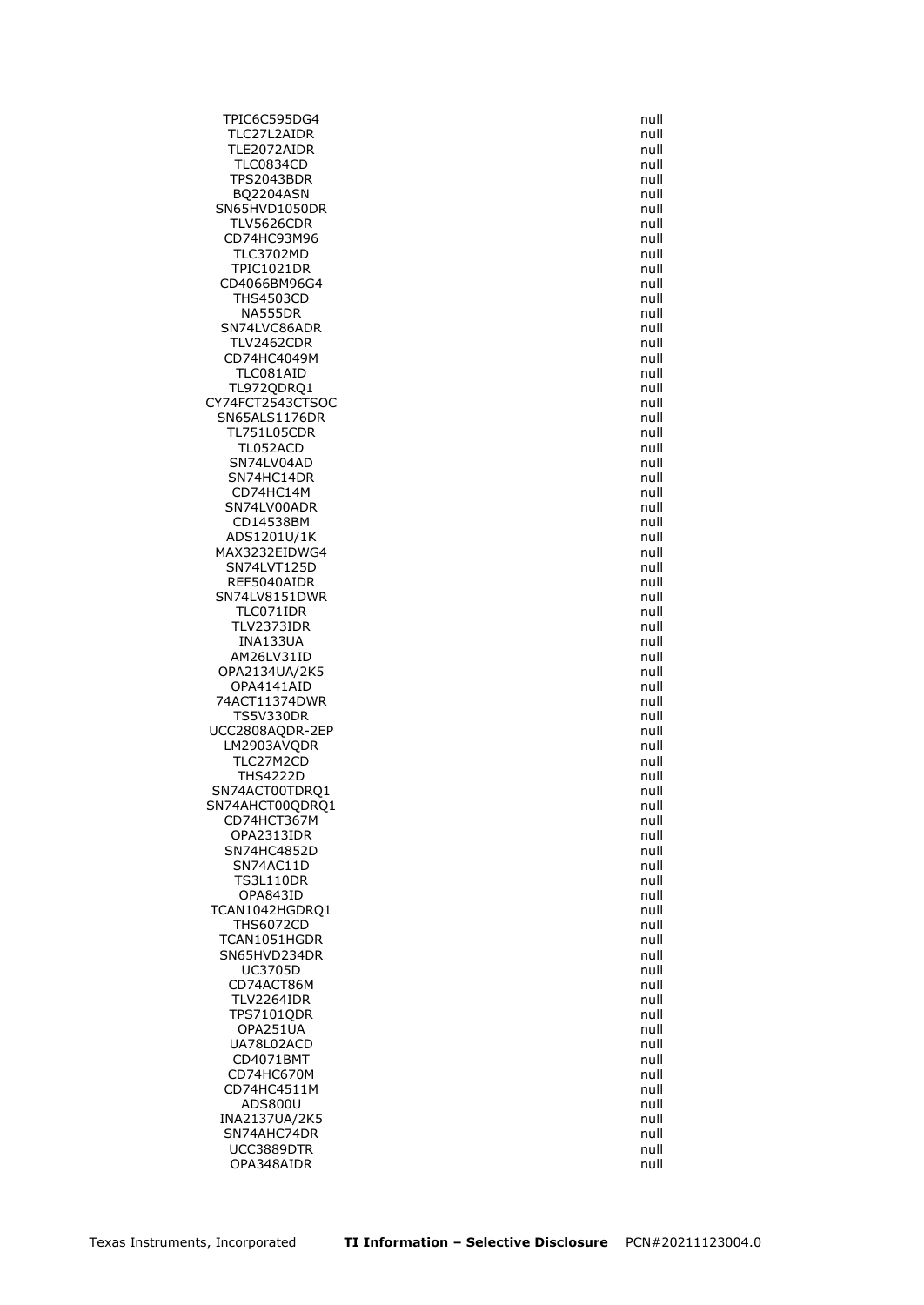CD74ACT253M null INA128UA null MAX208CDW and the contract of the contract of the contract of the contract of the contract of the contract of the contract of the contract of the contract of the contract of the contract of the contract of the contract of TPS3707-33DG4 null LM324KADR TPS7133QD null TL7770-12CDWR null TCAN1042HGDR null SN74AHC367DR null TCAN334D null INA143UA null TLC274MDRG4 CD74HC125M null<br>TLC274ACDR null null null null null null TLC274ACDR TLC555IDR null AM26LS32ACDRE4 null SN74LS85D null and the state of the state of the state of the state of the state of the state of the state of the state of the state of the state of the state of the state of the state of the state of the state of the stat UCC28C43QDRQ1 null THS4081CD null UCC28060DR null SN65HVD1780DR null UCC27322D null<br>CD4035BM96 null and the contract of the contract of the contract of the contract of the contract of the contra<br>The contract of the contract of the contract of the contract of the contract of the contract of CD4035BM96 SN74AS10D null ULQ2003ATDQ1 null UC3715D null TLV2544QD null UCC27210D null LF347DR null TMP513AIDR TCA9534ADWT null TLC27L4IDR INA122U/2K5 null CD4067BME4 null CD4048BM null CD74HC14MT null MC33063AQDRQ1 LMV393IDR null CD74HCT00M null and the contract of the contract of the contract of the contract of the contract of the contract of the contract of the contract of the contract of the contract of the contract of the contract of the contra SN75ALS171ADW null TLC3548IDW null MAX3232EIDW null PCA9546ADWR null null and the state of the state of the state of the state of the state of the state of the state of the state of the state of the state of the state of the state of the state of the state of the state of t TL7705BCDR SN74LVC257AQDRG4Q1 null null CD74HCT7046AM null TLC2272CDR null TPIC6B259DW null TXB0104DG4 null TLV2373ID null TL081CDR null TLC7733IDG4 null TLV3501AID null<br>TLC274BID null null null null null TLC274BID TLV4112ID null<br>TPS77801D null null null null TPS77801D LM224KAD null LM324DG4 null SN74AHCT74QDRQ1 null OPA2344UA/2K5 null CD74HCT153M96 null SN74HC148DR null TL1431QDREP null UC2845AQD8 null LP358D null and the contract of the contract of the contract of the contract of the contract of the contract of the contract of the contract of the contract of the contract of the contract of the contract of the contract o TPS77815D null TL7702AIDR null TL7712ACDR null TLV2434AQDRQ1 null TS3V340DR null and the state of the state of the state of the state of the state of the state of the state of the state of the state of the state of the state of the state of the state of the state of the state of the stat TB5T1D null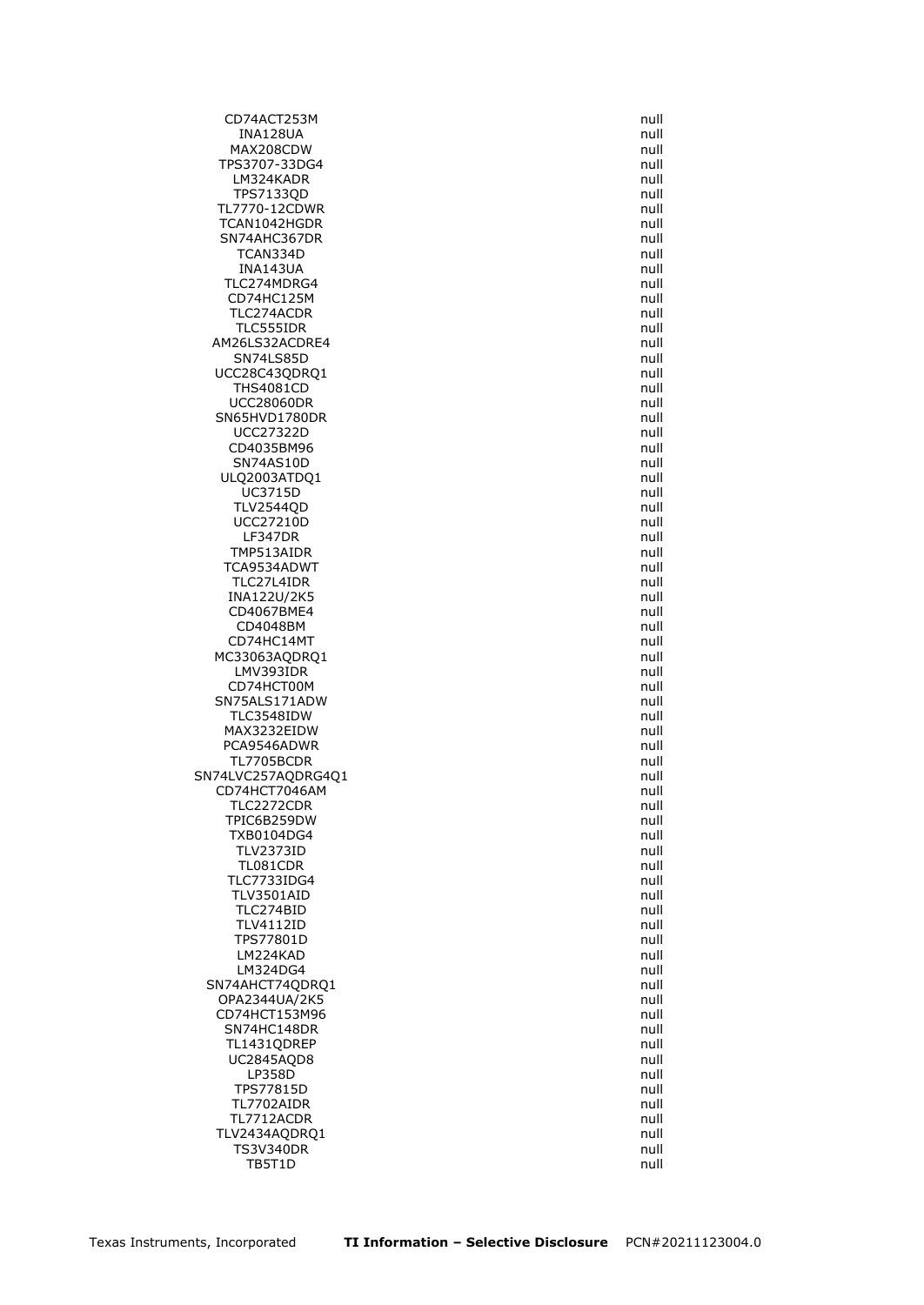CD4059AM null TLC3578IDW null CD4024BM null and the contract of the contract of the contract of the contract of the contract of the contract of the contract of the contract of the contract of the contract of the contract of the contract of the contract TPS2032DR null SN65LBC175D INA285AID null CD4514BM96G4 null TPS3305-33DR null TLC2262AQD null SN75HVD1176D null TLE2072ACD null<br>TPS3307-18DR null and the contract of the contract of the contract of the contract of the contract of the contr TPS3307-18DR TLC074IDR null SN74S04D TPS3707-30D null SN74HC368D null and the state of the state of the state of the state of the state of the state of the state of the state of the state of the state of the state of the state of the state of the state of the state of the sta TPS2065D null TPIC6B596DW null PCA9543ADR null SN74HC253DT null SN74AHC00QDRG4Q1 null opa860ID null null and the second of the second of the second of the second of the second of the second of the<br>SN75150DR null and the second of the second of the second of the second of the second of the second of the seco SN75150DR LM2901DRG4 null null and the state of the state of the state of the state of the state of the state of the state of the state of the state of the state of the state of the state of the state of the state of the state of th BQ2004ESN null SN74S175D null TL1431QDRG4Q1 null TPS2021D null TL3845BDR-8 null<br>CD74HC109M null and the control of the control of the control of the control of the control of the control of CD74HC109M TLV2474IDR null RC4558DRG4 SN74LVTH543DWR null TL1451ACD null TLC7528IDW and the contract of the contract of the contract of the contract of the contract of the contract of the contract of the contract of the contract of the contract of the contract of the contract of the contract of TLV2262IDR null SN74LVC08ADR TLC4501CD null and the contract of the contract of the contract of the contract of the contract of the contract of the contract of the contract of the contract of the contract of the contract of the contract of the contrac SN74HC132DR null SN74ALS1034D null TRS3237EIDWR null TPS3705-30D null SN65HVD07DR null<br>PGA2310UA/1K null null null null null null PGA2310UA/1K TLV2474ID null LOG104AID null TLE2081AID null null and the matrix of the matrix of the matrix of the matrix of the matrix of the matrix of the matrix of the matrix of the matrix of the matrix of the matrix of the matrix of the matrix of the matrix of t SN7407DRE4 null SN65HVD12DR null REF5050IDR null OPA2652U null CD74HC163M96 null LM339DRG4 null<br>TLC279CDG4 null TLC279CDG4 THVD1552D null<br>TPS76633D null null null null null null TPS76633D CD74AC163M96 null SN74AVCH4T245D null OPA2694ID null TPS7233QDG4 null UA78L05ACDR null TL2842DR null UCC28063AD null CD74HCT4053M null CD74HC75M96 **null** SN74LV4040ADR null SN65HVDA1050AQDRQ1 null TPS2021DR null REF200AUE4 null and the contract of the contract of the contract of the contract of the contract of the contract of the contract of the contract of the contract of the contract of the contract of the contract of the contra AM26C31OD null SN65MLVD205ADR null null and the state of the state of the state of the state of the state of the state of the state of the state of the state of the state of the state of the state of the state of the state of the state o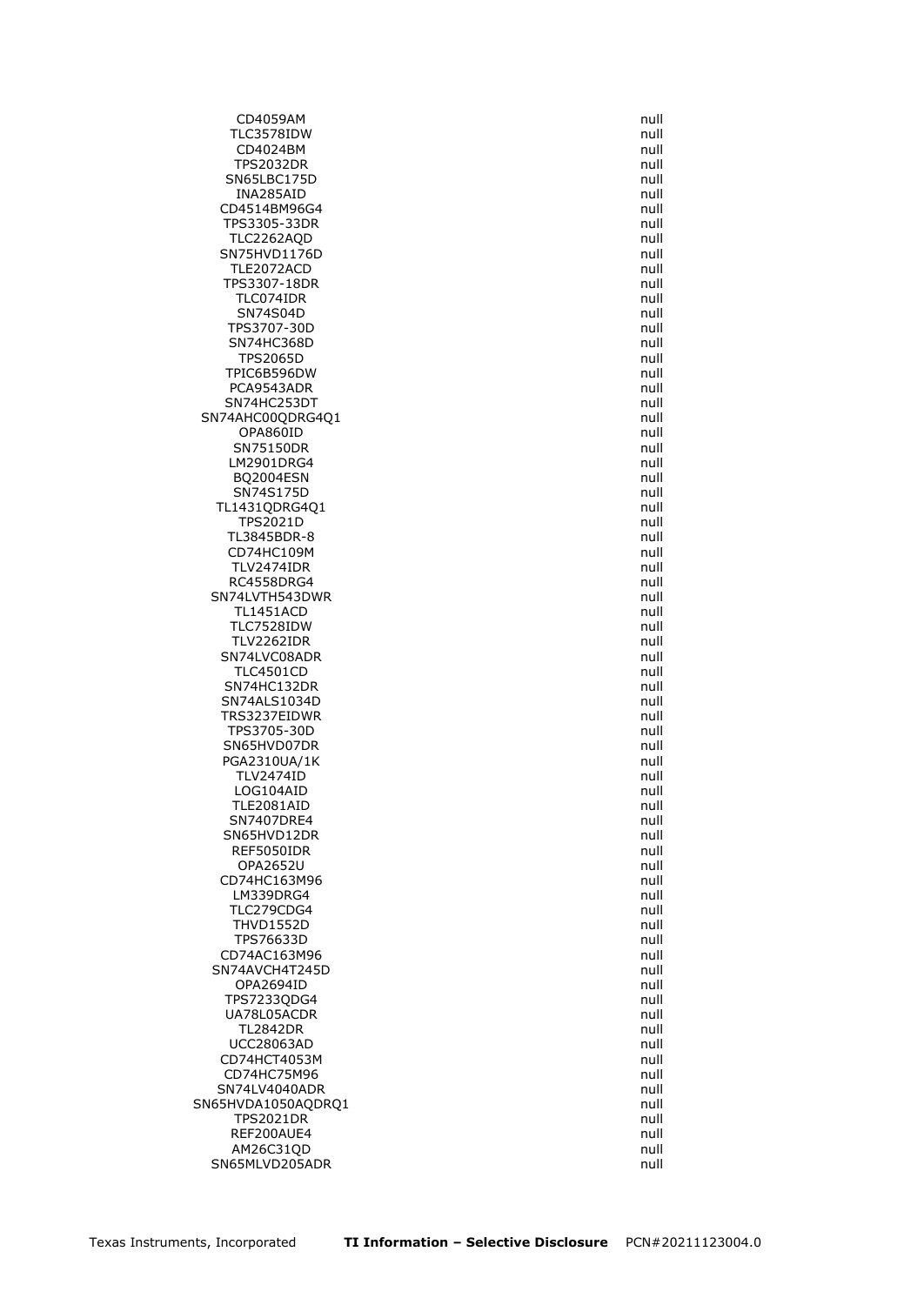TLC2654C-8D null TLE2021QDRG4Q1 null TL084QDR null TLV2460IDR null TPS7301QDR SN75138D null TLC272BIDR null TPPM0115D null TPS2066AD null and the contract of the contract of the contract of the contract of the contract of the contract of the contract of the contract of the contract of the contract of the contract of the contract of the contrac SN65MLVD200AD null null and the state of the state of the state of the state of the state of the state of the state of the state of the state of the state of the state of the state of the state of the state of the state of SN74ALS21AD null<br>SN75471DR null null null null null SN75471DR SN74LVC02AQDRG4Q1 null<br>CD4520BM cD4520BM null  $CD4520$ BM THS4052ID null CD74HCT151M96 null THS4304D null and the set of the set of the set of the set of the set of the set of the set of the set of the set of the set of the set of the set of the set of the set of the set of the set of the set of the set of the se UC2853D null TLV2764IDR null SN74ALS1034DR null UCC24624DR null THS6182D null<br>N74HC174DR null null null null null SN74HC174DR THS4052CDR null TRS202ECD null null and the state of the state of the state of the state of the state of the state of the state of the state of the state of the state of the state of the state of the state of the state of the state of the CY74FCT2543ATSOC null TLV1504ID null TPS3306-20D null SN74LV138ATDR null<br>CD74HC166M96 cD74HC166M96 CD74HC166M96 INA2126UA null DRV134UA/1K LM358D null CD4555BMT null TLV2451AIDR null SN74AHCT157D null SN75185DW LM285DR-1-2 null TLV2472AQDRG4Q1 null SN74LV161AD null and the state of the state of the state of the state of the state of the state of the state of the state of the state of the state of the state of the state of the state of the state of the state of the st UA78L08ACDR null TL1431QDG4 null TLV3702QDRQ1 null CD74AC283M96 TLV3541IDR null SN65HVD233D null and the state of the state of the state of the state of the state of the state of the state of the state of the state of the state of the state of the state of the state of the state of the state of the st SN65LBC174ADW null TLC271MDR null CD74HC139M96 null CD74HCT151M null CD74HC04M96 null and the contract of the contract of the contract of the contract of the contract of the contract of the contract of the contract of the contract of the contract of the contract of the contract of the contr SN74AHC174D null TL074QDREP null<br>SN74AHCT04D null and the state of the state of the state of the state of the state of the state of the state o SN74AHCT04D CD4050BDR null TL032ACD LM9061QDRQ1 null and the contract of the contract of the contract of the contract of the contract of the contract of the contract of the contract of the contract of the contract of the contract of the contract of the contr MC3486D null SN74ALS175DR null TL431ID null TLE2142ID null TPS7133QDR null TLE2425ID null CD74HC4060MT null CD74HCT4051M null SN74HC258D null and the state of the state of the state of the state of the state of the state of the state of the state of the state of the state of the state of the state of the state of the state of the state of the sta NA555D null and the contract of the contract of the contract of the contract of the contract of the contract of the contract of the contract of the contract of the contract of the contract of the contract of the contract o SN74LV21ADR null TCA4311ADR null LM358ADR null TL7770-5CDWR null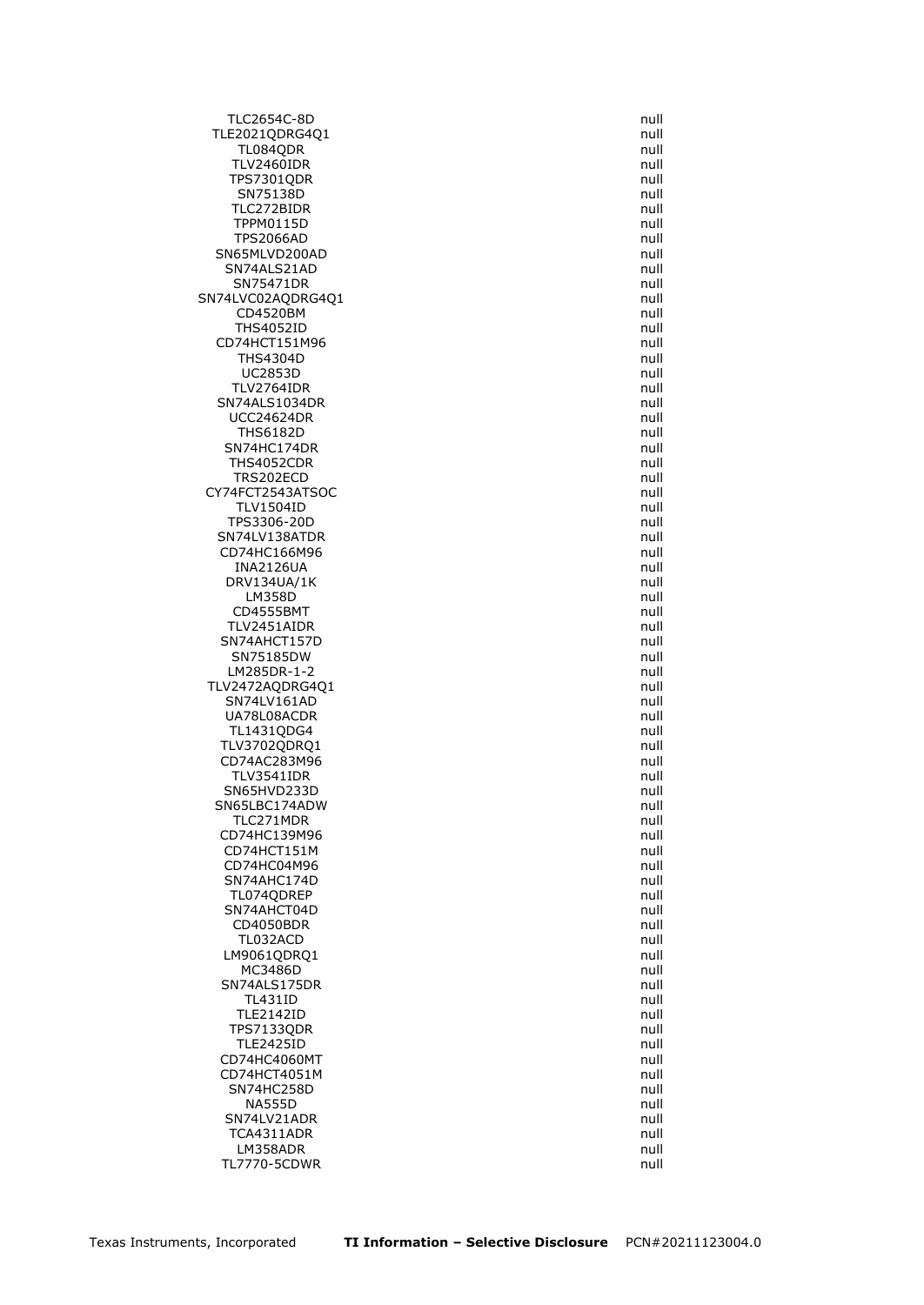CD4521BM null TLV2252AQDRG4Q1 null THS4151CD null TLV2451CD<br>1999 - Ann an Chrìostaig ann an Chrìostaig ann an Chrìostaig an Chrìostaig an Chrìostaig an Chrìostaig an Chrì<br>1999 - Ann am Dùbhlachas an Chrìostaig an Chrìostaig an Chrìostaig an Chrìostaig an Chrìostaig an Chr SN74CBTLV3384DW SN65LBC184D null TLV170IDR null UCC27531D null INA828IDR null TLE2074CDW null and the contract of the contract of the contract of the contract of the contract of the contract of the contract of the contract of the contract of the contract of the contract of the contract of the contra OPA690IDR null TLC2201AIDR AM26C31IDRG4 null TLC2652AC-8D CD74AC174M96 **null** XTR116U/2K5 null TLV2762IDR null and the contract of the contract of the contract of the contract of the contract of the contract of the contract of the contract of the contract of the contract of the contract of the contract of the contra INA217AIDWR null SN74HCT138DR null TLC1078ID null SN75183D null SN74ALS05ADR null null back of the state of the state of the state of the state of the state of the state of t<br>
SN74ALS05ADR null back of the state of the state of the state of the state of the state of the state of the s DAC8831MCDEP TPIC6595DWRG4 null and the state of the state of the state of the state of the state of the state of the state of the state of the state of the state of the state of the state of the state of the state of the state of the DS3680D null null and the contract of the contract of the contract of the contract of the contract of the contract of the contract of the contract of the contract of the contract of the contract of the contract of the cont TLC2274AQDRQ1 null SN75C1154DW null TLC072IDR null TLV2254AQDREP null<br>SN74S20D null null null null null SN74S20D TPIC6273DWG4<br>TLC2272AMDRG4 null TLC2272AMDRG4 OPA170AIDR null UCC27712QDQ1 null SN65MLVD201DR null SN75ALS180DR null<br>TPS7248OD null null null null null null TPS7248QD CD74HCT20MT null LT1054CDW null MAX207IDWR null and the state of the state of the state of the state of the state of the state of the state of the state of the state of the state of the state of the state of the state of the state of the state of the sta CD4067BM96 **null** SN74ALS577ADWR null and the state of the state of the state of the state of the state of the state of the state of the state of the state of the state of the state of the state of the state of the state of the state of the SN74HCT374DWR null null and the state of the state of the state of the state of the state of the state of the s<br>SN74LS175D state of the state of the state of the state of the state of the state of the state of the state of SN74LS175D SN65HVD96D null and the state of the state of the state of the state of the state of the state of the state of the state of the state of the state of the state of the state of the state of the state of the state of the sta LM339DE4 null SN74F257D null TLV1544CD null TCA9554ADWR null and the contract of the contract of the contract of the contract of the contract of the contract of the contract of the contract of the contract of the contract of the contract of the contract of the contr MUX36S16IDWR null MAX3243CDW null SN74LS253DR null TLV2332IDR null SN74ABTH25245DW TL3843D-8 null SN75LBC175AD CD4011UBM null LM139DR null CD4014BMT null LM293MDREP null UCC27712DR null SN74LVC828ADWR null SN65LBC175ADR null SN74AHCT02DR null AM26LV32ID null TCAN330GDR null null and the state of the state of the state of the state of the state of the state of the state of the state of the state of the state of the state of the state of the state of the state of the state of th SN65LBC176DR null CD74HC393M null and the contract of the contract of the contract of the contract of the contract of the contract of the contract of the contract of the contract of the contract of the contract of the contract of the contra TLV2784IDR null MPC509AUG4 null OPA2132UA/2K5 null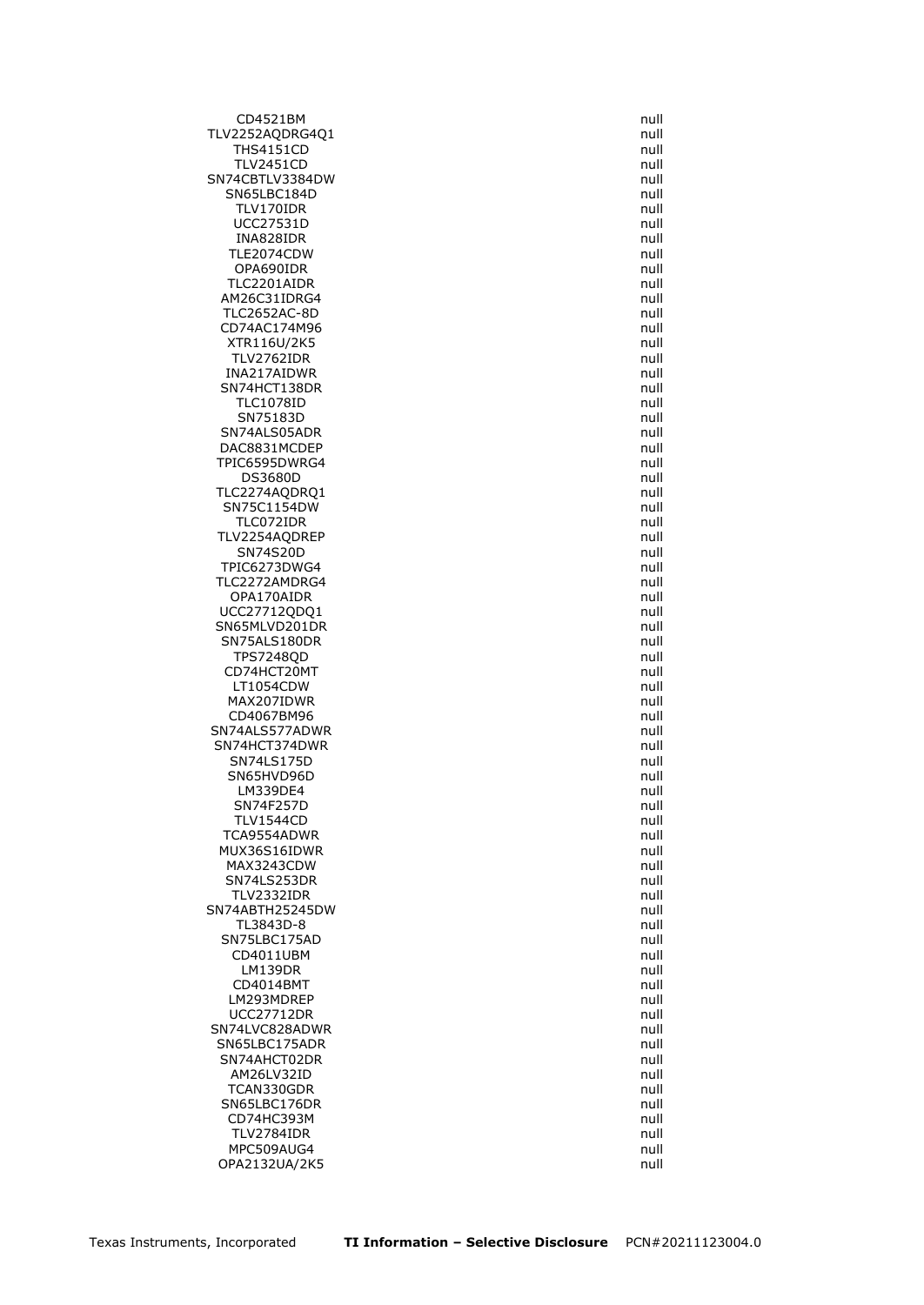TLC081IDR null SN74ALS38BD null and the state of the state of the state of the state of the state of the state of the state of the state of the state of the state of the state of the state of the state of the state of the state of the st SN74LVCC4245ADWR null and the state of the state of the state of the state of the state of the state of the state of the state of the state of the state of the state of the state of the state of the state of the state of t CD74HCT175M null<br>TLC7628CDW null and the contract of the contract of the contract of the contract of the contract of the contra<br>null and the contract of the contract of the contract of the contract of the contract of the c **TLC7628CDW** TLV2262AIDR null CD74AC238M96 null UCC28910D null AM26C31MDREP null 74ACT11074D null OPA373AIDR null<br>TLC274ACD null null null null null null TLC274ACD SN65LBC176D null null and the state of the state of the state of the state of the state of the state of the state of the state of the state of the state of the state of the state of the state of the state of the state of t VCA824ID TLC27M2AIDR null TL2842D-8 null SN74AC32DR null PCA9543AD null SN74ALS138ADR null SN74AHCT32DR null LMV358ODR null OPA4347UA null CD74HCT367M96 CD74HC154M96G4 null UCC27322QDRQ1 null LM211QDRG4 null OPA2333AIDG4 null SN74AHC00MDREP null and the state of the state of the state of the state of the state of the state of the state of the state of the state of the state of the state of the state of the state of the state of the state of the SN75161BDW<br>TLC3702MDG4 null TLC3702MDG4 CD4514BM null CD74HC597M96 MAX3232CDWR null CDC329AD null SN75LBC241DW null TPIC6B273DW null null and the state of the state of the state of the state of the state of the state of the st<br>TLV2455IDR null and the state of the state of the state of the state of the state of the state of the state of TLV2455IDR CD74HC132MT null and the contract of the contract of the contract of the contract of the contract of the contract of the contract of the contract of the contract of the contract of the contract of the contract of the contr TL072BCD null TL1431QDR null HVDA540QDRQ1 null SN74HC42DT null SN74ALS03BD<br>SN65LBC176AD null SN65LBC176AD SN74LV10ADR null SN74CBTD3384CDW null TLV2372QDRQ1 null SN74LS30DR null SN75LBC179ADR null CD74HC4051QM96Q1 null ADS1250U null TPIC1021DG4 null SN74F163ADR null<br>SN74LS368AD null and the state of the state of the state of the state of the state of the state of the state o SN74LS368AD UCC2807D-1 null<br>CD74HC238M96 null and the contract of the contract of the contract of the contract of the contract of the contra CD74HC238M96 SN74LS136DR null TLC2272AMDREP null UCC2813QDR-1Q1 null CD74HC174M null THS4271DG4 null OPA4191ID null CD4018BMT null SN65HVD233HD null REF5030ID null CD74ACT174M null TLC27L1ID null TL052ACDR null null and the state of the state of the state of the state of the state of the state of the state of the state of the state of the state of the state of the state of the state of the state of the state of the TMP275AID null OPA338UA null TLC27M2IDR null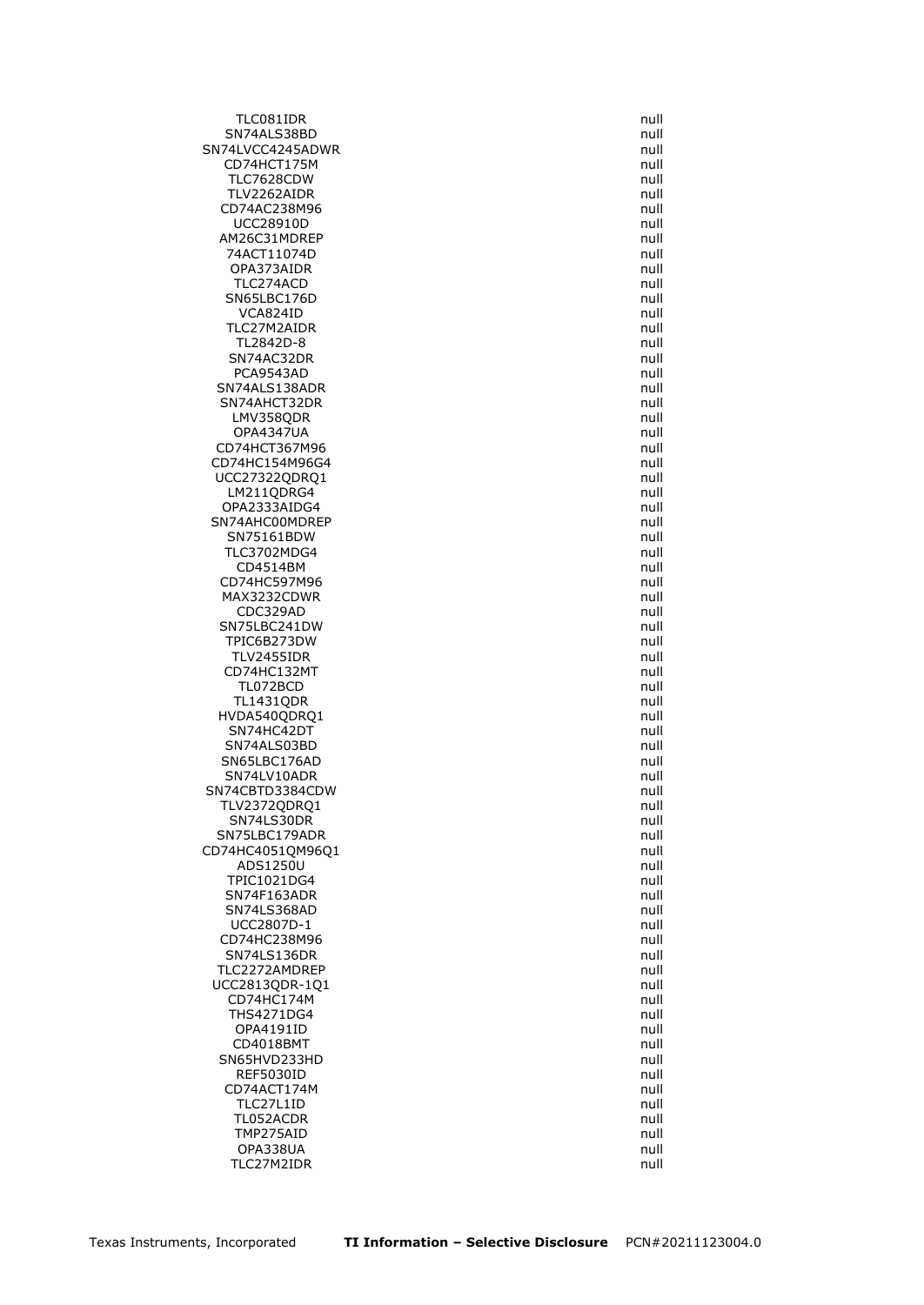TCAN1051GVDRQ1 null TL7660CDR null null and the contract of the contract of the contract of the contract of the contract of the contract of the contract of the contract of the contract of the contract of the contract of the contract of the co OPA2322AID null and the contract of the contract of the contract of the contract of the contract of the contract of the contract of the contract of the contract of the contract of the contract of the contract of the contra OPA2197IDR null SN74ABT827DWR UC2714D null SN74LV165ADR null SN74LV08ADR null and the state of the state of the state of the state of the state of the state of the state of the state of the state of the state of the state of the state of the state of the state of the state of the st CD74HC253M null TPS5405DR null UCC2807D-2 null SN75ALS191DR TLC2274ID null<br>TLC2274ID null and the state of the state of the state of the state of the state of the state of the state of TLV2556IDWR UA741CDR null TLC2274AMDREP null REF02AU/2K5 null TLC27L2BCDR null SN74ALS251DR null CD74HCT30MT null TLC27L4ACDR null TLV2464IDG4 null<br>SN65HVD76D snewstart and the state of the state of the state of the state of the state of the state of the sta SN65HVD76D OPA552UA/2K5 null SN65C3232D null SN74LVC07AD null SN74LVC10ADT null MAX232DG4 null SN75LBC176D null null and the state of the state of the state of the state of the state of the state of the state of the state of the state of the state of the state of the state of the state of the state of the state of t TL072CDR SN74CBTLV3861DWR<br>SN65LVDS179DG4 null SN65LVDS179DG4 TLV2432AQDG4 null OPA337UA/2K5 null MAX3232EIDWR null and the state of the state of the state of the state of the state of the state of the state o SN65ALS176D null<br>TLC072ID null null null null null TLC072ID SN75157D null and the state of the state of the state of the state of the state of the state of the state of the state of the state of the state of the state of the state of the state of the state of the state of the state SN74LS00DR null CD74HC597MT and the control of the control of the control of the control of the control of the control of the control of the control of the control of the control of the control of the control of the control of the control OPA2277UAE4 null CD74ACT02M96 null TLV2322ID null UCC2805QDRQ1 LM239AQDRG4Q1 null ULN2003AIDRG4 null SN65HVD179D null and the state of the state of the state of the state of the state of the state of the state of the state of the state of the state of the state of the state of the state of the state of the state of the st TMP1075DR null TLC271ID null LM2903D null OPA2171AID null OPA2342UA/2K5 null TPA711DR null SN74HC109DR AM26LV32CDG4 null<br>SN74LS05D null null null null null SN74LS05D REG102UA-3 null CD74HC139M null TLV2461IDR null SN74LV125ATD null 74ACT11373DWR null SN74LVTH125D null SN74LS27DR null SN74LVC00AQDREP null and the state of the state of the state of the state of the state of the state of the state of the state of the state of the state of the state of the state of the state of the state of the state of th TLE2425CDR null UCC3583DTR null SN74HC04D null TL084CD null THS4082CD null TLC7135CDW null UCC28019D null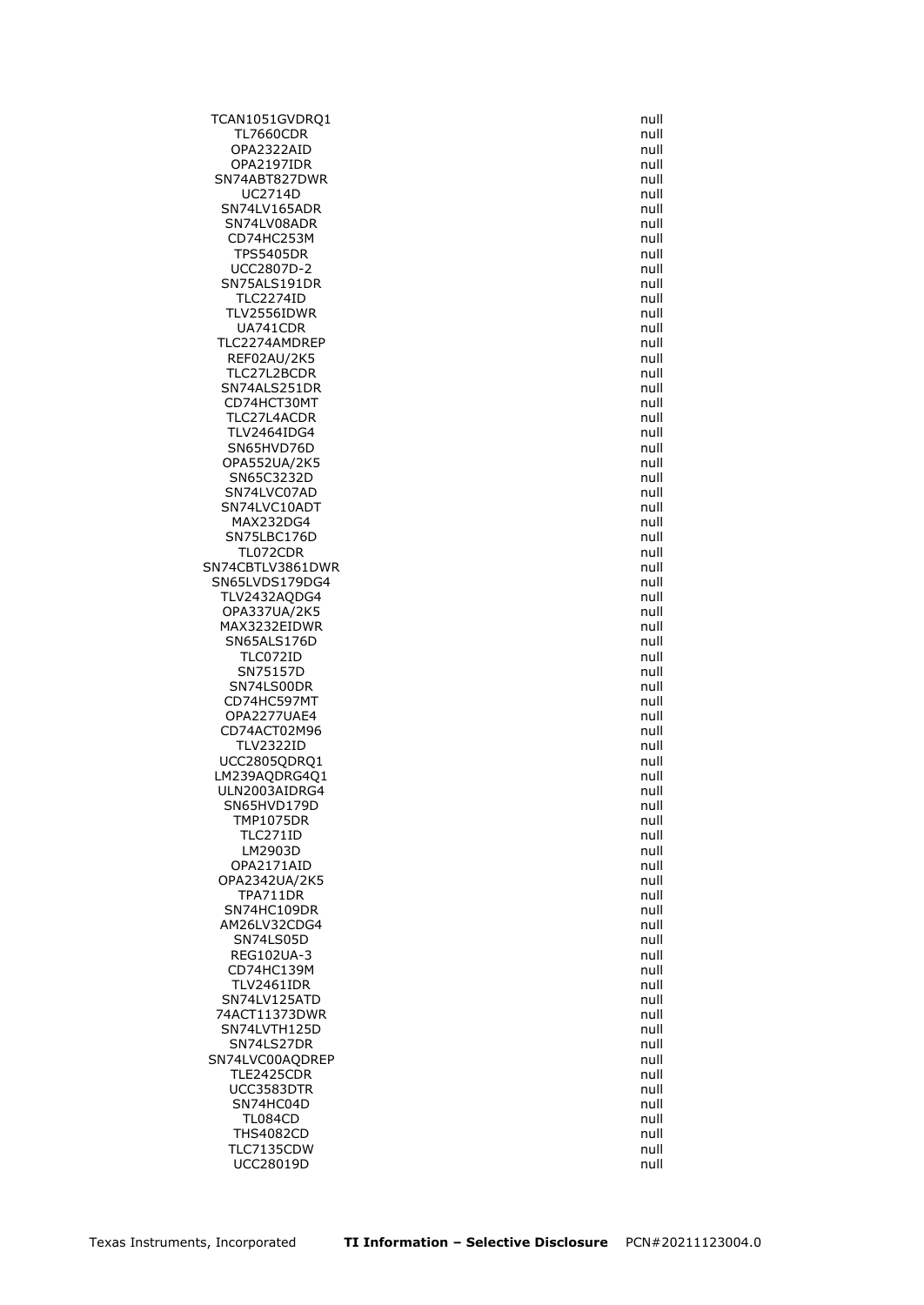TLC2272QDRG4Q1 null SN74HCT14DT null SN65HVD1785DG4 null SN74AC74D null null and the state of the state of the state of the state of the state of the state of the state of the state of the state of the state of the state of the state of the state of the state of the state of the **OPA1632DR** SN75C185DW null SN74LS75D null SN74LV138AD null SN74HC590ADR null and the state of the state of the state of the state of the state of the state of the state of the state of the state of the state of the state of the state of the state of the state of the state of the s SN74F86DR null CLVCC3245AIDWREP null<br>TLV2553IDWR null null null TLV2553IDWR SN65HVD1476D null SN65LVDT34DR TPA751D null INA270AQDRQ1 null SN75HVD3082ED null TLV3401IDR null BQ2050HSN-A508 null TL051CDR null TLV5625CD null TLE2024CDWR null<br>CD4015BM null communications of the communications of the communications of the communications of the communications of the communications of the communications of the communications of the communications CD4015BM AM26LS32AIDR null UCC28063D null TLE2022IDR null OPA137UA null TLV5627CD null REF5050AIDR null null and the matrix of the matrix of the matrix of the matrix of the matrix of the matrix of the matrix of the matrix of the matrix of the matrix of the matrix of the matrix of the matrix of the matrix of OPA177GSG4 CD4098BM96 null TPS2377D SN75LBC172DW null TPIC6A259DW null CD74AC257M96 null TLC27L7IDRG4 null<br>TL064ACD null null null null null null TL064ACD SN74LV74AD null and the state of the state of the state of the state of the state of the state of the state of the state of the state of the state of the state of the state of the state of the state of the state of the sta TLV2462AIDR null SN74AS04D null and the state of the state of the state of the state of the state of the state of the state of the state of the state of the state of the state of the state of the state of the state of the state of the stat CD74ACT253M96 null TPA4860D null TL071IDR null SN74AHCU04DR CD74HC4094M and the contract of the contract of the contract of the contract of the contract of the contract of the contract of the contract of the contract of the contract of the contract of the contract of the contract o AM26LV32IDR null TLC372MDREP null TLC2274MDREP null CD74HCT154M96 null TLC271BCD null SN74AC14DR null and the state of the state of the state of the state of the state of the state of the state of the state of the state of the state of the state of the state of the state of the state of the state of the sta OPA2374AIDR null CY74FCT191ATSOC null TRSF3238EIDWR CD74HC126MT null SN65HVD1050QDRQ1 TLV2264AID null SN74LS166AD null and the state of the state of the state of the state of the state of the state of the state of the state of the state of the state of the state of the state of the state of the state of the state of the st SN65HVD52DR null TL7733BCD null OPA191ID null TPS54231DR null OPA2316IDR null TPIC6595DW null OPA1632D null SN74LVC821ADW null CD4028BM null CD4011BM96 null CD74HC123MT null MAX207IDW null SN74LS92D null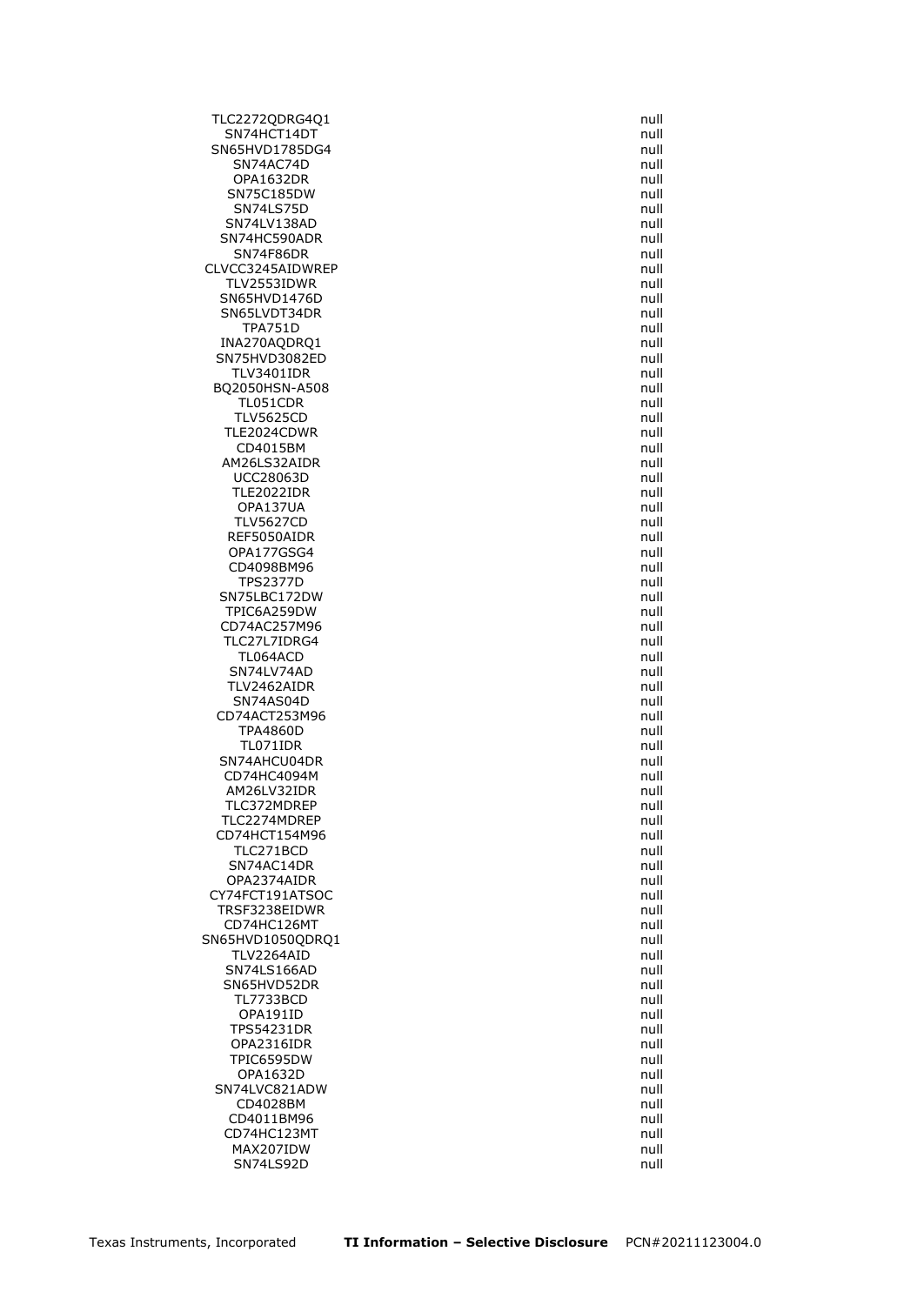TLV272QDRQ1 null CD74HCT14MT null LFC789D25CDR null and the state of the state of the state of the state of the state of the state of the state o MC34063AD null<br>TLE2022ID null and the matrix of the matrix of the matrix of the matrix of the matrix of the matrix of the matrix of the matrix of the matrix of the matrix of the matrix of the matrix of the matrix of the ma **TLE2022ID** TLE2144CDW null TL052ID null CD4093BM null LM2904DE4 null LM2901D null SN74LS279AD null<br>LE2426ODRG4O1 http://www.indu.com/watch?university/watch?university/watch?university/watch?university/watch?un<br>Distribution://www.indu.com/watch?university/watch?university/watch?university/watch?universit TLE2426QDRG4Q1 TLC27L2IDR null CD74HCT4052M SN65HVD61D null TLV2254AIDR null SN65HVDA1040BQDRQ1 null null UCC27211D null SN74ABT5402ADWR null and the state of the state of the state of the state of the state of the state of the state of the state of the state of the state of the state of the state of the state of the state of the state of th SN74LVC07ADR null null and the state of the state of the state of the state of the state of the state of the state of the state of the state of the state of the state of the state of the state of the state of the state of SN74HCT646DW null TXB0104DR null SN74HCT04DRG4 LT1054CDWR null and the contract of the contract of the contract of the contract of the contract of the contract of the contract of the contract of the contract of the contract of the contract of the contract of the contra OPA2333HD null SN74ABTH25245DWR null TPS2812DR null SN74ALS86DR null TL062ACDR null SN65HVD232QDRG4Q1 SN74ACT08IDREP null null and state of the state of the state of the state of the state of the state of the sta<br>AM26LV32EMDREP null and state of the state of the state of the state of the state of the state of the state of AM26LV32EMDREP OPA2614ID null OPA197IDR null CD74HC4053M96 null SN74LVC125ADR null TL3842BD-8 SN74LV07ADR null SN74HC14QDRQ1 null BQ2057WSNTR null TRSF3232EIDR null SN74F257DR null CD74HCT365M null<br>TLC5916ID null null null null null **TLC5916ID** TLE2071IDR null OPA4196IDR null LM311DG4 null CD74HC163M null SN65HVD1473DR null SN75160BDW null TL750L05CD null INA188IDR null SN74LV138ADR null LM2903AVODRG4O1 MAX3238EIDWR null and the matrix of the matrix of the matrix of the matrix of the matrix of the matrix of the<br>Initial system of the matrix of the matrix of the matrix of the matrix of the matrix of the matrix of the matr SN65LVDS33D SN74AHC14DR null SN74AHCT08QDRQ1 null TPS2010D null SN74HC21D null CD74HCT125MT null CD4071BM null SN74LS73AD null SN65LBC172A16DW null LM339D null and the contract of the contract of the contract of the contract of the contract of the contract of the contract of the contract of the contract of the contract of the contract of the contract of the contract o LMV324OD null and the state of the state of the state of the state of the state of the state of the state of the state of the state of the state of the state of the state of the state of the state of the state of the state CD74AC10M null SN74AHCT125DR null SN74HCT257D null TLE2027MD null CD4093BMT null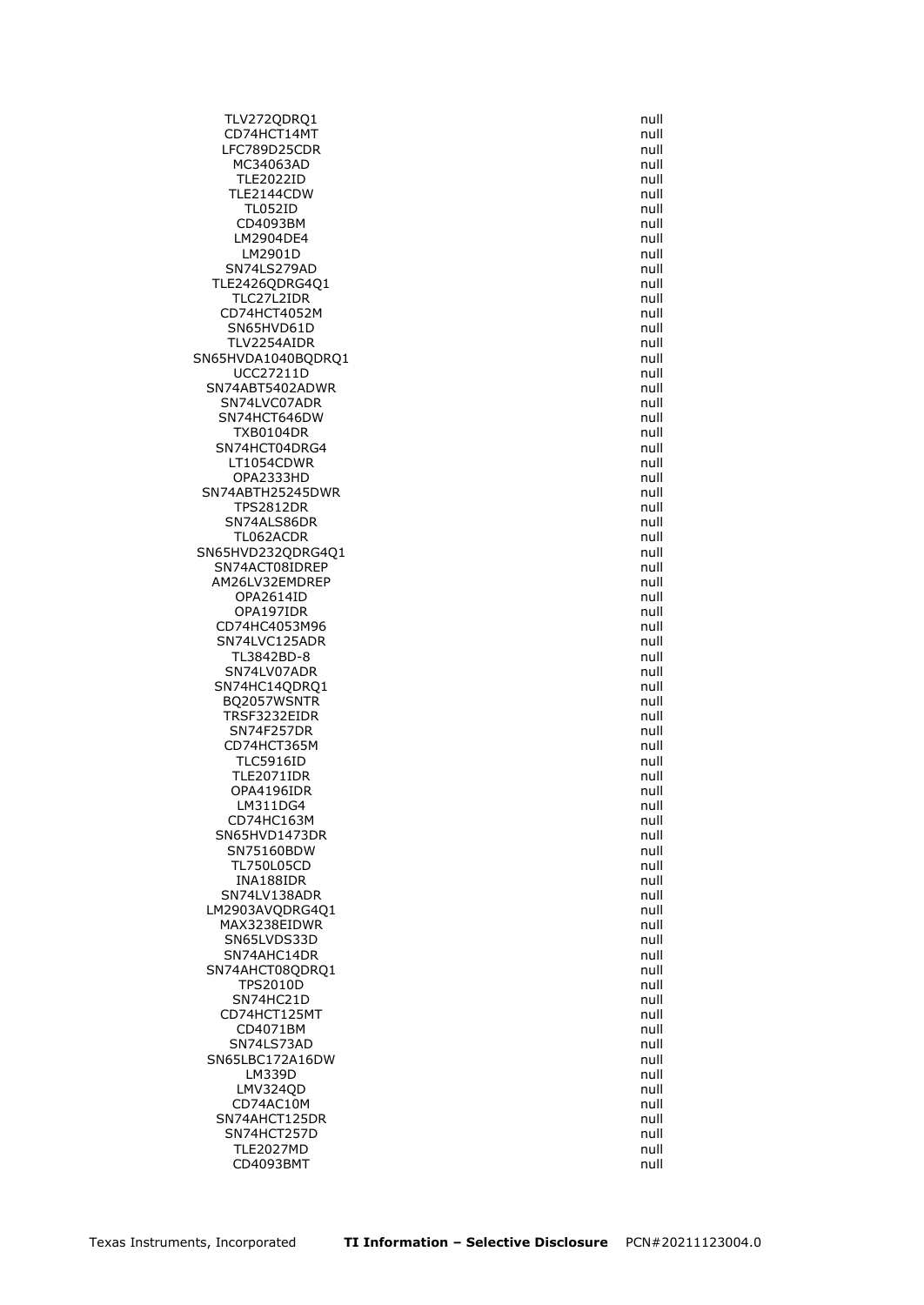TPS2022DRG4Q1 null TLV2374IDR null INA132UA null CD4054BM null TL2844D-8 SN65LBC179AD null OPA211AID null TCAN1043GDQ1 null TPA311DR null OPA132UA null TL064IDRG4 null<br>74HCT4316M96 null CD74HCT4316M96 TPS2042DR null SN74CBT3253CDR TLE2081CDR null CD74AC86M96 null and the contract of the contract of the contract of the contract of the contract of the contract of the contract of the contract of the contract of the contract of the contract of the contract of the contr SN74HC7032D null LM193DR null SN74HCT157D null TLC27M4ID null OPA569AIDWPR null and the contract of the contract of the contract of the contract of the contract of the contract of the contract of the contract of the contract of the contract of the contract of the contract of the cont SN65MLVD203D null null and the state of the state of the state of the state of the state of the state of the s<br>CD4077BMT null and the state of the state of the state of the state of the state of the state of the state of t CD4077BMT CD74HC193M and the contract of the contract of the contract of the contract of the contract of the contract of the contract of the contract of the contract of the contract of the contract of the contract of the contract of CD74HCT4024M null LM2903DE4 null LM317LIDRG4 null SN74AHCT138QDRQ1 null THS4500ID null null and the set of the set of the set of the set of the set of the set of the set of the set o<br>The set of the set of the set of the set of the set of the set of the set of the set of the set of the set of SN74LS628DR BQ2954SN null SN74ALVC00DR SN74HC126DT null THS7314DR null SN74AHCT74DR null CD74AC174M null<br>TLV2452IDR null null null null null null TLV2452IDR CD74HC194M96 null UCC27524AD null TLV27L2CDR null SN74HC42D null CD74ACT74QM96G4Q1 null TL052CD null **THS4141CD** LP2951-30D null INA270AID null TLE2142MDG4 null SN74F163AD null null and the state of the state of the state of the state of the state of the state of the state of the state of the state of the state of the state of the state of the state of the state of the state of th SN75HVD3082EDR null SN74LVU04ADR null null and the state of the state of the state of the state of the state of the state of the state of the state of the state of the state of the state of the state of the state of the state of the state of MAX208CDWR null and the contract of the contract of the contract of the contract of the contract of the contract of the contract of the contract of the contract of the contract of the contract of the contract of the contra CD74HC4049MT null CLV4051ATDWRG4Q1 null<br>LM2901AVODRG4 null null null null LM2901AVODRG4 UC27133D null<br>CD4025BMT null and the contract of the contract of the contract of the contract of the contract of the contract of the contract of the contract of the contract of the contract of the contract of the contract CD4025BMT INA155UA/2K5 null LM139D null CD74HC4046AMT null OPA211ID null UCC2813QDR-0Q1 null SN74F260D null CD74HC175M96 null SN74AS00DR null and the state of the state of the state of the state of the state of the state of the state of the state of the state of the state of the state of the state of the state of the state of the state of the sta TPS2030IDRG4Q1 null TLC5916IDR null CD74HC251M null OPA2227U/2K5 null TL074ACDR null and the contract of the contract of the contract of the contract of the contract of the contract of the contract of the contract of the contract of the contract of the contract of the contract of the contrac SN74LVC14AQDRQ1 null SA5534DR null

Texas Instruments, Incorporated **TI Information – Selective Disclosure** PCN#20211123004.0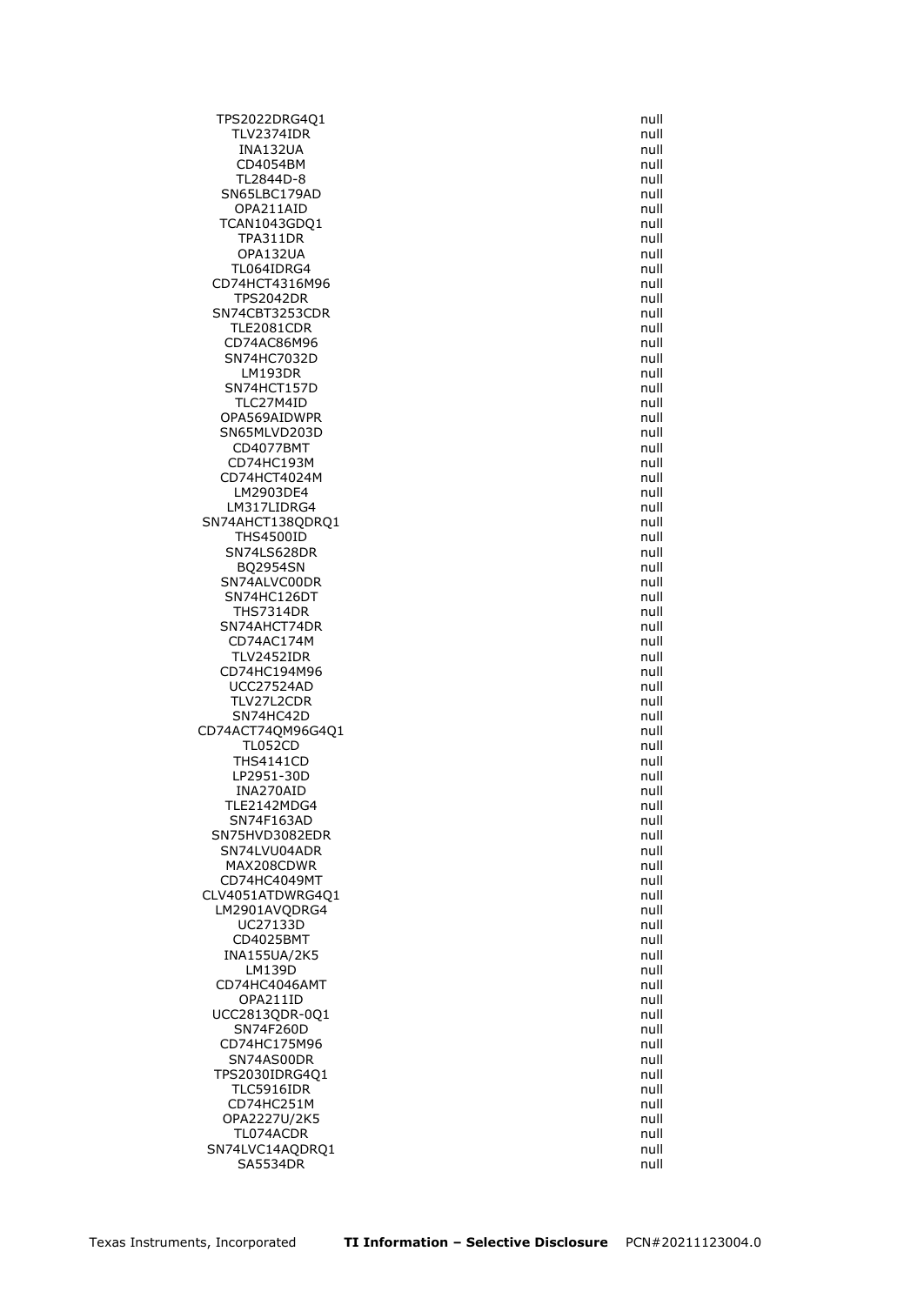TLC27M7IDR null LM2901QDRG4Q1 null SN74F245DWR null TL431BQD null TLC274AIDR SN75ALS160DW null SN74CBT3257D null ULN2004ADRG4 null TLC27L4BIDR null INA270AIDR null and the contract of the contract of the contract of the contract of the contract of the contract of the contract of the contract of the contract of the contract of the contract of the contract of the contra CD4068BM96 null<br>TPS2054D null null null null null null **TPS2054D** TLV27L1CD null<br>TL084QD null null null null null null **TL084QD** TLV2444AID null SN65HVD53D null and the state of the state of the state of the state of the state of the state of the state of the state of the state of the state of the state of the state of the state of the state of the state of the sta MAX3232ECDR null SN65LBC176AQD null OPA2725AID null TMP75BID null TPS3306-15D null SN74LV74AQDRQ1 null **TPS7333QDR** TLV5616IDR null OPA1652AID null null and the contract of the contract of the contract of the contract of the contract of the contract of the contract of the contract of the contract of the contract of the contract of the contract of the c TLV2375ID null and the state of the state of the state of the state of the state of the state of the state of the state of the state of the state of the state of the state of the state of the state of the state of the stat TLC2274AMD null OPA2333AQDRQ1 null OPA2277U null THS6002CDWP TLE2037MD null SN75LVDS9638D LP2901D null SN74F32DR null SN74LVC8T245DWR null THS3001CD null SN75179BDR SN75HVD12DR null and the state of the state of the state of the state of the state of the state of the state of the state of the state of the state of the state of the state of the state of the state of the state of the st AM26LS33ACDR null null and the matrix of the matrix of the matrix of the matrix of the matrix of the matrix of TRS202ECDWR null and the contract of the contract of the contract of the contract of the contract of the contract of the contract of the contract of the contract of the contract of the contract of the contract of the contr SN75LBC173AD null TPS54331DR null SN74HC125DT null TPS92002D null OPA2132U null and the contract of the contract of the contract of the contract of the contract of the contract of the contract of the contract of the contract of the contract of the contract of the contract of the contract CD74ACT153M null SN74CBT3126D null TS12A4516D null SN74HCS264ODRO1 null and the state of the state of the state of the state of the state of the state of the state of the state of the state of the state of the state of the state of the state of the state of the state of th OPA2607IDR null SN74CBTLV3126D null SN74HCS4075DR null and the state of the state of the state of the state of the state of the state of the state of the state of the state of the state of the state of the state of the state of the state of the state of the SN74HCS04QDRQ1 null SN74HCS09ODRO1 null SN74HCS16507DR<br>SN74HCS126QDRQ1 null SN74HCS126QDRQ1 SN74HCS238QDRQ1 null MCP6294IDR null TLV9032QDRQ1 null CD74HC20M96 **null** SN74HCS595DR null SN74HCS72QDRQ1 null CD74HC4066MT null OPA2375IDR null SN74HC4066D null and the state of the state of the state of the state of the state of the state of the state of the state of the state of the state of the state of the state of the state of the state of the state of the st TS12A4517D null SN74HC7002DR null TLC084AID null and the state of the state of the state of the state of the state of the state of the state of the state of the state of the state of the state of the state of the state of the state of the state of the stat CD74HCT4066MT null SN74CBT3125DR null CD4066BM96 **null**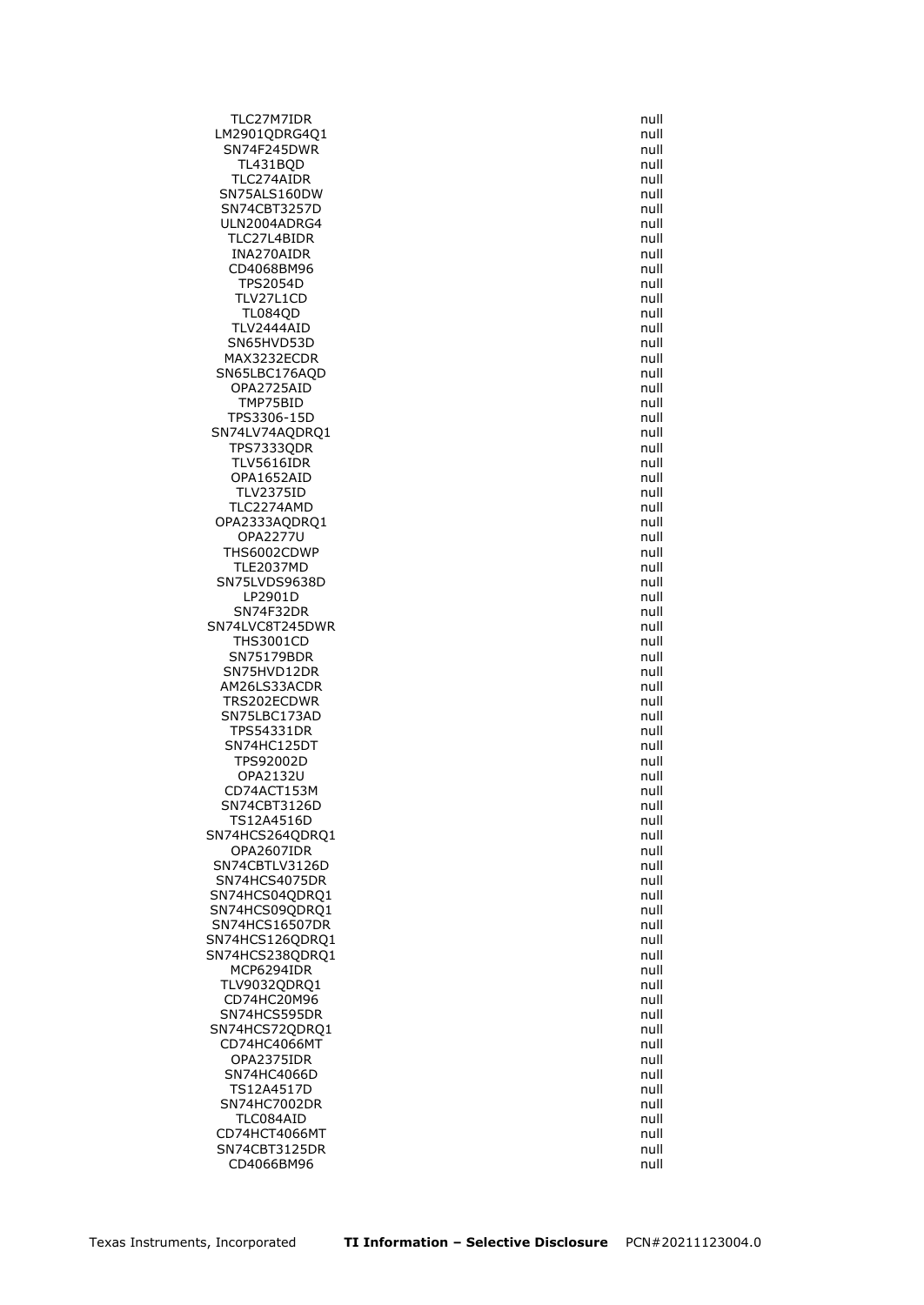SN74HCS08DR null and the state of the state of the state of the state of the state of the state of the state of the state of the state of the state of the state of the state of the state of the state of the state of the st SN74HCS266DR null null and the state of the state of the state of the state of the state of the state of the state of the state of the state of the state of the state of the state of the state of the state of the state of SN74HCS153QDRQ1 null TLV9002QDRQ1 null TLV9022QDRQ1 SN74HCS153DR null TS12A44515DR null TLV9052IDR null SN74HCS165DR null LM324LVIDR null CD74HCT126M96 null<br>INA126U/2K5 null null null null null null INA126U/2K5 INA126UA null and the control of the control of the control of the control of the control of the control of th<br>International control of the control of the control of the control of the control of the control of the control SN74HC02DR OPA4277UAE4 null SN74HC00QDRG4Q1 null OPA2343UA/2K5 CD74HC4002M null SN74HC00DRG4 null ADS1252U null DAC7612U null DAC7612UB null IVC102U/2K5 ADS7816UB and the state of the state of the state of the state of the state of the state of the state of the state of the state of the state of the state of the state of the state of the state of the state of the state of TLV2252AQDRQ1 null SN65HVD3082ED null TLC5926IDWR null SN74LVC14AD null UC2901D null OPA2347UA/2K5 INA143U/2K5 null SN65C3243DW LT1013DMDG4 null MC79L05ACD null and the matrix of the matrix of the matrix of the matrix of the matrix of the matrix of the matrix of the matrix of the matrix of the matrix of the matrix of the matrix of the matrix of the matrix of the ma TPS1120DR null TLE2061CD null LM358ADG4 CD74HC27M null and the contract of the contract of the contract of the contract of the contract of the contract of the contract of the contract of the contract of the contract of the contract of the contract of the contrac CD74HCT163M96 null CY74FCT841ATSOC null SN75174DWR null TLC2272AIDG4 null TL034AIDR null **TLC2252CD** TLC2543CDWR null and the state of the state of the state of the state of the state of the state of the state of the state of the state of the state of the state of the state of the state of the state of the state of the st INA2137UA null LM239AMDREP null SN74ACT14DRG4 null CD74AC74M null TLV2454IDR null AMC1035DR null TLV2462AID null and the state of the state of the state of the state of the state of the state of the state of the state of the state of the state of the state of the state of the state of the state of the state of the sta OPA180IDR null CD4502BM TLC2652I-8DR null TPS3705-30DR CD74ACT164M null OPA627AU/2K5 null TLV0831ID null LM224KDR null SN65MLVD200ADR null and the state of the state of the state of the state of the state of the state of the state of the state of the state of the state of the state of the state of the state of the state of the state of the TLV8542DR null INA117KU/2K5 null SN75155DR null SN74F10DR null THS4281D null and the state of the state of the state of the state of the state of the state of the state of the state of the state of the state of the state of the state of the state of the state of the state of the state TPIC6B259DWRG4 null OPA1664AIDR null TLC5628IDW null TPS92002DR null TPS92001D null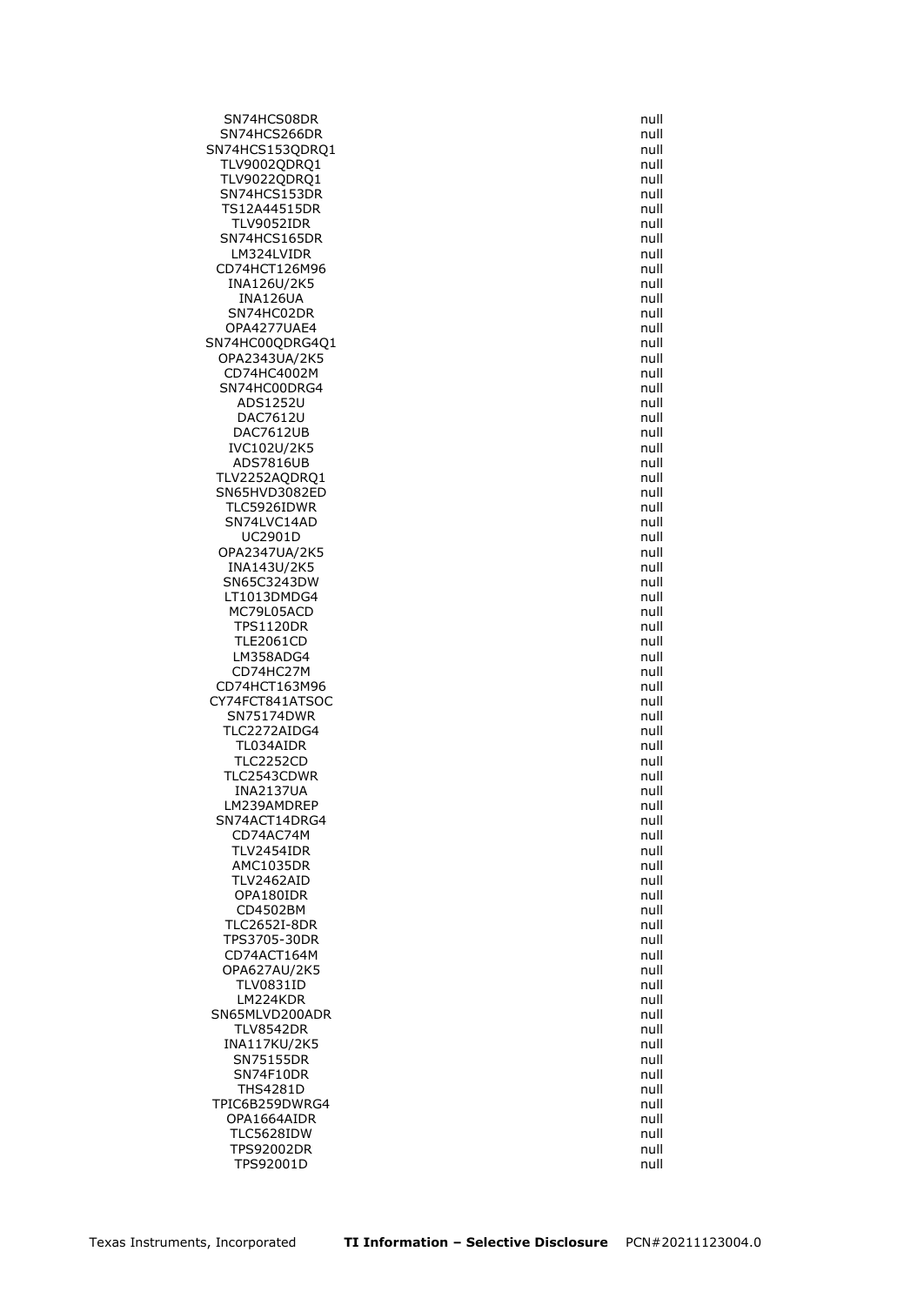UCC28220DR null OPA2314AQDRQ1 null TPS76850QDR null LM239DRG4 null SN74ALS04BD SN74CBT3306CDR null TPS2033DR null TPIC6595DWR null TL3845DR null INA115AU null TL317CD null<br>TLC7524ED null null null null null null **TLC7524ED** OPA132UA/2K5 null SN75452BDR LMV358ID null TPS5403DR null TPA302D null SN74ALS996DWR null and the state of the state of the state of the state of the state of the state of the state of the state of the state of the state of the state of the state of the state of the state of the state of the TPS7101OD null SN65176BDRG4 null TLC555ODRO1 null SN75HVD11D null AM26LV32EIDR CD4082BMT null and the contract of the contract of the contract of the contract of the contract of the contract of the contract of the contract of the contract of the contract of the contract of the contract of the contrac TLC271BID null CD74HC75MT null CD4053BMT null TLV2454ID null CD74AC161M96 null OPA134UA/2K5 TL431AIDR null CD74HC107MT OPA4132UAG4 null SN74LVC32AQDRQ1 null CD74HCT157MT null CD74HCT283M96 null ADS8508IBDW SN74HCT257DR null and the state of the state of the state of the state of the state of the state of the state of the state of the state of the state of the state of the state of the state of the state of the state of the s TLV2622IDR null CD74HC157M96 null THS6182DW null ULQ2003ATDG4Q1 null CD4009UBMT null and the control of the control of the control of the control of the control of the control of the control of the control of the control of the control of the control of the control of the control of the con SN65HVD33MDREP TLV2244IDR null TPS76801QD null and the contract of the contract of the contract of the contract of the contract of the contract of the contract of the contract of the contract of the contract of the contract of the contract of the contra TLC4541ID null SN74LVT8980ADW null SN74LV166AD null TLV2548QDWR null and the state of the state of the state of the state of the state of the state of the state of the state of the state of the state of the state of the state of the state of the state of the state of the st REG102UA-5 null TL2845D-8 null OPA4131UA null<br>1999 - Ann an Dùthair ann an Dùthachas ann an Dùthachas ann an Dùthachas an Dùthachas ann an Dùthachas ann an SN74LVC06AMDREP TPS2010ADR null null and the state of the state of the state of the state of the state of the state of the state of the state of the state of the state of the state of the state of the state of the state of the state of th **TLE2021CD** TPS3707-33D null SN74AC32MDREP null null and the state of the state of the state of the state of the state of the state of the state of the state of the state of the state of the state of the state of the state of the state of the state of SN74ABT5403DWR null TLV2472QDRQ1 null TPS2045AD null CD4099BM and the contract of the contract of the contract of the contract of the contract of the contract of the contract of the contract of the contract of the contract of the contract of the contract of the contract of t CD4503BM96 null and the contract of the contract of the contract of the contract of the contract of the contract of the contract of the contract of the contract of the contract of the contract of the contract of the contra OPA2727AID null SN65HVD232DR null UCC27712QDRQ1 null SN65HVD255D null null and the state of the state of the state of the state of the state of the state of the state of the state of the state of the state of the state of the state of the state of the state of the state of t SN65LVDS122D null AM26LV32CDR null TLV431AID null REG101UA-2.5 null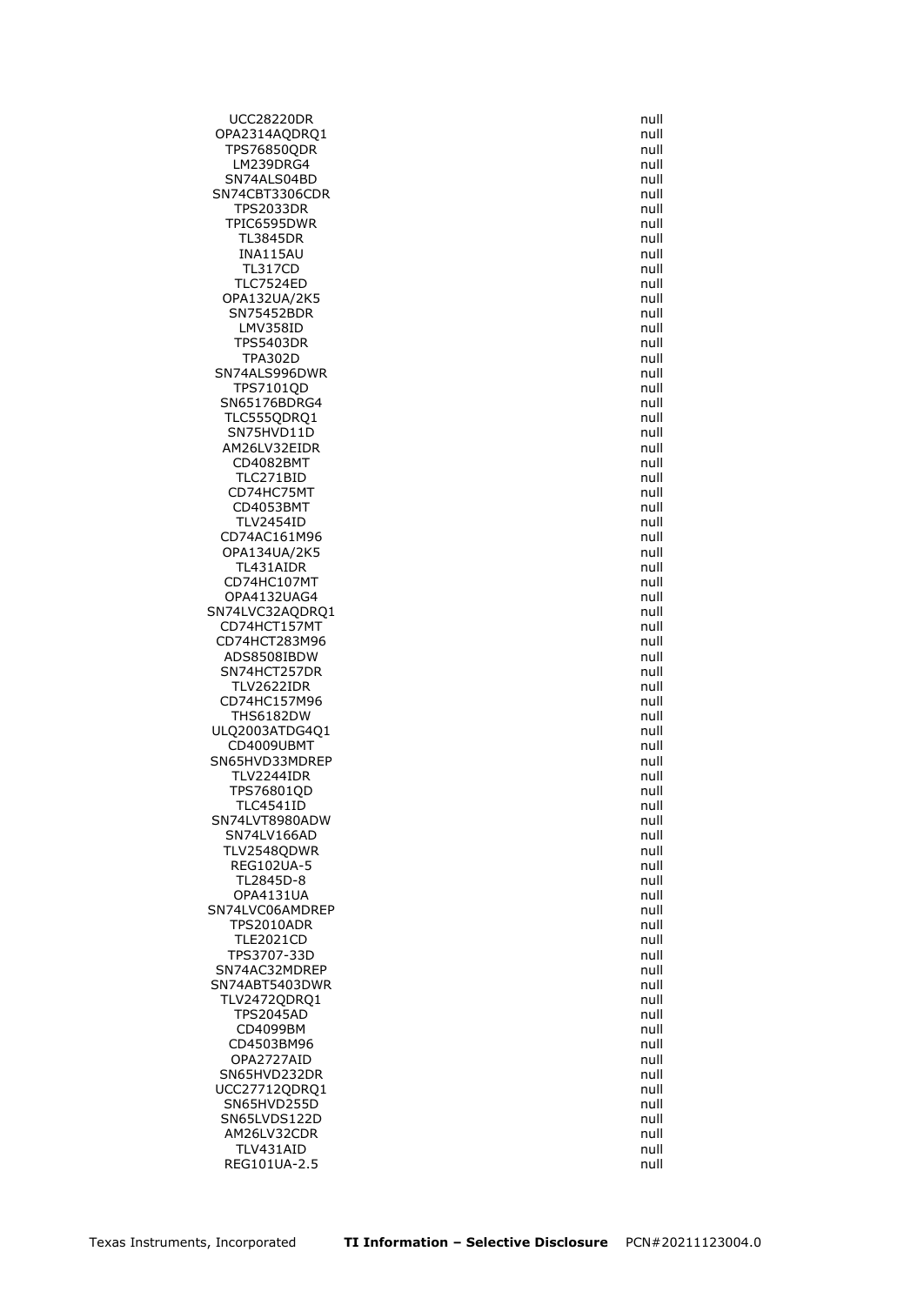| REF5040ID        | null |
|------------------|------|
| SN65HVD53DR      | null |
| CD4522BMT        | null |
| LT1013DIDR       | null |
| SN74AHC138D      | null |
| INA818IDR        | null |
| CD74HC365M96     | null |
| <b>TLV2782CD</b> | null |
| SN65LBC182DR     | null |
| TLC7705IDR       | null |
| OPA4137UA/2K5    | null |
| SN74AC00DR       | null |
| TLC2254AQDREP    | null |
|                  |      |

Technical details of this Product Change follow on the next page(s).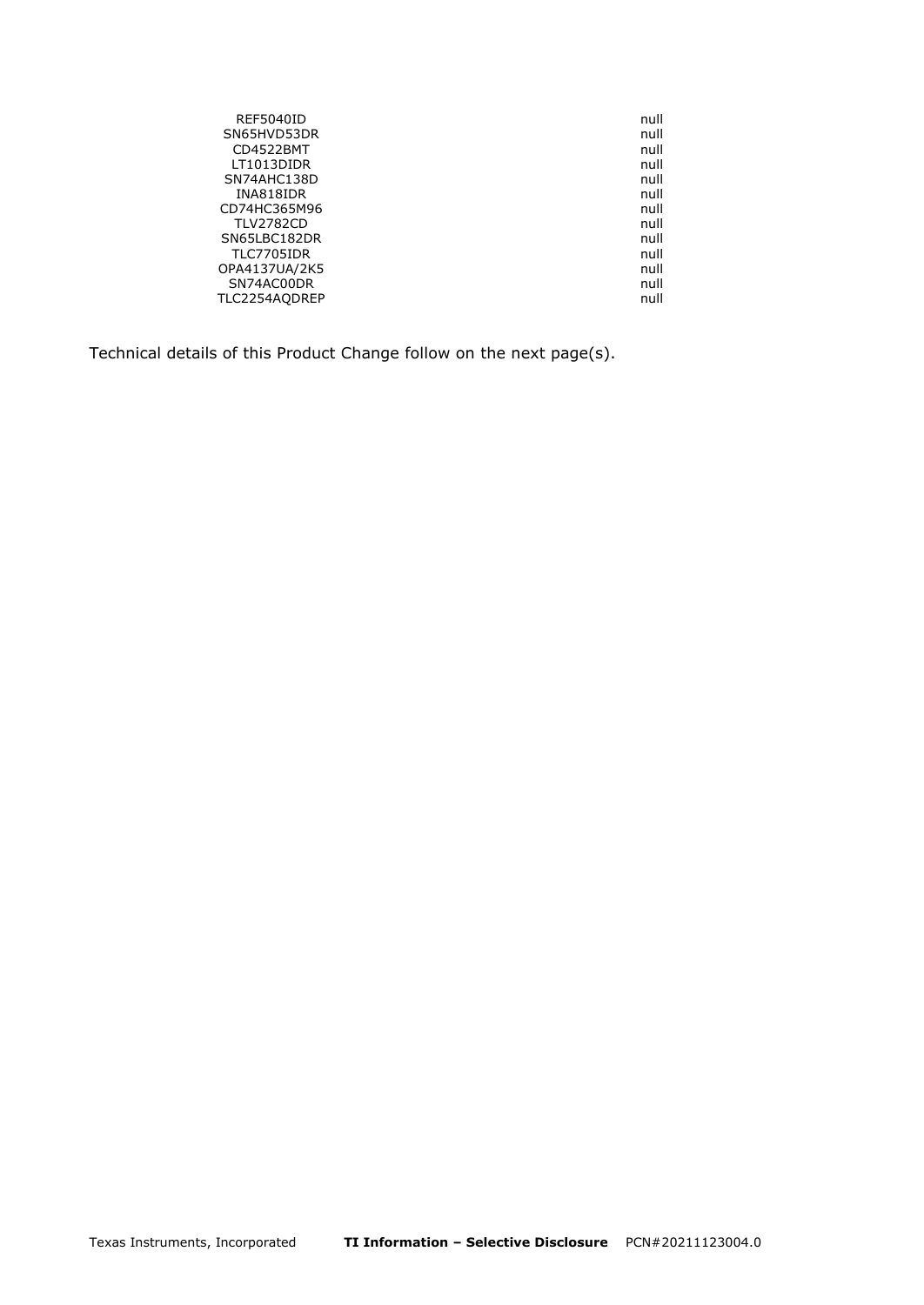| <b>PCN Number:</b>                             |                                            | 20211123004.0 |                               |                            |  | <b>PCN Date:</b>          | February 25, 2022               |                           |  |
|------------------------------------------------|--------------------------------------------|---------------|-------------------------------|----------------------------|--|---------------------------|---------------------------------|---------------------------|--|
| <b>Title:</b>                                  | Marking Standardization for Select Devices |               |                               |                            |  |                           |                                 |                           |  |
| <b>PCN Manager</b><br><b>Customer Contact:</b> |                                            |               | <b>Dept:</b> Quality Services |                            |  |                           |                                 |                           |  |
| <b>Change Type:</b>                            |                                            |               |                               |                            |  |                           |                                 |                           |  |
|                                                | <b>Assembly Site</b>                       |               | <b>Assembly Process</b>       |                            |  |                           |                                 | <b>Assembly Materials</b> |  |
| Design                                         |                                            |               | <b>Datasheet</b>              |                            |  |                           | <b>Mechanical Specification</b> |                           |  |
|                                                | <b>Test Site</b>                           |               | <b>Device Marking</b>         |                            |  | <b>Test Process</b>       |                                 |                           |  |
|                                                | Wafer Bump Site                            |               | <b>Wafer Bump Material</b>    |                            |  | <b>Wafer Bump Process</b> |                                 |                           |  |
|                                                | <b>Wafer Fab Site</b>                      |               |                               | <b>Wafer Fab Materials</b> |  |                           |                                 | <b>Wafer Fab Process</b>  |  |
|                                                |                                            |               |                               | Part number change         |  |                           |                                 |                           |  |

# **PCN Details**

### **Description of Change:**

This notice is to communicate an update in the device symbolization format for the devices in the product affected selection as follows:

|                    | <b>Current</b> | <b>New</b>             |  |  |
|--------------------|----------------|------------------------|--|--|
| **ECAT             | Include Value  | Remove                 |  |  |
| Pin One Designator | Bar            | <b>Dot</b>             |  |  |
| TI Bug             | Include        | Replace with "TI" text |  |  |
| Example            |                |                        |  |  |

\*\* - Not all devices have ECAT information included in the symbolization, but for the ones that do, this information will be removed.

### **Reason for Change:**

Marking Standardization

**Anticipated impact on Fit, Form, Function, Quality or Reliability (positive / negative):** None

**Changes to product identification resulting from this PCN:**

Device symbolization

**Product Affected:** 

See page 2 above